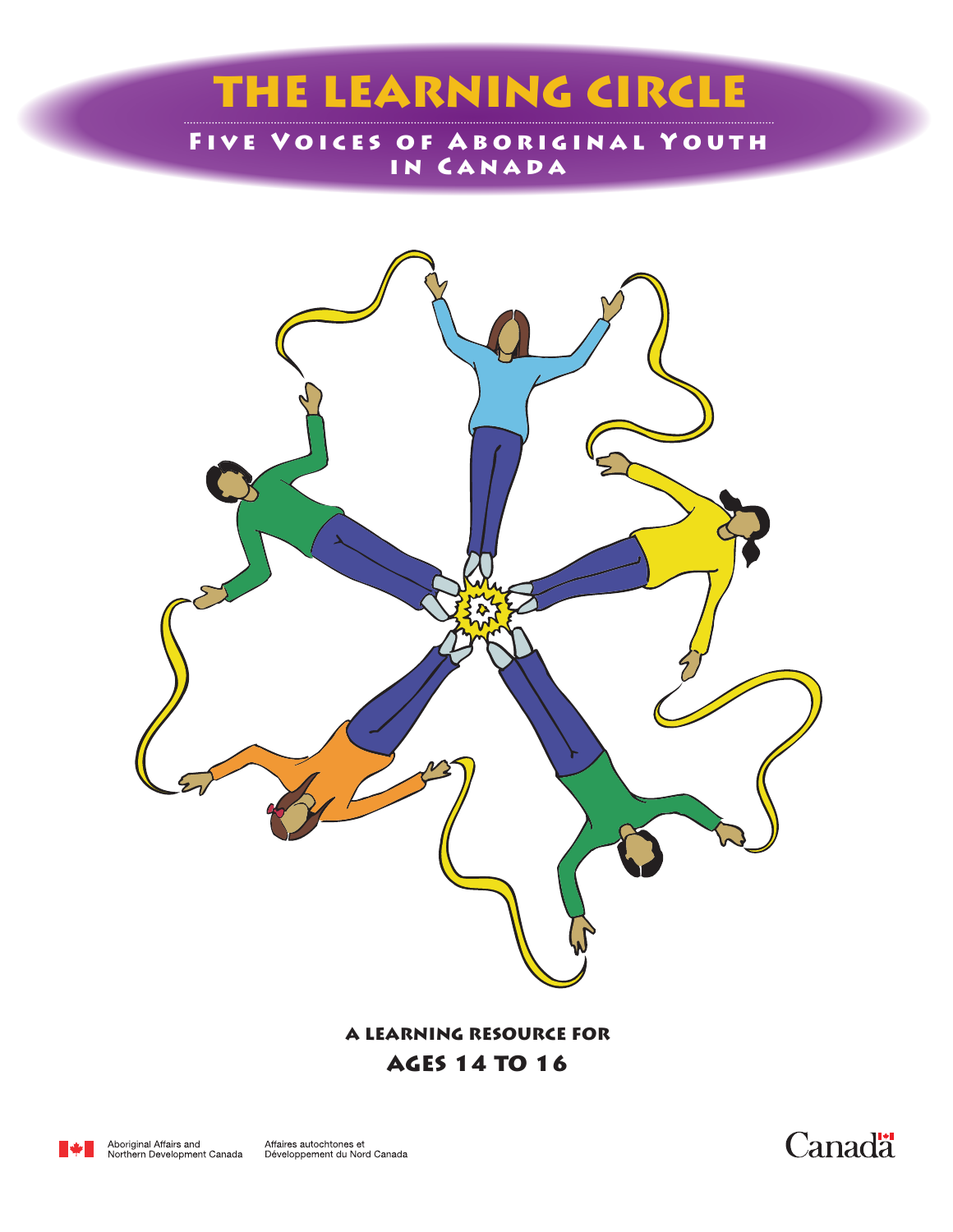

*Published under the authority of the Minister of Aboriginal Affairs and Northern Development Ottawa, 2012*

*Information contained in this publication or product may be reproduced, in part or in whole, and by any means, for personal or public non-commercial purposes, without charge or further permission, unless otherwise specified.*

*You are asked to: Exercise due diligence in ensuring the accuracy of the materials reproduced; Indicate both the complete title of the materials reproduced, as well as the author organization; and Indicate that the reproduction is a copy of an official work that is published by the Government of Canada and that the reproduction has not been produced in affiliation with, or with the endorsement of the Government of Canada.*

*Commercial reproduction and distribution is prohibited except with written permission from the Government of Canada's copyright administrator, Public Works and Government Services of Canada (PWGSC). For more information, please contact PWGSC at: 613-996-6886 or at: droitdauteur.copyright@tpsgc-pwgsc.gc.ca.*

*www.aandc-aadnc.gc.ca 1-800-567-9604 TTY only 1-866-553-0554*

*QS-6272-000-EE-A1 ISBN: 978-1-100-19969-6 Catalog: R72-278/4-2012E*

#### *© Minister of Aboriginal Affairs and Northern Development, 2012*

*Cette publication est aussi disponible en français sous le titre : « Le Cercle d'apprentissage : Cinq voix de jeunes Autoctones du Canada, destinées aux jeunes de 14 à 16 ans. »*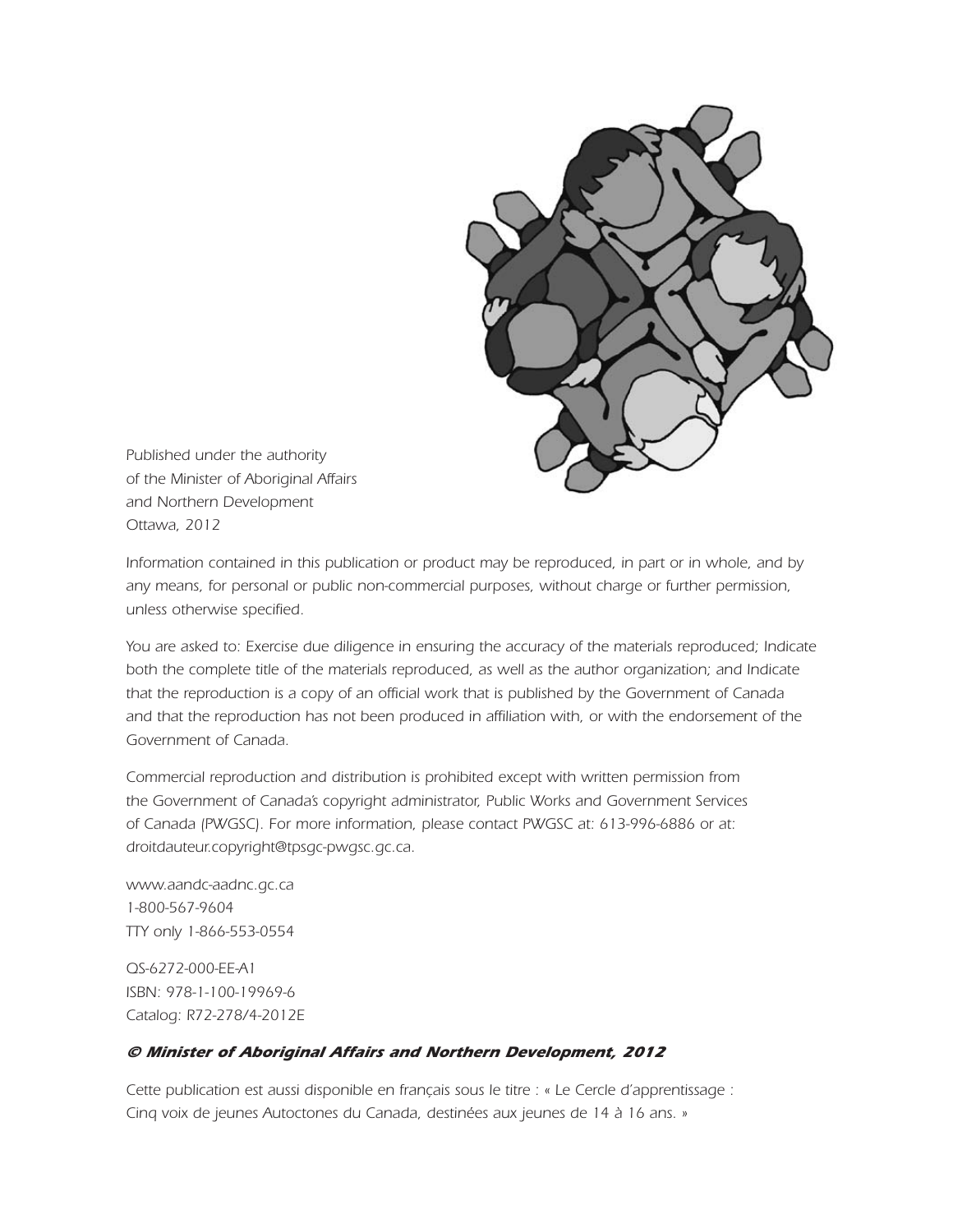# Table of Contents

#### Acknowledgments

| <b>2. Cassie</b> (from a Mi'kmag community in Nova Scotia) 8                                     |  |
|--------------------------------------------------------------------------------------------------|--|
| <b>3. Simon</b> (from an Inuit community in Nunavut) $\ldots \ldots \ldots \ldots \ldots \ldots$ |  |
| <b>4. Heather</b> (from a Cree community in Saskatchewan) 18                                     |  |
| <b>5. Franklin</b> (from a Nisga'a community in British Columbia). 24                            |  |

| <b>Activity 1 – Creating Understanding manufacturers and Activity 1 – Creating Understanding manufacturers and S</b> |  |
|----------------------------------------------------------------------------------------------------------------------|--|
|                                                                                                                      |  |
|                                                                                                                      |  |
|                                                                                                                      |  |
|                                                                                                                      |  |

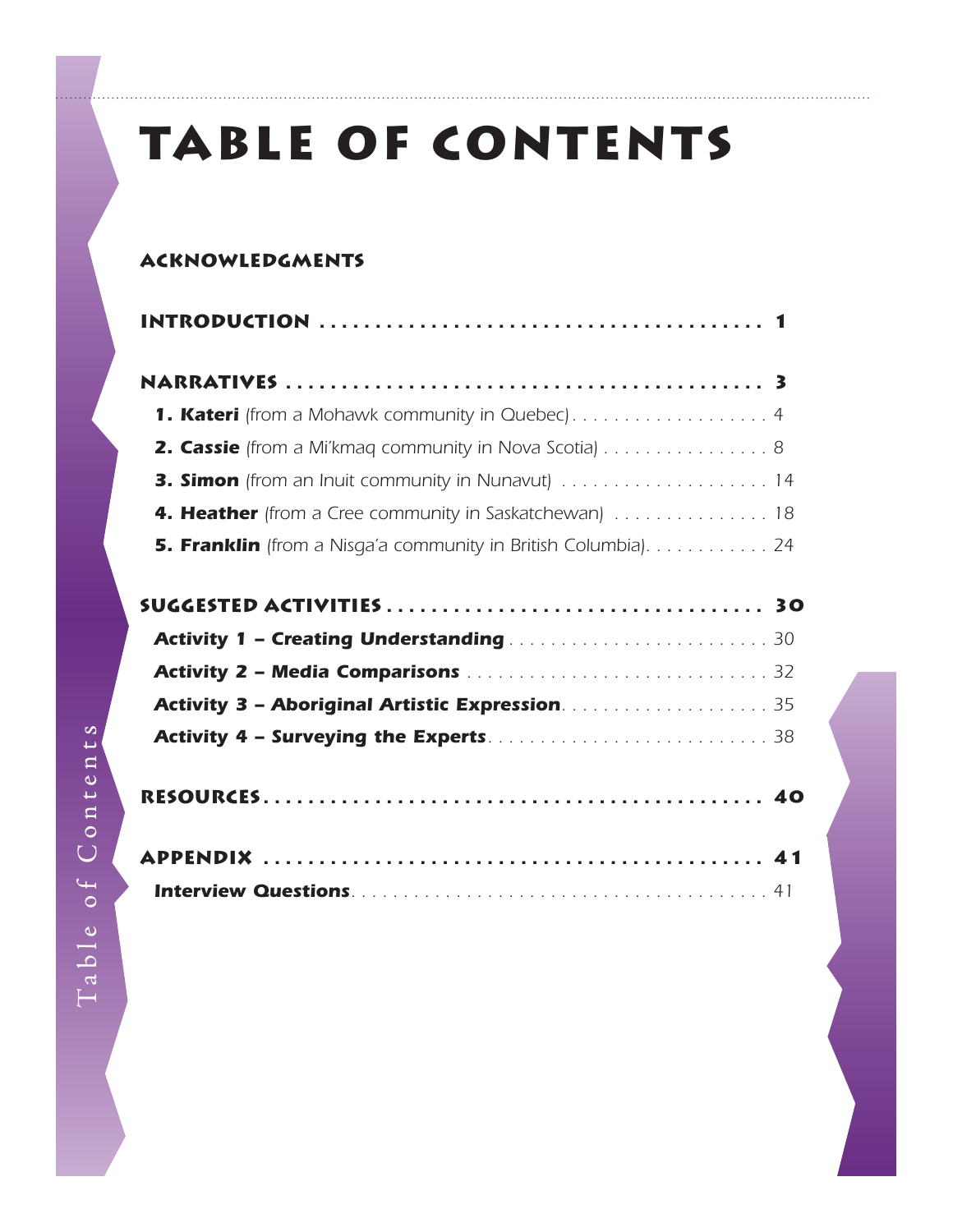# Acknowledgments

*Aboriginal Affairs and Northern Development Canada would like to take this opportunity to acknowledge those individuals without whom this resource would not have been possible. This document is the product of an extensive consultative process involving educators and experts in education, as well as those with an expertise in First Nations and in Inuit culture and history,*  from across Canada. Special thanks are extended to Professor Jon Bradley of the Faculty of *Education, McGill University, who co-ordinated the efforts of the writing team, Leonard Dent who co-ordinated the review team and Blair Stevenson who co-ordinated the educational activities and shepherded the project through its early drafts.*

*In addition, recognition is also extended to the following individuals for their efforts and dedication as reviewers, writers and advisers:* 

*Susan Ball, Curriculum and Social Sciences Branch, Nunavut Ministry of Education; Elaine Bergh, Educational Consultant, Fort Qu'Appelle; Shawn Bernard, Consultant, Mi'kmaq Services Division, Nova Scotia Ministry of Education; Mary Cree, Teacher, Kanesatake; Valentina de Krom, Director, Office of First Nations and Inuit Education, McGill University; Gail Fairbank, Graduate Student, Faculty of Education, McGill University; Betty Ann Forward, Teacher; Renee Gillis, Teacher; Ann Marie Kraft, Teacher/Librarian, Gitlakdamix; Joe Kirman, Faculty of Education, University of Alberta; Keith Lickers, Education Officer, Ontario Ministry of Education; Kevin May, Nunavut Arctic College, Nunavut; John Mazurek, Ontario Institute for Studies in Education, University of Toronto; Caroline Mueller, Graduate Student, Faculty of Education, McGill University; Abigail Ostien, Graduate Student, Faculty of Education, McGill University; Allan Patenaude, Faculty of Education, McGill University; Gail Saunders, Curriculum Branch, Saskatchewan Ministry of Education; Helen Settee, Aboriginal Division, Manitoba Ministry of Education; Donna Lee Smith, Office of First Nations and Inuit Education, McGill University; Greg Smith, Teacher/Librarian, Oliver; Douglas Stewart, Teacher, Montreal.*

*Finally, we offer special thanks to those 15 unique and anonymous Aboriginal youth from across Canada who so freely gave of their time in providing background information for the narratives that anchor this project. Their candour, reflections and insights helped to frame this work.*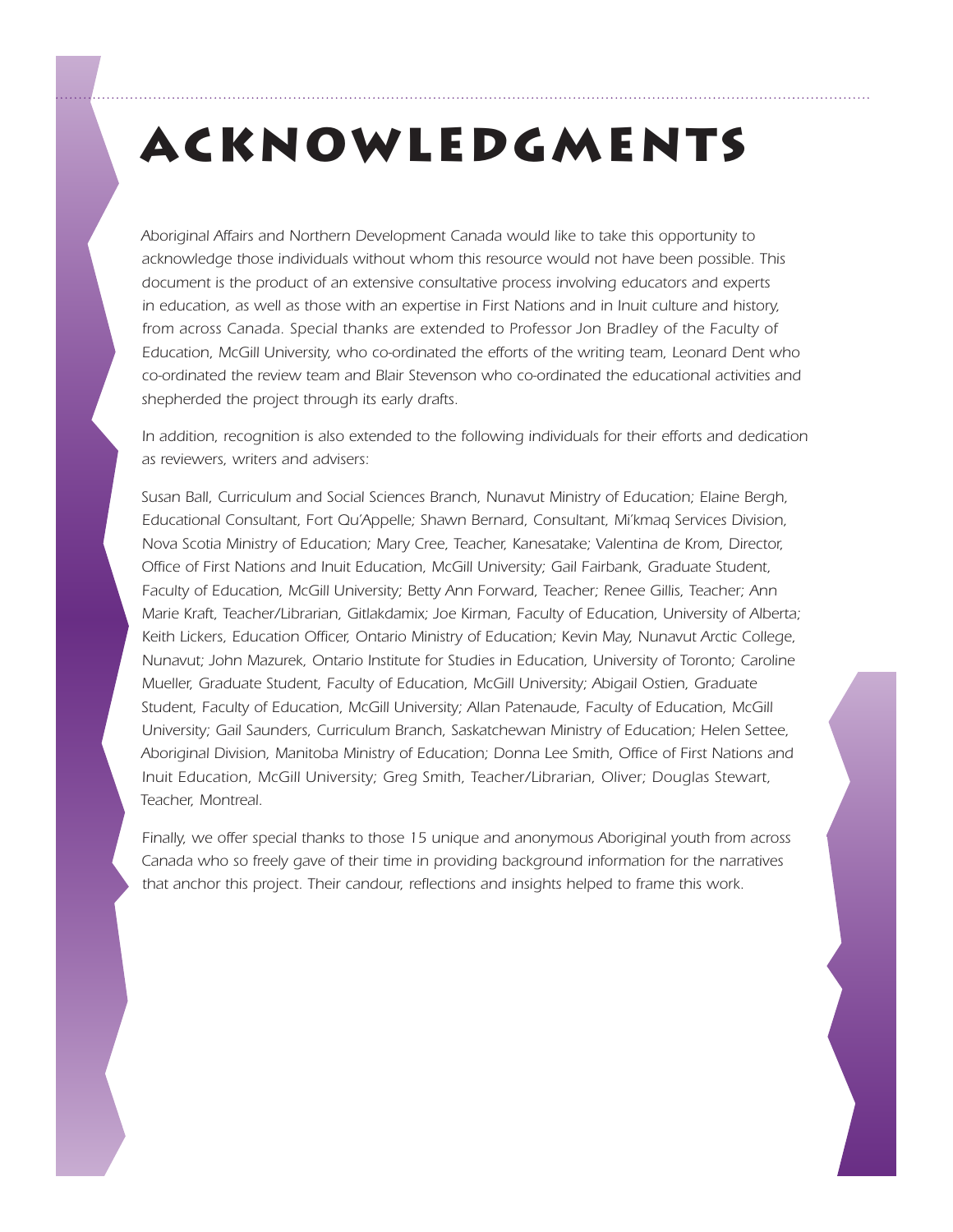# <span id="page-4-0"></span>Introduction

#### Production Process

*Five Voices of Aboriginal Youth in Canada is the product of a series of 15 interviews from five different Aboriginal communities across Canada—three youth in each community. The interviews, conducted by a team from McGill University, were tape recorded and then synthesized to produce five narratives, each drawing accurately from the three youth responses to the interview questions in that community. Following this, an educational team created a selection of education activities to complement the narratives, and a number of Aboriginal and non-Aboriginal experts in education and in First Nations and Inuit culture reviewed the document. Before finalizing this*  written resource, it was also reviewed by panels of Aboriginal and non-Aboriginal youth and *by Aboriginal and non-Aboriginal educators to gauge the effectiveness of the material in terms of cultural accuracy, youth engagement, readability and potential for acquired awareness. The suggestions and comments gathered from these panel reviews were then incorporated into the original document to generate the final publication.*

#### Aims and Function

*As an interdisciplinary, student-centred educational unit, this document is designed to enhance the understanding non-Aboriginal students have regarding issues and realities facing First Nations and Inuit youth today. The depth and complexity of the issues, history and cultures of First Nations*  and Inuit are not completely presented in these narratives. It is recommended that educators and *students pursue and investigate additional resources to deepen and broaden their understanding. A wealth of information exists about Aboriginal peoples in Canada; however, be wary of outdated*  sources. Current resources for further exploration are included within the narratives and the *activities. Additional resources are listed on the Kids' Stop website at [www.aandc.gc.ca.](http://www.aandc.gc.ca)*

*Note: All URLs in this Learning Circle text were confirmed in November 2011.*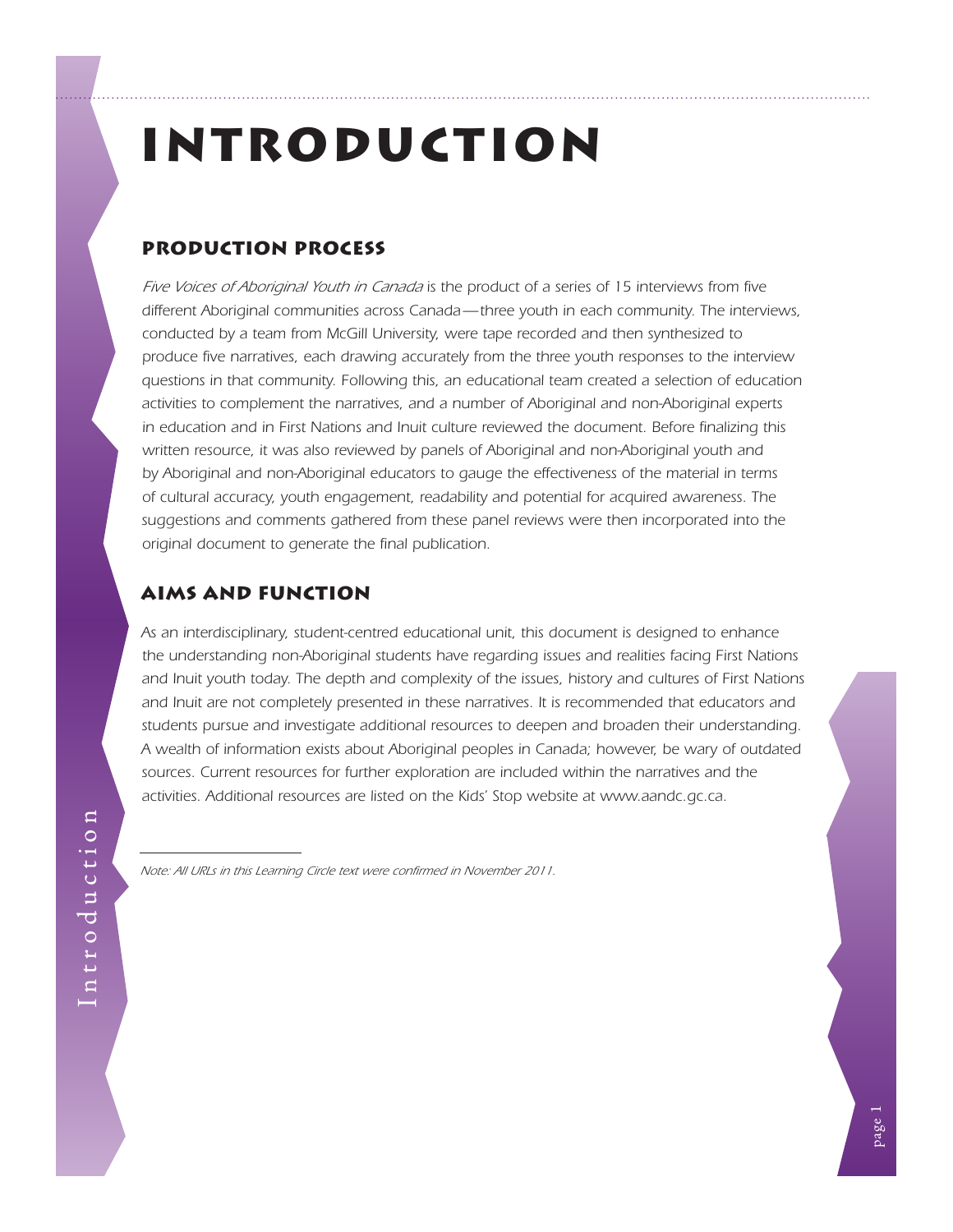#### Educational Activities

*The educational activities in this booklet meet many of the aims and goals of provincial curriculums for Aboriginal studies. The material has been designed for Grade 9 and 10 students, but can also be applied at other grade levels where Aboriginal studies and themes are taught.*

*The Suggested Activities section uses the five Aboriginal youth narratives as a springboard for exploration by high school students based on specific learning objectives. Students will be able to:*

- Understand Aboriginal peoples' relationship to the land.
- Understand Aboriginal perspectives regarding self-determination and self-government, based on *historical and contemporary realities.*
- Identify some challenges facing Aboriginal youth in Canada and suggest how these challenges *might be addressed at a personal and community level, and by provincial and federal governments.*
- Develop an understanding of current issues and historical biases that affect Aboriginal youth.
- Identify and compare similarities and differences between Aboriginal youth in the north and *south of Canada.*
- Identify and compare similarities and differences between Aboriginal youth and non-Aboriginal youth.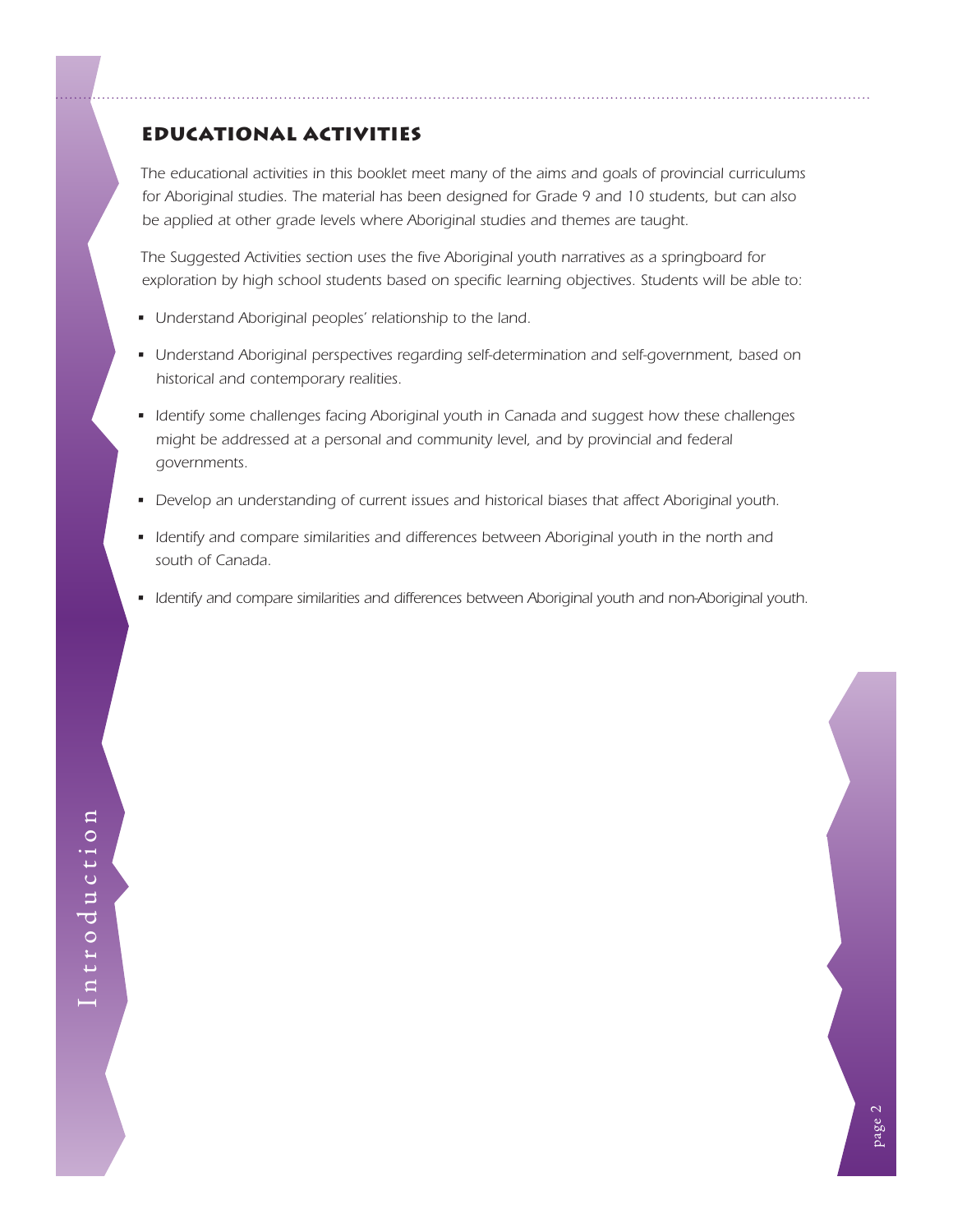# <span id="page-6-0"></span>Narratives

*The following five Aboriginal youth narratives are generic, having been created by combining the responses of the three youth in each of five communities into one, representing that community. The youth ranged from ages 14 to 16. The narratives are constructed as transcriptions and have been left as true to the responses as possible while maintaining confidentiality. As a result, these narratives can be used to explore, discuss and research the complex issues that affect First Nations and Inuit youth.*

Each narrative is based on the same set of interview questions and, consequently, the flow of the *narrative reflects the framework created by the questions. The Appendix lists the questions posed*  to each teen. Note: The generic narratives that follow are based on comments by youth from *four First Nations and one Inuit community. These communities were selected to provide a cross section of Aboriginal youth from the geographic regions of Canada. Since not every First Nation or Inuit community could be involved, the following narratives represent only a few of the very*  diverse Aboriginal peoples in Canada. It is important to remember that *Five Voices of Aboriginal Youth in Canada is not intended as a comprehensive compendium of either First Nations or Inuit cultures and values but, rather, as a starting point for dialogue between teen peer groups. It is also important to note that the ideas, beliefs and opinions represented here are those of the individuals interviewed and should not be construed as representing a particular First Nation or Inuit group.*

Narratives Narratives

page 3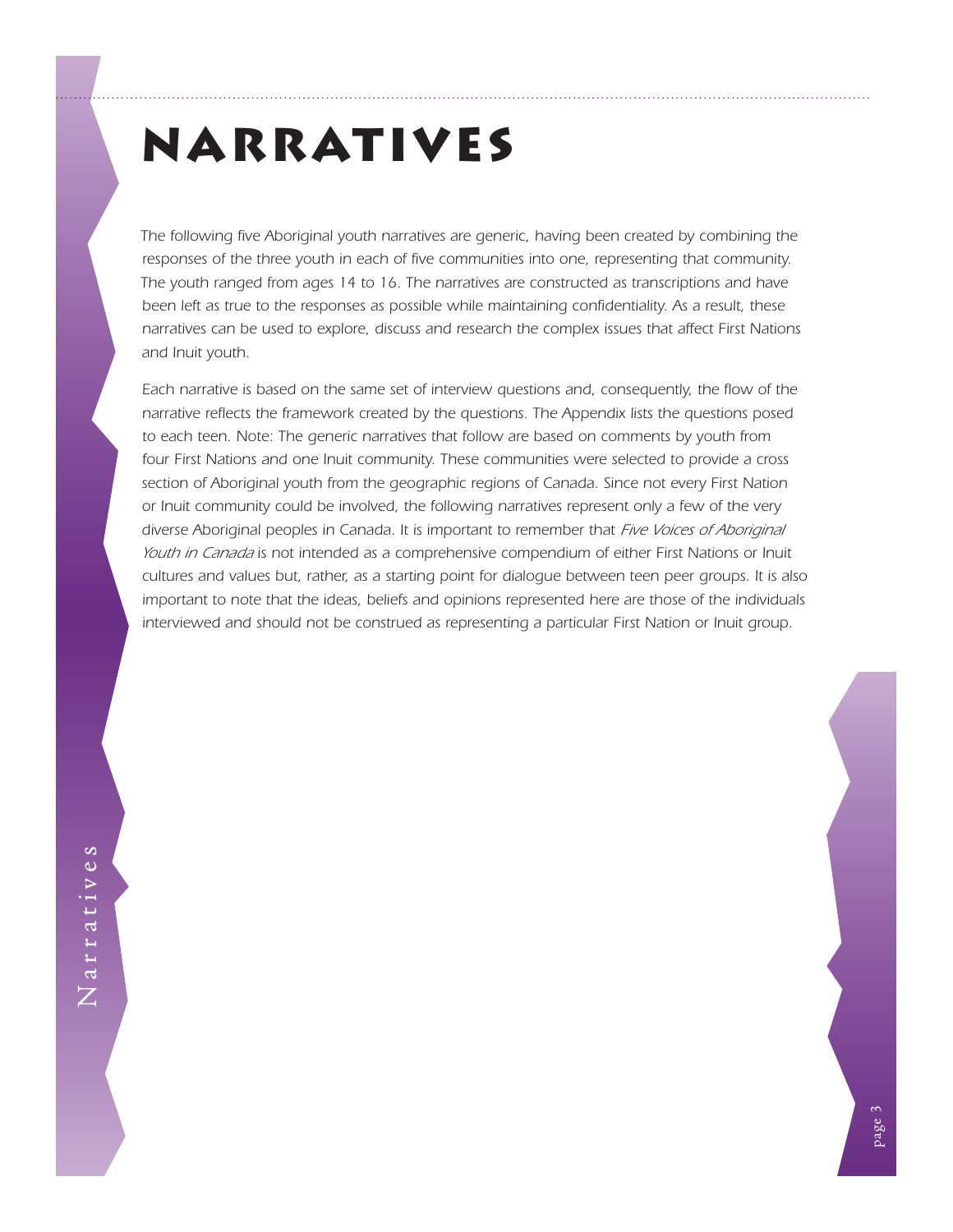## <span id="page-7-0"></span>1. KATERI (FROM A MOHAWK COMMUNITY IN QUEBEC)

*Kateri is my name, and my personality pretty much matches my name, which means nature. I love*  being in nature; in the summer you can never find me inside and I rely mostly on myself. For me, *nothing can come close to the feeling I get when I'm by myself, outside on the mountain or down*  by the river. I'm 16 and people think I'm a party girl, because I like to go to the parties down by *the river, but I'm really more of a dreamer inside. I can also be a little too direct and opinionated sometimes, and then I feel bad afterward.*

*I* was born here on the reserve, and *I* live with my mom and stepdad, two younger sisters and like a million cats. One of my sisters, Onwari, is crazy about cats and seriously has about 10 of *them. She's almost 15 and even though we're different in some ways, we're pretty close. She's a bookworm and you can find her either reading or playing with all those cats. As a family, we get along OK. We have our ups and downs like any family. We talk a lot and argue sometimes over dinner. My mom is from here, but my real dad is French Canadian. We did have a relationship, but that's another story. My mom's family is pretty traditional and they all speak Mohawk. My mom stays home with my youngest sister, and my stepdad works at a factory.*

*I go to the high school here. On a typical weekday I get up (I'm late for school), go to school, come home, eat something, do homework, watch TV or go to friends' houses sometimes. It's pretty much like that every weekday. I like my school, but it would be better if there were more*  students. I mean, maybe not better for our education, but it would make it more interesting. I *used to go to the youth centre a lot when I was younger. It's only open on the weekdays though. My mom wants to talk to the band council to ask them to keep the youth centre open on the weekends, so Onwari has somewhere to go besides her friends' houses all the time.*

*On weekends, I like to go to the river or the mountain (well it's more like a big hill). There are some great views from there. We get there by driving on a four-wheeler. And sometimes, there are parties down at the river that some parents think are too wild! Then I sleep in too late on Saturday. Typical teenager I guess. Some parents don't allow kids to go on four-wheelers or to the parties at the river, but my mom lets me go. She knows that I know how to take care of myself. In the community, there's also an ice rink and gym. There's not too many other places to go though.*

*I baby-sit my cousin's kids on the weekends too. I like kids, even if they can sometimes be annoying. It's fun to take them outside and play in the snow with them. We visit my mother's side of the family. Onwari especially likes that. She's more of a homebody than me. She and Grandma like to sit and watch TV and movies together. Me, I'd rather be outside ice fishing or on a snowmobile in*  the winter. In the summer, which is my favourite season, I'm never inside. I love the sun. Usually, I *invite people to the pool. We also go to the beach, go boating, play football, swim, play volleyball and do stuff like that. Some kids like to drag race and drive around on four-wheelers too.*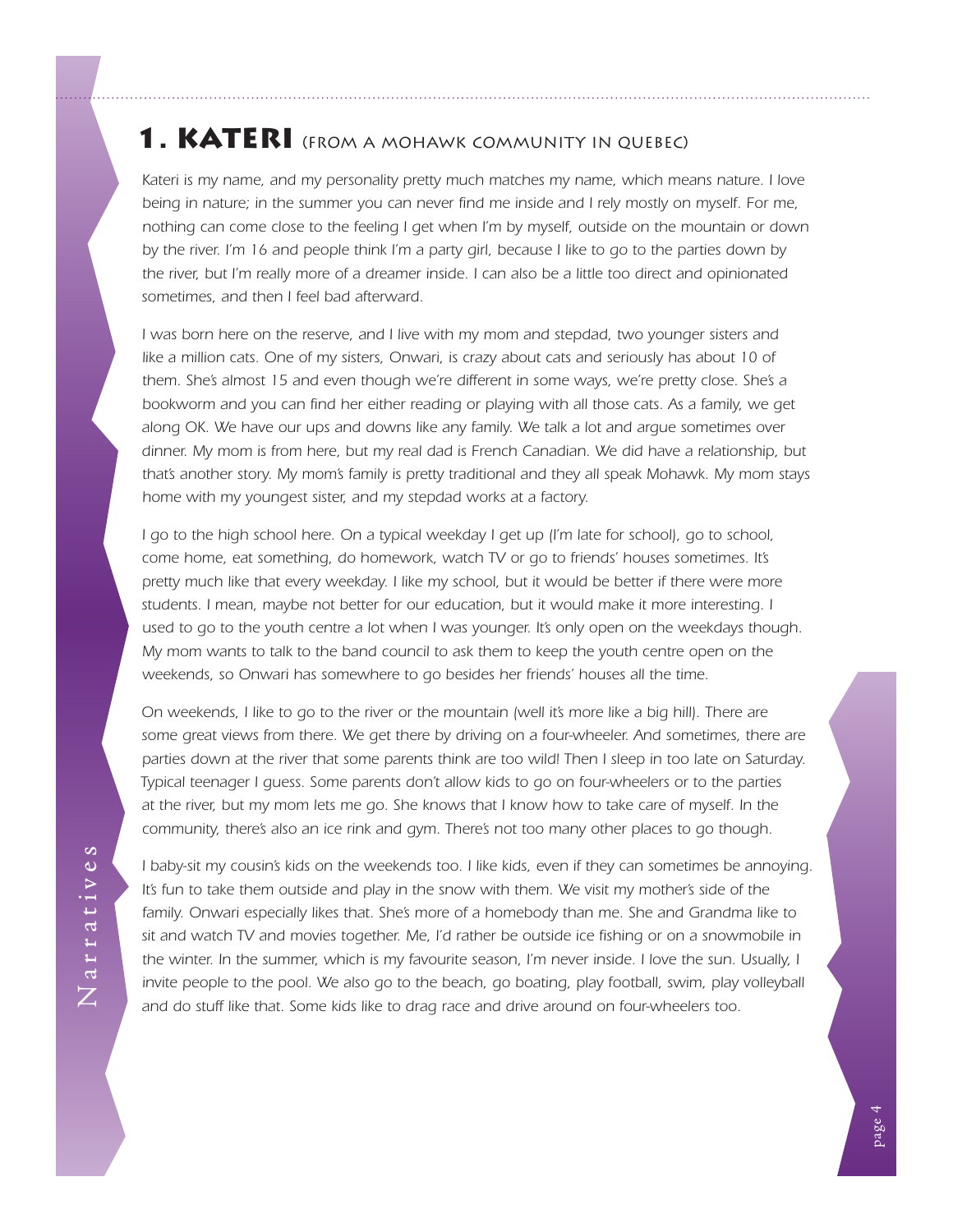*Our culture is very important to us, especially to the Elders. 1 I don't think it's as important to the new generation. They don't realize how important it is. I do though. I wish I'd learned more about my culture when I was younger. I've already lost some things I used to know, like the language.*

*Our language—Mohawk—is really important to the survival of our culture. I used to speak Mohawk when I was younger, almost fluently, because I went to a Mohawk immersion school. But then I switched schools and focussed on French and lost Mohawk. My father, who is French Canadian, really wanted me to learn French. Now that I am old enough to choose my culture, I choose my Mohawk culture. Right now, I only speak a few words of Mohawk and understand some of what the Elders say to me. It's very important to know what the Elders say since they are trying to pass on the culture, like the beliefs and values. Most of the Elders are fluent in Mohawk. My grandparents speak it and my youngest sister does too, since she is in a Mohawk immersion*  school. I wish now that I could speak it. I wish I hadn't lost it, because I want to teach my children the language. It's who I am. It makes me sad sometimes, because then I think that if this is who I *am, then I don't know enough. Hopefully, I can learn it better someday.*

*I think that fighting for our education is worth it. Education is important, so you can get a job*  easier and get somewhere in life. Seeing as it is my second-to-last year of high school, I see myself *continuing to go to school. As for my friends, well, that's their decision, not mine. My goal as a student is to continue school and go into law. My teachers said I'd be good at it, because I like*  to argue a lot! I'll probably travel back and forth from my community to go to school. I plan on remaining in the community after I graduate. I want my children to be raised in their culture, *knowing what and who they are. It's funny; even though my sister, Onwari, is the one who seems*  like the homebody, she's also the one who thinks she won't always live here. I'll bet that when she has kids she'll change her mind and come back. Maybe living outside our community isn't what *she thinks it will be.*

*Also, sometimes I wish there were more cultural activities with the whole community, so younger people can participate in dancing and singing. The last community activity was two summers ago. Right now, there's not enough money to deal with issues in the community. We need more money*  for education. It's a big problem, because they need to teach more about the culture. Cultural *events teach us who we are. Also, there's not enough to do around here. More recreational and cultural programs would help youth stay out of trouble. There's some youth here who are in a lot of trouble. They'd be occupied if there were more cultural activities, and it would help them to have more self-respect if they knew who they were.*

<sup>&</sup>lt;sup>1</sup> The term "Elder" is used to describe older people in a community who are given respect as leaders and knowledgeable *people for the entire community.*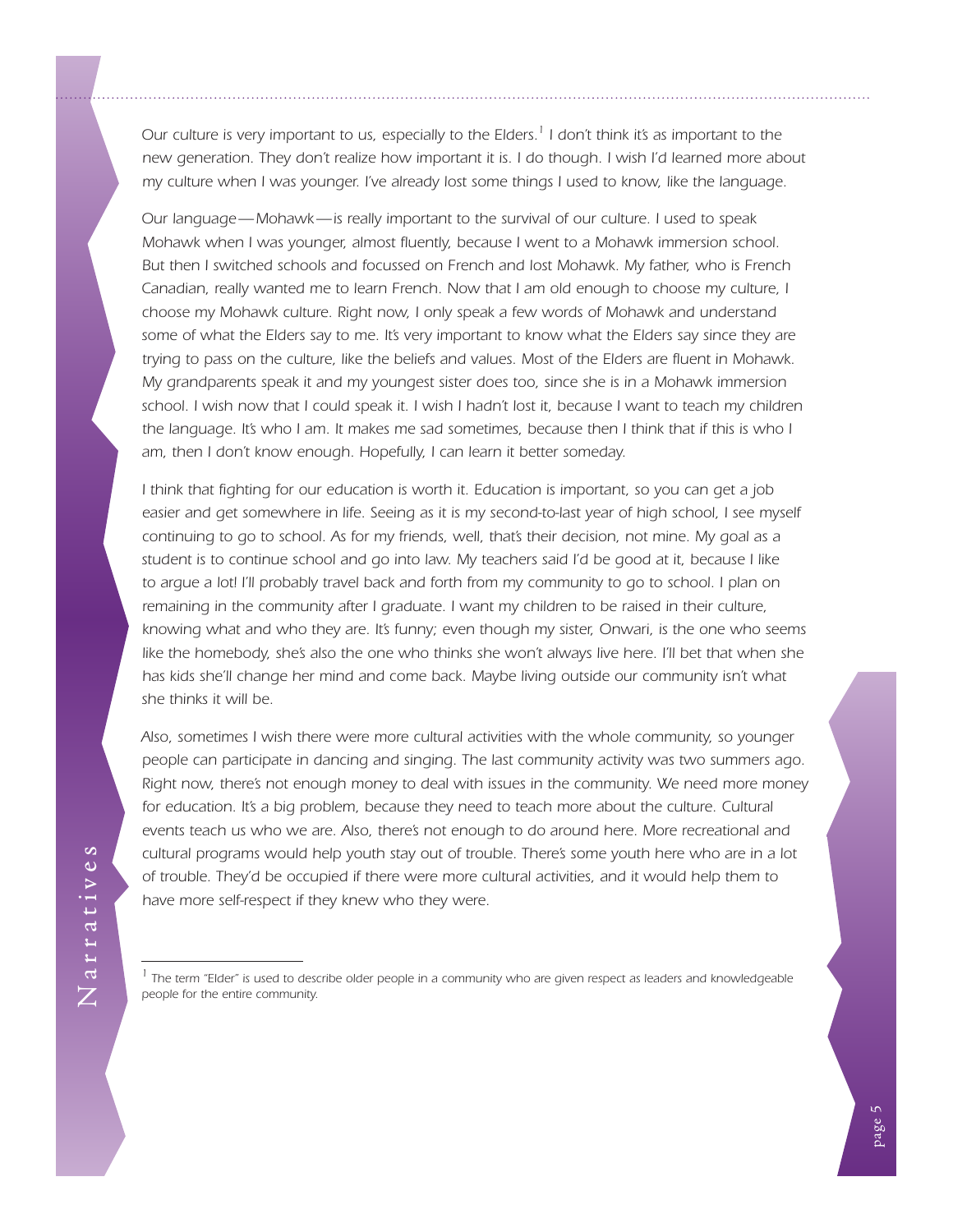*I* want to continue the Aboriginal culture when I have children but, sometimes, I worry I won't *know enough. Our generation is what the next generation is going to look up to, and if the generation before us doesn't teach us our culture, then how will we pass it on? The younger generation pushes aside our culture and it's not right. Some people think we're going to lose our identity; we're being overpowered by the non-Aboriginal culture. I think we need to bring back the language, traditions, dances, socials and stuff like that.*

*I did learn some things about my culture from my school. I learned Mohawk songs and dances* and how to make rattles.<sup>2</sup> Also, my grandparents know a lot about our culture. It's like they're a big *book or something. I really admire them. They pass on some of the values Mohawks consider the most important, like being generous, kind-hearted, responsible, thankful, loyal and honest.*

*One of my favourite things about my culture is how we're taught that everything on the Earth is to*  be respected. It's an important part of the culture and covers everything. That includes respecting *yourself. For example, if you asked me who the most important person in my life is, I would say myself. I don't mean to sound like I have a big head, but if you can't respect yourself, then who will respect you? Respecting yourself is one of the most important things my culture has taught me. Also, the land, water, plants, air and animals are all very important to our culture and need to be respected. Without any of it, what would we be? My grandmother says that even in our dances, we show how close we are to Mother Earth. She says that, as women, we should never lift our*  feet when we're dancing the ceremonial dances. She says our feet should always be touching *Mother Earth.*

The land is so important to us that we were even willing to fight for it. In 1990, there was a big crisis, now called the Oka Crisis,<sup>3</sup> because some white people wanted to take more of our land—land that was sacred to us. It happened exactly where our school is now. I was very little, *only three years old. My mother and grandparents told me about it. You hear a lot about it still in the community. I don't remember much, but I do remember bits and pieces of it. One of the soldiers during that stand-off asked me to state my name, but I wouldn't, because he was a soldier from the other side—the enemy soldier I guess you could say. To be honest, I don't consider myself to be a Canadian. I'm a Mohawk.*

*<sup>2</sup> Some rattles are used for ceremonial events and others for social dances and ceremonies. The first rattle was probably made from hickory bark, and then from the horns of buffalo. As buffalo became scarce, cow horns replaced buffalo horns. Horn rattles are used today for ceremonies and social events, while gourd rattles are used only during ceremonies.*

<sup>&</sup>lt;sup>3</sup> Throughout the summer of 1990, armed Mohawk warriors clashed with Quebec provincial police and eventually the *Canadian Armed Forces when officials tried to dismantle a roadblock installed by a group of Mohawks from the community of Kanesatake. Protesting the expansion of a local golf course onto sacred lands, they had constructed the barricade in March of that year. Mohawks eventually voluntarily left the barricade in late September. The Crisis brought to the attention of the Canadian government and the people of Canada the need to address long-standing grievances of Aboriginal people surrounding issues, such as land claims settlement and living conditions.*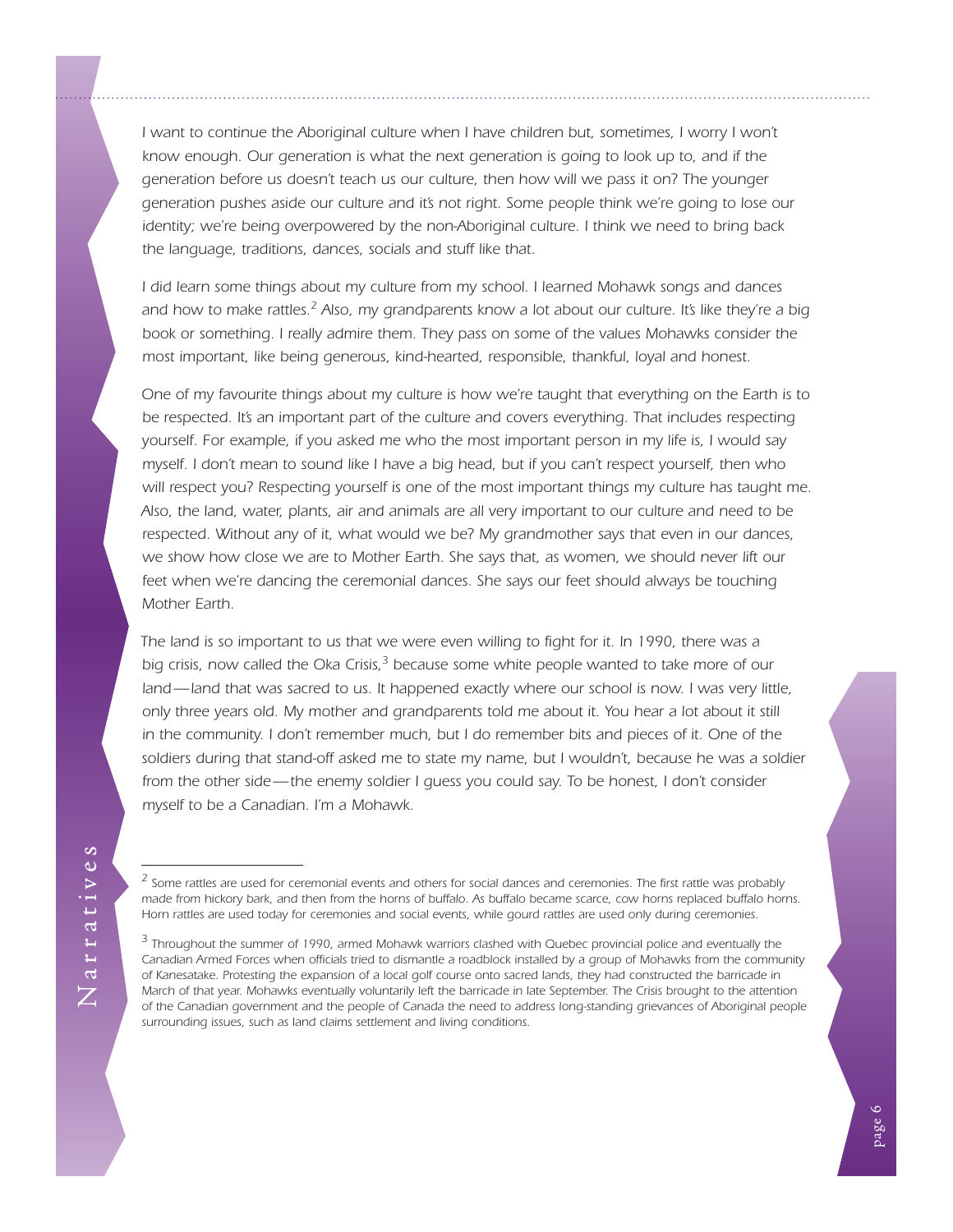If a non-Aboriginal person wanted to learn more about us, they should ask a real Mohawk what *we're like. I don't think non-Aboriginal Canadians know much about our culture, because they see all sorts of things that aren't true from TV (like the media and cartoons), movies and books. They're judging us from stuff that's made up. Either they think that all we do is sell cigarettes and all sorts of things, or they think we're still living like a long time ago.*

It's good to learn about other cultures. A non-Aboriginal person might want to learn about how we live *and what we're like. We're not that different. Yeah, we're different in some ways, but we're all people. Maybe they'd like to know our traditions and how we cope with everyday life. We don't get everything for free, and we struggle, especially for education. They should realize that we're real people. Non-Aboriginal people learn about how we used to live, not how we live now. We live in houses not teepees; we wear clothes, not leather. We work. Don't believe everything you hear about us.*

*Aboriginal and non-Aboriginal people have pretty different ideas of what community means. Aboriginal people see community like a big family and it's really important to us. Everyone knows everyone and we trust everyone—pretty much. In non-Aboriginal cultures, it seems like people only*  feel like that with their own families. We're a very small community here, but we know who we are *and we know everyone that's around us. For myself, I'm used to my community. It's where I grew up.*

*I have a lot of opinions about our community. (I told you I'm opinionated!) Overall, I really like my community, but that doesn't mean we can't make some things better. I don't pay so much attention to politics, but I do think the band council doesn't listen to the community enough or*  focus on the community's needs. The band council is not completely self-governing now, but if it was, it shouldn't be only them deciding. To me, self-government means the power to decide the important decisions and laws controlling our community. The community needs to choose what's *best on its own behalf. Without us—the community—then what's the point of having a council? That's the way I look at it. We also need better leaders to be role models for everybody, especially*  for the youth. They're trying though. Good leaders in our community would be people who are *in touch with their community and listen to the Elders and the youth to hear everyone's opinion. They would be kind, well-educated, have self-respect and most of all, be honest.*

*If someone came to visit us who was Aboriginal, but from a different community, I'd show them the differences between our community and theirs. If they were a non-Aboriginal person, I'd introduce them to someone who knows how to speak Mohawk. I'd also show them the scenery—the water, land and pines. It's really beautiful here. If they were my age or a little younger I might also take them to the youth centre.*

*After everything I've just said, I think that for us as Mohawk, if we don't fight back for what we know and who we are and really learn our culture, then we'll become non-Aboriginal. It's slowly happening now. More and more people don't know what they represent—what it means to be Aboriginal. For me, I would like to know my culture, who I stand for and my roots. There are a lot of cultural things I don't know. For example, I lost my language. I don't know as much as I should know about who I am. As long as we have our language though, then the land is ours. Like the Elders say, if we lose our language then we've lost who we are, what we represent. It's like we're giving up everything or slowly we're giving up. I'm not going to give up.*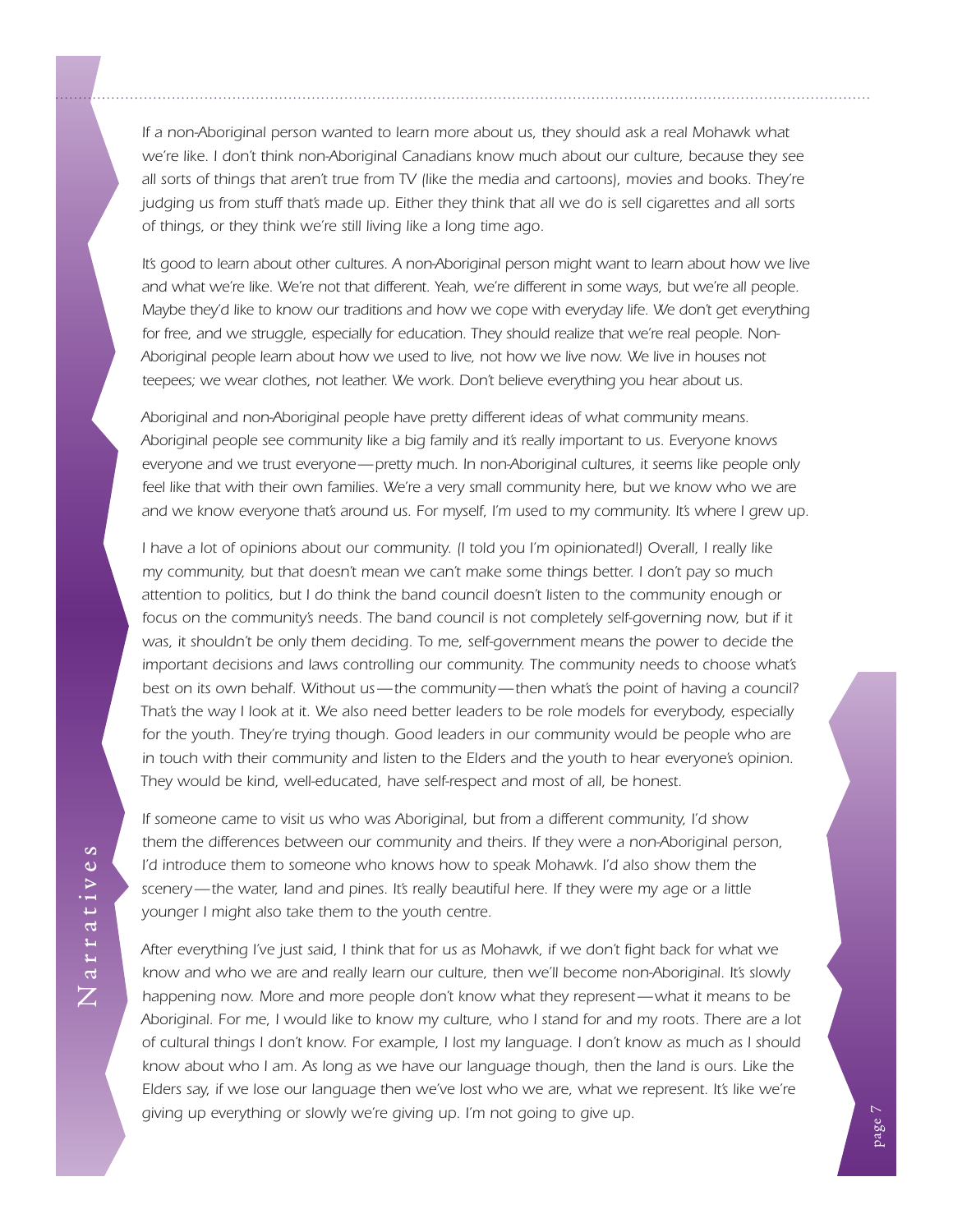## <span id="page-11-0"></span>2. CASSIE (FROM A MI'KMAQ COMMUNITY IN NOVA SCOTIA)

*Hi, my name is Cassie and I live in a Mi'kmaq community in Nova Scotia. 4 I think I'm pretty normal, but then again I don't think non-Aboriginal people know a lot about us Mi'kmaq.*

*The reason I know this is because they treat us differently. Somehow, I think they feel we do things really differently for some odd reason. We're not part of popular culture, but they get a lot of ideas*  about us from the little we are in the news. Things like our treaties and our fishing rights have been on the news a lot. People have been upset about that, so I think they get their opinions only from a few sources. They don't know the whole truth. If a non-Aboriginal person does something *bad, it's not on the front page of the news, but if someone from a different culture does it, like us, it's all over the news. They think we're all bad.*

*In the history books, you don't hear much about Mi'kmaq people. Even at my school, non-Aboriginal kids assume things about us out of their own ignorance. They think that we're rowdy and we're only out to make trouble or something. They get it from their parents, because there were a few bad apples that used to go to this school and they probably had experiences with them, and just built everything up on that. The people who do know us in school know that we're good people and that we share a lot of things. There should be more Mi'kmaq involvement in the schools, more teaching of the youth about the Mi'kmag people in general, like teaching them what we do. We just need more good people to speak out, because I know a lot of ignorant ideas are going through people's heads. We need to take more action, to speak out more.*

*I* was born in this community 16 and a half years ago. My mother and father moved back here right *before I was born, because of my mom's job and also some money problems. We lived with Gram and Grandpa for the first few years. Now I live with my dad, my stepmother Marie, my sister Joanne and two of Marie's kids, Henry and Julie. Julie is 14 and both her and my sister, Joanne (she's 13), have attitude problems now. So there's a lot of arguments, because they're around the same age—and teenagers—so they like to argue. Henry is 15 and we get along OK. He's kind of a quiet kid.*

*My dad and Marie have been together for a long time, so Henry and Julie feel like my brother and sister to me. Marie also has two older kids who don't live with us anymore. One lives in Boston and the other one, Angie, lives on the reserve and has a family of her own. As a family, we all get together on Sunday and have a feast. We talk about our week and what's going on in our lives. We also talk a lot when we all get home from school and work. My dad and stepmom ask us how our days were, and if it went well or not. That's something we do every night.*

<sup>&</sup>lt;sup>4</sup> Although youth featured in this document live in smaller communities outside of cities, a growing number also live in *urban centres across Canada. The experiences of urban Aboriginal youth vary; some remain strongly connected to their Aboriginal communities while thriving in an urban centre, some are part of a vibrant urban community, while others experience feelings of isolation from a lack of support and services and culture shock. For more information about urban Aboriginal youth contact: USAY – Urban Society for Aboriginal Youth, Tel: (403) 233-8225, [www.usay.ca.](http://www.usay.ca/)*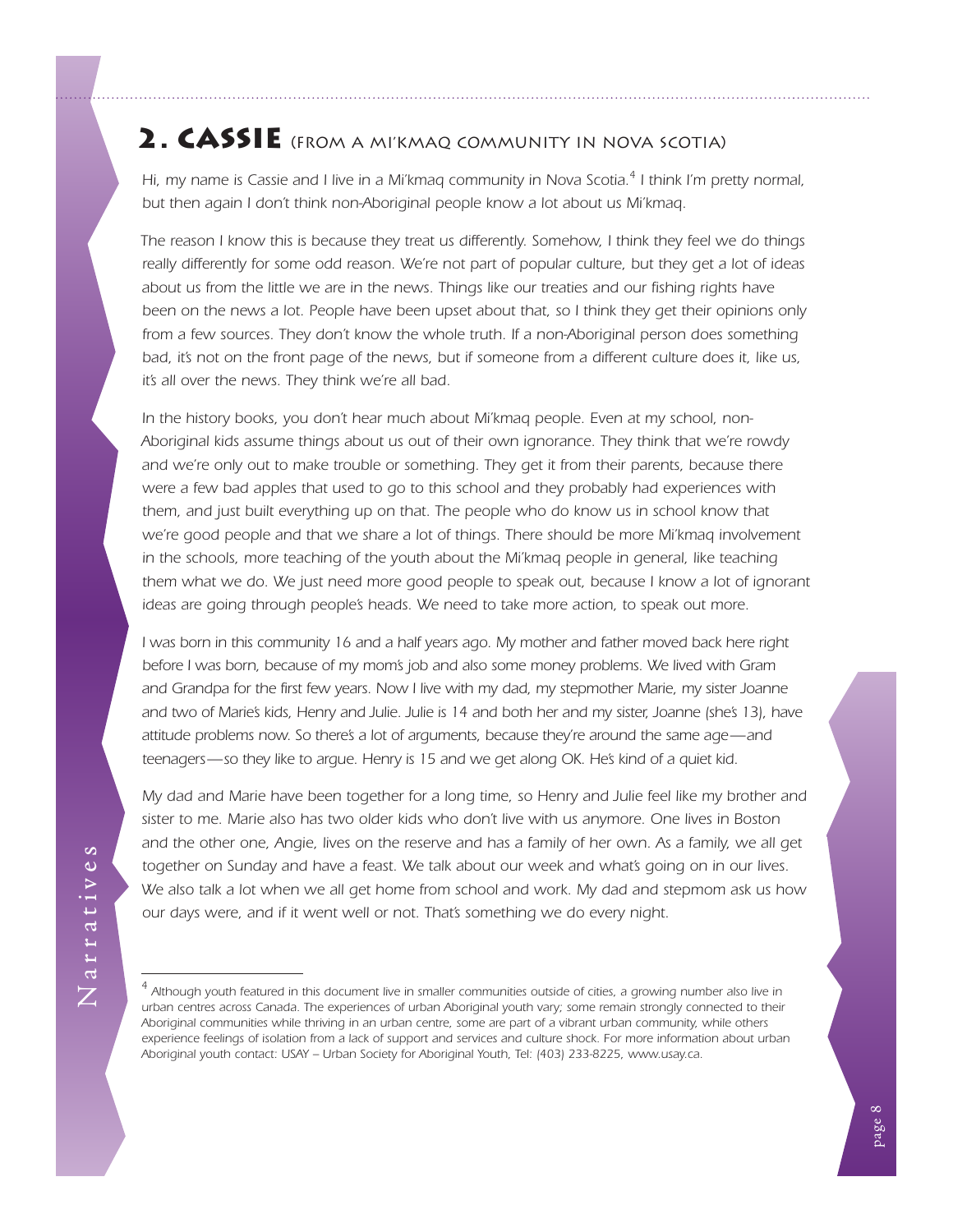*I go to the local high school in town. I try to wake up around 6:00 or 6:30, but I don't really hear my alarm clock until 6:45! I get up, get ready and my bus comes at 7:25. My school is only about 15 minutes from the community. Right now, I stay after school for driver's education classes and*  when hockey starts up I'll be spending even more time here. Last year I was tutoring after school; *it was kind of like my job. I usually try to do my homework first after I get home from school, because I usually have everything that I learned at school still in my brain. After supper, I call my friends or jump on the Internet sometimes. I usually go to bed at 11:30 on school nights but, if I could, I'd go to bed earlier. I barely have any extra time to go out during the week and, if I do, it's already around 10:00. On the weekends it's different. I rent movies or have friends over to watch TV or go for a walk in the neighbourhood. I usually go to bed around 1:30 or 2:00 and get up around noon. Usually during a Saturday, I'll work on my projects if I have any, finish my homework*  and stuff like that, chill out, watch TV. At night, I'll often baby-sit, because my godmother works all *night and so I baby-sit for her.*

Sometimes, I baby-sit for people who want to go out drinking. I also go to my stepsister, Angie's *house sometimes—she's cool—or just hang out at my house. (I mean, why leave your house when you have everything in it?) I also like to walk in the woods, because it's quiet and you can get away from the world. My brothers and sisters and I used to play baseball a lot on the weekends, but not anymore.*

*I think the most important place in the community for me is our church, because I'm a Catholic and whenever I see a symbol of the cross it makes me feel safe. There's not too many places to go around here. There's the community centre, but that's not much. We don't have a youth centre or anything like that, just the gym. The gym is not very interesting though; I just sit around and*  watch people play. Some of the kids here break the windows or do break-ins, and it makes me *mad that they're destroying things that everybody uses. We also go to some of the other Mi'kmaq communities close by a lot. Some of my relatives also live up there. If we get out of town, we usually go to other reserves or we go to play bingo!* 

*My father is the most important person in my life. He guides me. If I didn't have him, I don't think I'd be here right now, like in school and on track and doing things I do now. He gives me a lot of support. I also look up to my stepsister, Angie. She's a good person and a role model for me. She doesn't do any drugs and has got a good head on her shoulders. Angie and I sit around and talk sometimes about when we were younger and laugh about it, like when the family would take trips to Prince Edward Island. My godmother is definitely important to me. Things that I can't talk*  about with my stepmother, I can talk to her about, because my stepmother and I aren't really that *close at all. It's hard talking to her. Do you know what I mean? My godmother, though, is really patient; she'll put up with me! My aunt (my mother's sister) is like a second mother to me and treats me like her daughter. Another special person for me is a girl I baby-sit. She's five, and I've known her for her whole life. She used to call me mommy. She kind of keeps me grounded. Like, if I have an urge to do something not good, I only have to remember that she's around and I want to be a good role model for her.*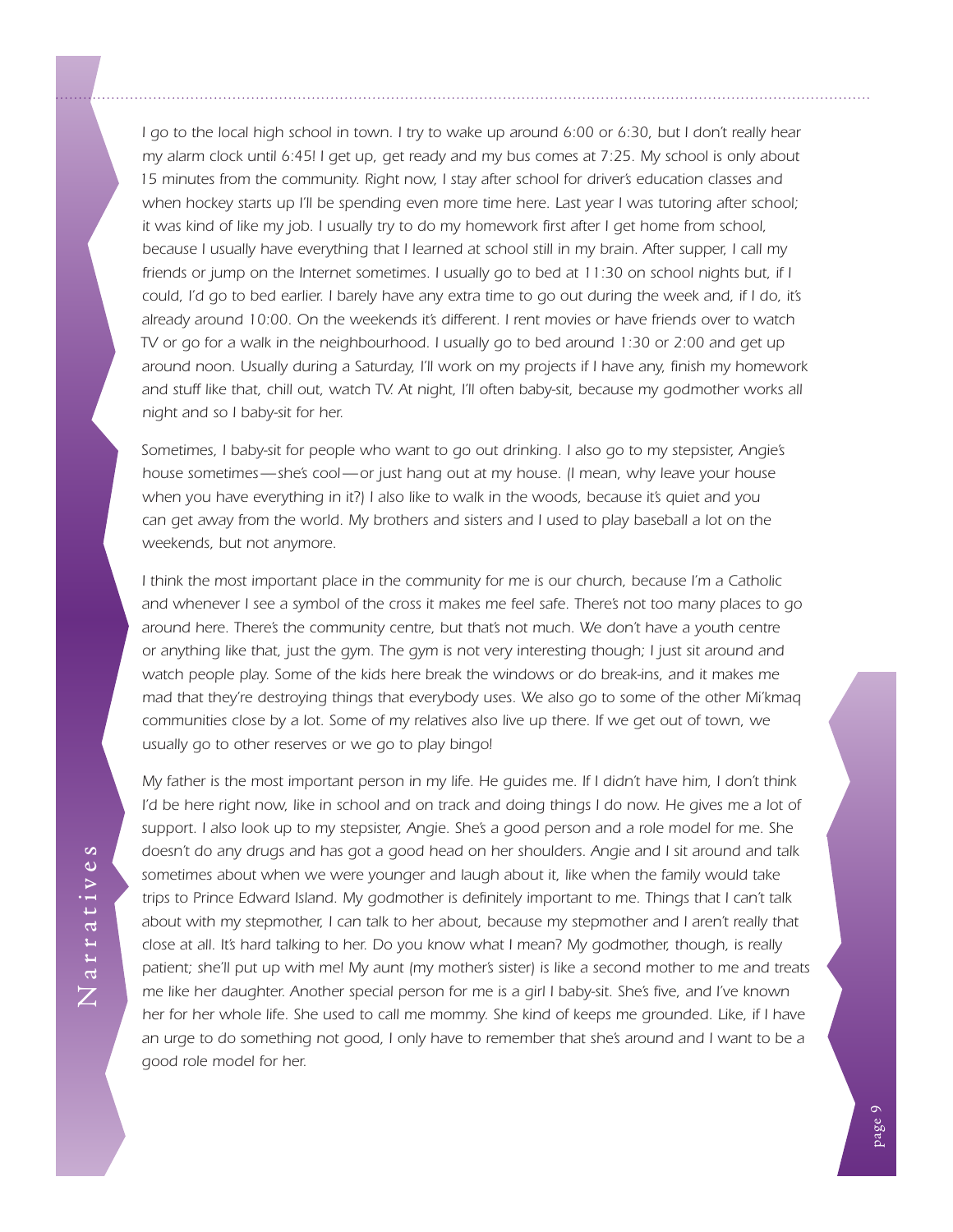*Maybe the reason why I have so many people actively involved in my life has something to do with our culture. We see community sort of as a family; it's not really one person raising a child—it's everybody, the whole community. Everyone tells you what to do and what not to do at an early age. My stepmother says that everybody knows everybody, so everyone is keeping an eye on each other's children. It's true that I do feel safe in my community, because I know everybody. You feel connected. Most of the adults get along, and you know they're there for you. So, we're close-knit. It's not just a place where people live, but a place where people help each other out and do their best for one another.*

*Being supportive and generous is a big part of what makes a good person in our community. Like if someone needed something, a good person would give it to them. Also, a good person would have respect for everyone, especially the Elders, and listen to what they have to say. They would*  do their best to give back to the community. In non-Aboriginal communities, I don't think everyone *associates with everybody. It seems like people keep to themselves a lot. I think we're closer as a community than non-Aboriginal people would be. It means a lot to me, because it's where I grew up. It's where some of the best things in my life have happened. All of the memories I have are from my home community.*

*Some of my strongest memories are the funerals. I don't always know the person who died, but I'll remember the people crying. A funeral is different here compared to other communities I think.* There's a lot more understanding about death and familiarity with it. Even little kids know what's *going on; know at a funeral that someone has died. When there is a death, there would be a wake and then people would come and give food to the family, clean the house for the family or*  even give money to you if you needed it. A wake is when someone comes home for the last time *(the body) and the body would be prayed over and the family would be there to say their last good-byes and see the person for the last time. We would stay for three days at the most during a funeral. I'm more comfortable at a wake in the community than I am at a funeral home; it makes you feel more comfortable. The community is really close in a spiritual way. If something happens in the community, it's like a domino effect that everyone feels. I was a friend with someone and he died. We went to his funeral and I remember standing at the casket. Another time that I remember was my mother's funeral. My mother died when I was six.*

*Another memorable event I remember was the Labour Day weekend baseball tournament. All of my family would be there. My whole family played baseball when I was growing up. It's like I was born on a ball field or something. My grandfather was alive then and he would take care of the*  ball field. Other teams from other Mi'kmaq communities would come. I remember how the ball field was packed with cars and there was no room to walk, no where to sit. People would sit on *their blankets on the lawn. As I got older, year after year it kept getting smaller and smaller. Now* 

page 10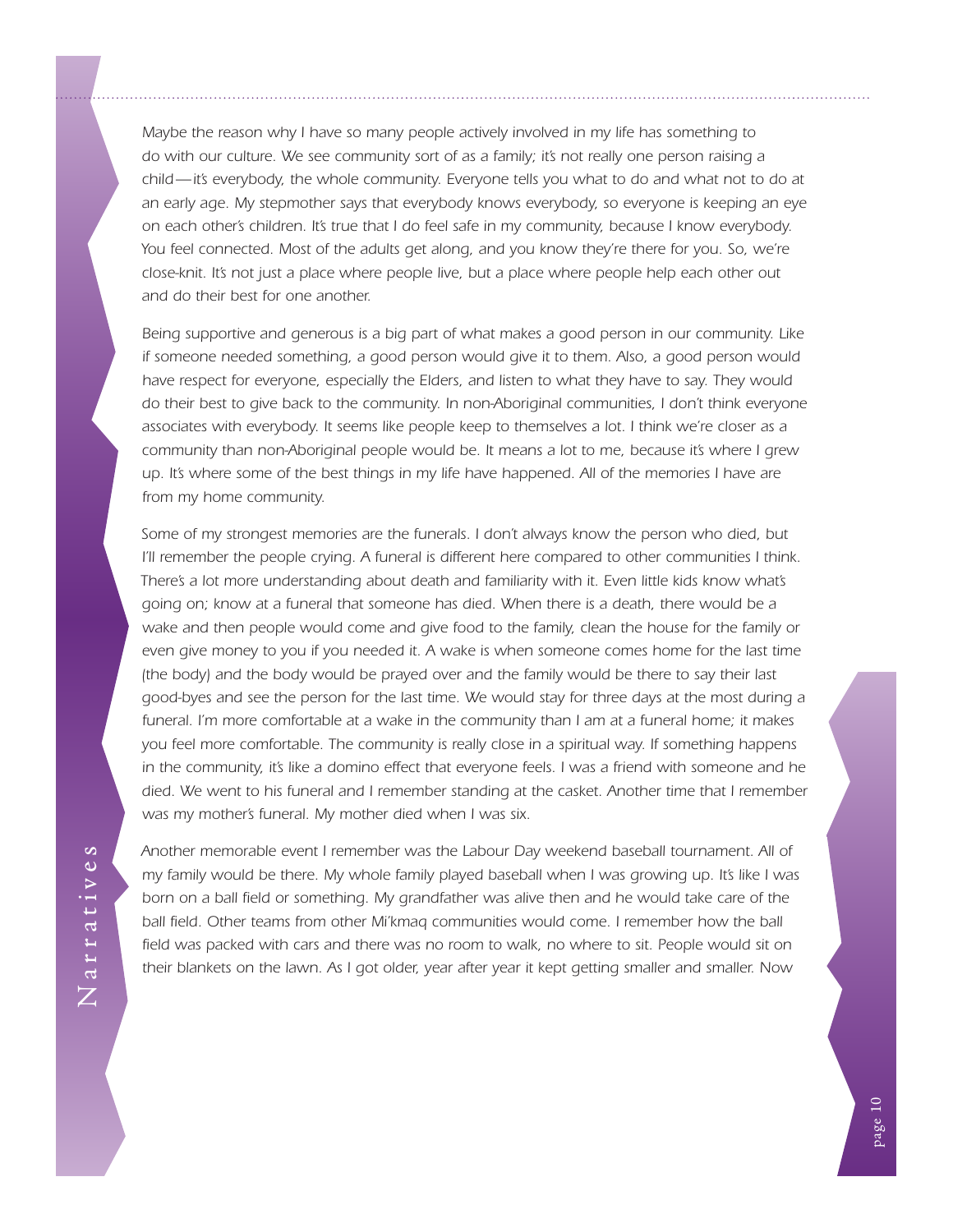*they don't even have tournaments anymore. It's the same thing with the powwows. 5 I remember my first powwow when I was seven. I was dancing. We don't have powwows here now though. I don't know why. People stopped coming down. They were fun, because we used to go to them all through the summer. We still go to powwows in other communities. Sometimes, I take*  part in the activities, but other times I like to sit back and watch all the dancers, drummers and kids playing around, catch people smiling and just take it all in. In the summer, we head down to *Maine during the blueberry harvest. We meet new people from other reserves and get to learn more about them and where they live. There's other reserves down there that hold powwows so you get to see how things are done in Canada and the United States.*

*I also go to a lot of workshops about our culture. I went to one last summer that was a week long. They taught us about the medicine circle<sup>6</sup> and herbal medicines,<sup>7</sup> and we built sweat lodges<sup>8</sup> and stuff like that. My godfather is a very spiritual man—a medicine man. I learn all about the other spiritual realm from him, because he's really into his medicines. If I'm sick, like if I have a sore leg,*  he'll give me something for it like herbs. I think powwows and "sweats" are an important part of *our culture. I'm learning more as I keep going to them.*

The powwow is designed around the circle, an important symbol in many Native traditions. The drums are positioned *in the centre, representing the heartbeat, and the dancers and audience move and sit around them. The concessions and camping add another layer to this circular pattern. As dancers enter the circle, negative thoughts, animosities and jealousies must leave their minds to generate a safe and sacred space. Elders have a special seating area and are attended to respectfully. The powwow is a chance to celebrate the rich heritage of First Nations and simultaneously educate non-Aboriginal visitors.*

<sup>6</sup> The medicine circle or medicine wheel is a rich, multi-layered symbol that represents creation and holds many of the *traditional First Nations teachings. In physical appearance, the medicine circle is divided into four quarters, with each quarter a different colour. (The colours vary from nation to nation.) The colours carry meanings involving the different races of humanity, the cycle of the seasons, the four directions and much more. Beyond these initial representations are layers of teachings about the importance of all creation, the interconnectedness of life and the many cycles we experience during our lives.*

<sup>7</sup> Aboriginal peoples have always known about the use of roots and herbs to heal illnesses. Many of today's prescription *drugs and other pharmaceuticals, such as aspirin, originally extracted from willow bark, are based on herbs traditionally used by Aboriginal peoples. When Europeans arrived in Canada, First Nations provided them with medicinal knowledge that eased the impacts of diseases and, in many cases, saved lives. Nations such as the Mi'kmaq continue to hold knowledge about herbal medicines, and medicine men and women provide consultations on the appropriate use of specific herbs and roots.*

<sup>8</sup> Sometimes referred to as "sweats," the sweat lodge ceremony is a traditional ceremony for spiritual healing. The sweat *lodge is built outdoors in a special place, constructed from wood, usually willow, and covered with blankets. There are specific ceremonial procedures for building and orienting the sweat lodge which vary from nation to nation. Rocks, which are granted special respect and referred to as grandfathers, are heated in a fire outside the lodge and carried to a hole dug out at the center of the lodge once hot. Combined with water poured onto them, the rocks generate heat and steam for the ceremony while participants gather sitting in a circle surrounding the stones. It can become extremely hot inside, hence the name sweat ceremony.*

<sup>&</sup>lt;sup>5</sup> A powwow is an important First Nations gathering and celebration. In addition to being a time to meet up with friends *and relatives and make new friends, powwows also feature singers who help provide the rhythm for exciting competitions in dance and drumming. Powwow practices vary somewhat across North America, but all dancers wear beautifully designed regalia to compete in a number of different dances, such as the Grass Dance, the Fancy Dance, the Traditional Dance, the Fancy Shawl Dance, the Jingle Dress Dance and the elaborate Hoop Dance. There are also inter-tribal dances where both Aboriginal and non-Aboriginal participants dance together.*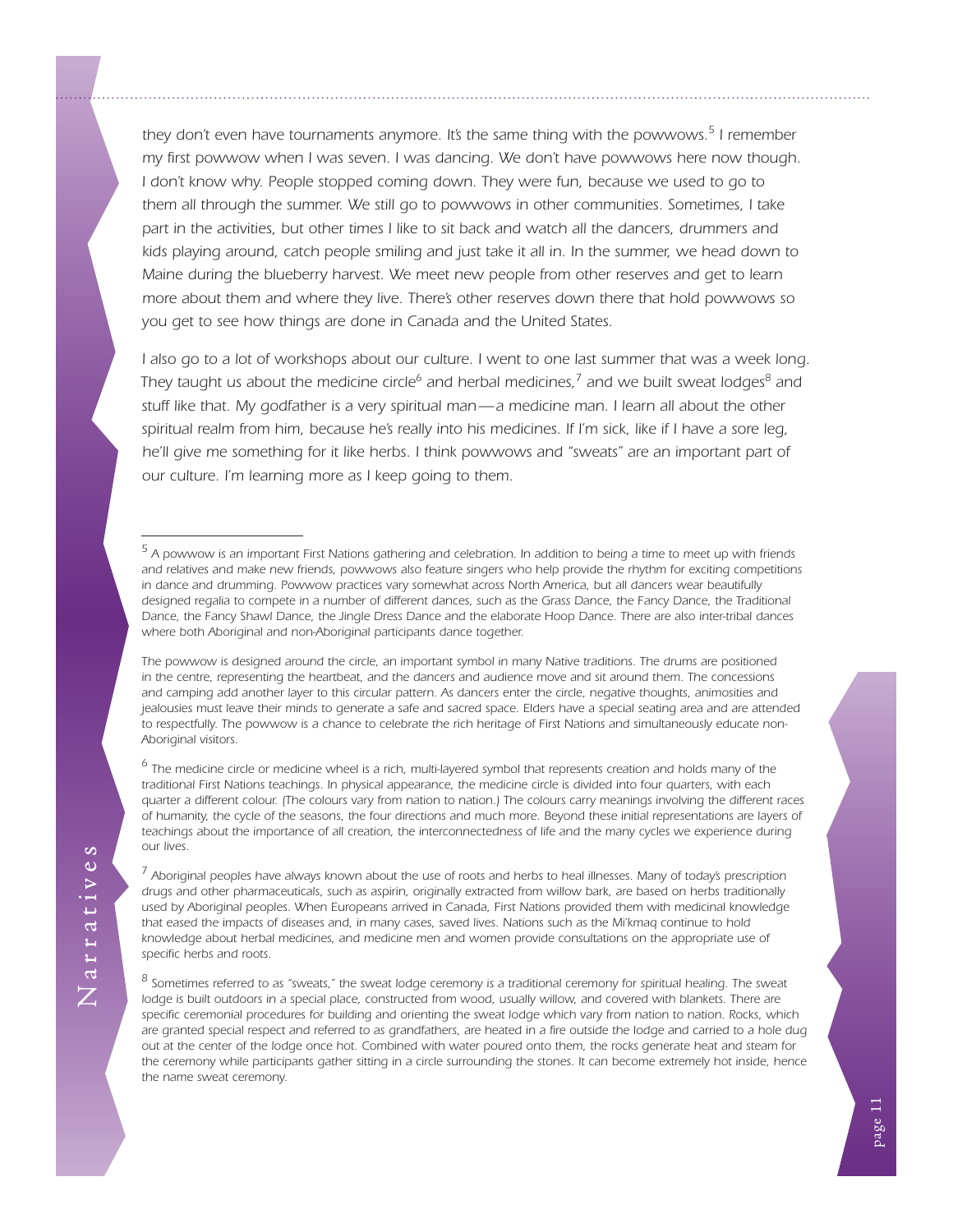*I don't speak the Mi'kmaq language now, but I'm trying to learn that too. It's like we're Aboriginal, but we Mi'kmaq don't really know our language. It's important to know, because it's our language.* When we go out into the rest of the world where there's not a lot of Aboriginal people, it's not *going to be any help to us, but I'd still like to do it. It'd be more helpful to learn French as a second language (even though I don't know French either)! I take a Mi'kmaq language course in school and, sometimes, I try to pick up the language from Gram, but she speaks too fast! I do my best to answer her back. I feel kind of awkward around the Elders, because they try to speak Mi'kmaq to me when we go to Maine and I feel bad, because I don't speak Mi'kmaq, so they have*  to speak English to me. I don't feel like it's right. I should know how to speak it. The language *is important, because Mi'kmaq people are important people—we're good people—and the language is an important part of our history. We're still Mi'kmaq without our language, but it's like a big piece isn't there, a link to our culture.*

*Another part of our culture is the land. The land gives us somewhere to live and it's just a big part of us. To be honest, I would say it's not something I think about every day, but it's important to our culture. The Elders especially feel a strong connection to the land. The animals give us food, and plants can sometimes give us medicine. Being Mi'kmaq also means we get certain rights to hunt and fish,<sup>9</sup> because of the treaties we've signed. It makes me feel good that we have those rights. We have to make good decisions about the land and the environment. Basically, the decisions we*  make now are going to affect the younger generations. I think about the kids that we're going to have and our grandchildren, and wonder what kind of place they will grow up to live in and whether or not it will be safe. I don't want them having to grow up worrying about boiling water *before they can drink it.*

*I think that if people don't start speaking up and changing bad things, things are probably going to get worse. If we don't start making things better, there'll be more alcoholics, more drugs, more debt*  for sure. If I could, I'd take all the drugs and alcohol away. The older people use that stuff and the *younger ones see them doing it, so they think it's OK. Drugs lead to things like neglect and abuse. Also there's too much violence. It's destructive and there are people who are hurting all the time. There should also be more guidance and activities for youth, but there never seems to be enough money to go around. We need more houses, a better school and things just need to be fixed.*

*The leaders don't seem to do anything about it. If the leaders were doing their job, they would know*  how to communicate with a lot of people, especially the Elders. They would know what happened in the past and could listen to the youth, because we represent the future. They would be responsible, *kind, have good schooling and know how to deal with politics. I think what's most important though is to be passionate about helping people and really care about the welfare of people.*

*<sup>9</sup> Treaties signed between First Nations and the British and Canadian governments before and after Confederation provide for certain traditional rights, including hunting and fishing rights. At times a controversial issue, hunting and fishing rights provide Treaty Indians with the ability to hunt and fish for personal use within the means of conservation without the regulation of the federal government.*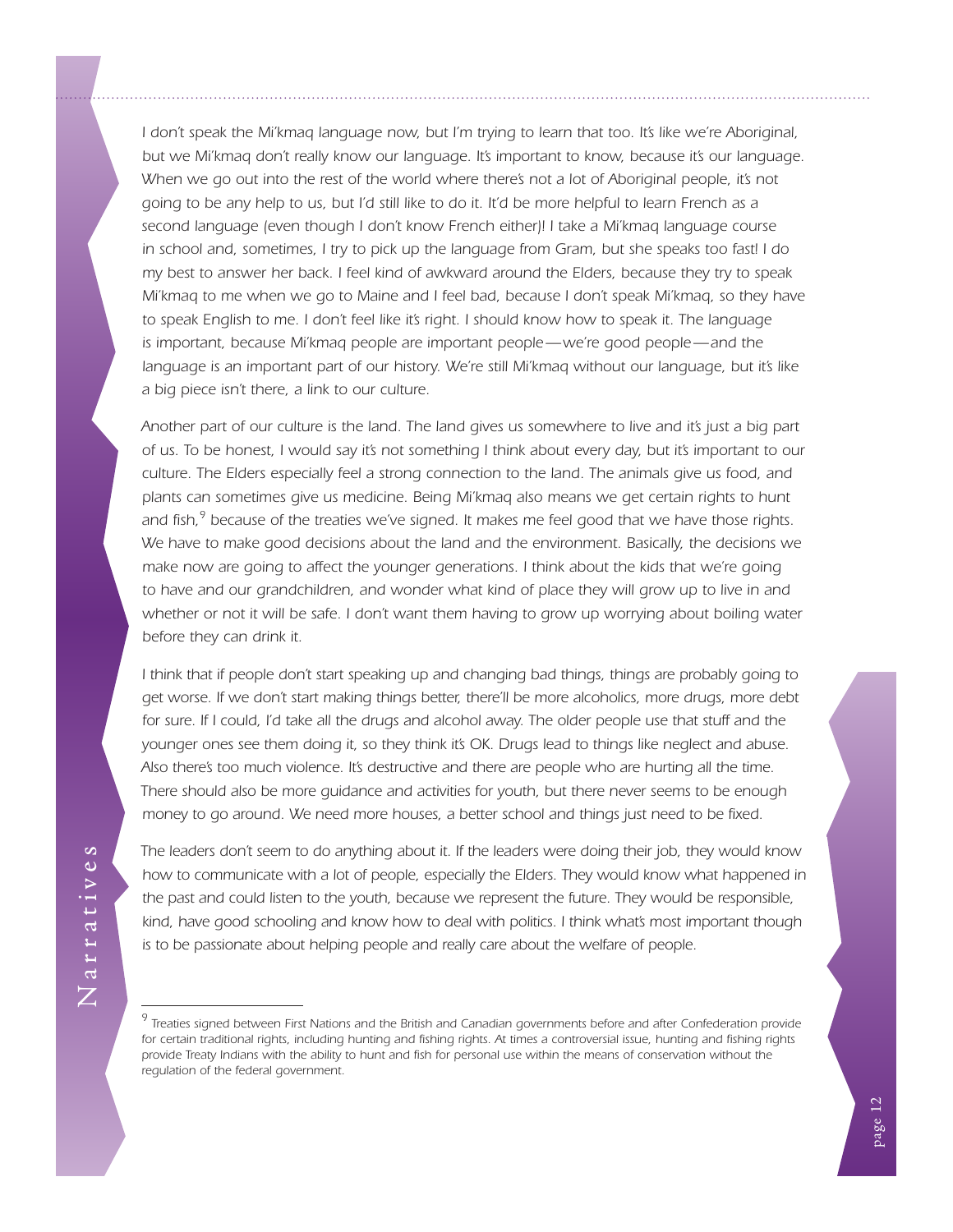*I think things would be better if we were self-governing, because then the money would be shared among the families who really need it. To me, self-government means the power is in your community. That would be better, because I think the government doesn't really know about what we need. (I'm starting to feel a little bit like I'm in social studies class!) I know what the government did in the past; they said where we had to live. I know that we're not treated equally now, because I can feel it. We're all Canadians and we should all be treated equally. Like if you walk into a place and you're the only non-white person, you can just feel the tension. Non-Aboriginal people need to be exposed to who we are and what our culture is. They don't really know us, as people, as a culture, as a nation. They're a little confused. So hey! Get to know us!* 

*I see myself going to college and working. Getting an education is important so you can get*  ahead in life. I want a good job. Maybe I'll be a politician so I can change what people think. If *you want to be anything and not live off of social assistance, you're going to need an education. Nowadays, you need to finish Grade 12 just to pick up garbage. I can see some of my friends going to college, but others, I don't mean to judge them, but you can tell by how their family treats them, that the road they're heading on is not a good one. Those ones are a little mixed up right now, and some don't go to school and don't seem to want to do anything.*

*After I finish university or college, I will return here, because my family's going to be here, but not*  to live—at least at first. I feel like some of the people who are here aren't getting anywhere. I want *to explore the world, see what's out there. It just seems like we're excluded, put away in the corner. Everyone knows we're there but no one comes to see. They're scared to come to our reserve, and I* want to see how it is to be like everybody else for awhile. I might return someday so I can help *the community.*

*I really want to be a counsellor, not a band office councillor, but a counsellor who people can talk to, especially kids. I want kids to be able to come and talk to me for help and support. I think*  some kids witness too much; they're exposed to too much as children, and they kind of lose their *innocence too young and it's hard for them to talk to their families about it. I want them to be*  able to come to me. My message to them would be to stay strong. They're going to have to deal *with the choices they make now for the rest of their lives. So, they should start to really think about what they're doing. Even if they don't think there's a way out of their problems, they've got to*  know they have the power to change things. They don't have to sit back and let it happen. Stand *straight, stand tall.*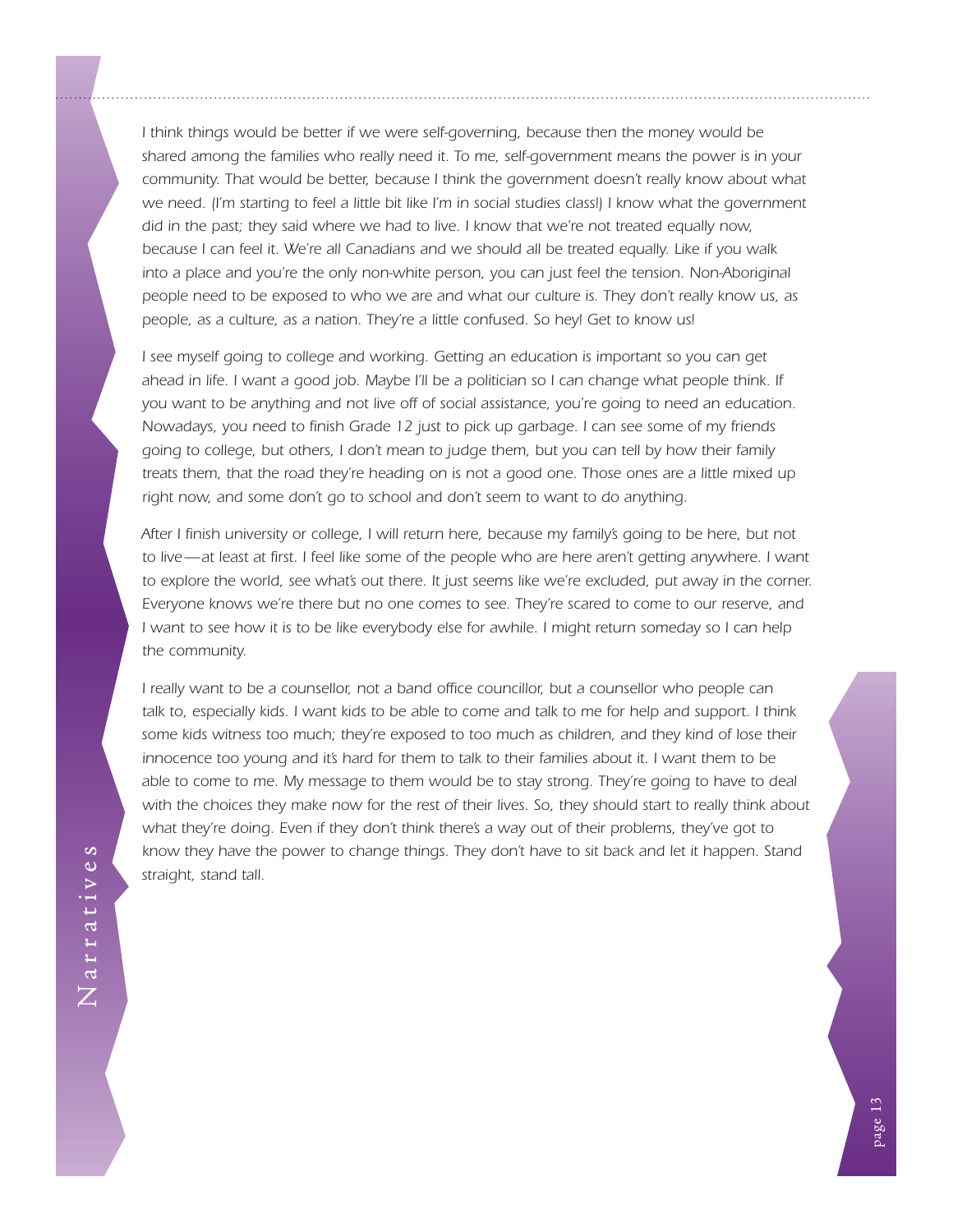## <span id="page-17-0"></span>3. SIMON (FROM AN INUIT COMMUNITY IN NUNAVUT)

*My name is Simon and I'm 15 years old. I live in Nunavut. 10 I've lived here all my life, but I was born in Yellowknife because all pregnant women from our community are flown down to Yellowknife, 500 km away, to have their babies. We don't have a hospital here, so all babies in my community are born in Yellowknife.*

*I live with my dad, my mom and my little sister, Maureen. My dad's name is Thomas. He's a good hunter. He takes me out hunting a lot. He also works for the municipal office fixing their vehicles. My mom's name is Bessie and she works at the elementary school as an Inuktitut language teacher. And my sister, well, she's my little sister! I joke around with her a lot.*

*I go to the high school here in town. I'm in Grade 9. I've got lots of classes: English, social studies, math, but I think my favourite is inuuqatigiit class. It's our Inuit culture and language class. We learn about reading and writing Inuktitut and we also make Inuit stuff like drums,11 harpoons and qamutiik (a sled we pull behind our snowmobiles).*

*A typical day for me would be get up, have a shower, eat a quick breakfast of cereal and then go to school. School is pretty much the same most days—classes, come home for lunch, go back to more classes. Something different we just had at school last month was a health fair. Students were presenting projects on things like STDs (sexually transmitted diseases) and the community nurses were there handing out free stuff like condoms, posters, food and prizes.*

*After classes, I usually go the school gym and play sports. I just made it on to the high school basketball team. One of the RCMP officers coaches us. We're practising to get ready to go to a tournament in Cambridge Bay where we'll play against other communities in the region.*

*After dinner, I have to do homework and, sometimes, I go up to the school gym to play sports*  again and hang out. The gym is just about the only place to do stuff in the community. There's usually a sport like volleyball, basketball or indoor soccer up there every night. There's really *nowhere in town where kids can go to hang out. I've been to other communities and they've got arcades with video games.*

*11 The Inuit drum, qilaut, was traditionally used to celebrate, entertain, tell stories, settle disputes and help induce trance states. It was an important way of communicating and still acts as a symbol of the beating of the heart. The song a person would sing while drum dancing is called an ajaaja song. Everyone has their own unique ajaaja song about their own personal life experiences. Originally, the drum was made from driftwood and caribou skin with seal or walrus skin surrounding the handle but, today, contemporary materials are primarily used to make the drums easier to care for and store.*

Narratives Narratives

*<sup>10</sup> Nunavut is the Inuktitut word for "our land." Nunavut spans two million square kilometres to the north and west of Hudson's Bay and up beyond the tree line to the North Pole. The territory of Nunavut was created April 1, 1999, as the result of the Nunavut Land Claims Agreement.*

*Land claims are different from treaties. A land claim is a "comprehensive claim." Claims deal with rights and title to lands that have not already been ceded by a treaty. There are two classes of claims: comprehensive claims and specific claims. Comprehensive claims have a wide scope and include land title, fishing and trapping rights, and financial compensation.* Specific claims pertain to specific grievances First Nations may have regarding the fulfillment of treaties and the *administration of First Nations lands and assets under the Indian Act. For more information on Nunavut, go to [www.gov.nu.ca](http://www.gov.nu.ca/Nunavut) or [www.itk.ca](http://www.itk.ca).*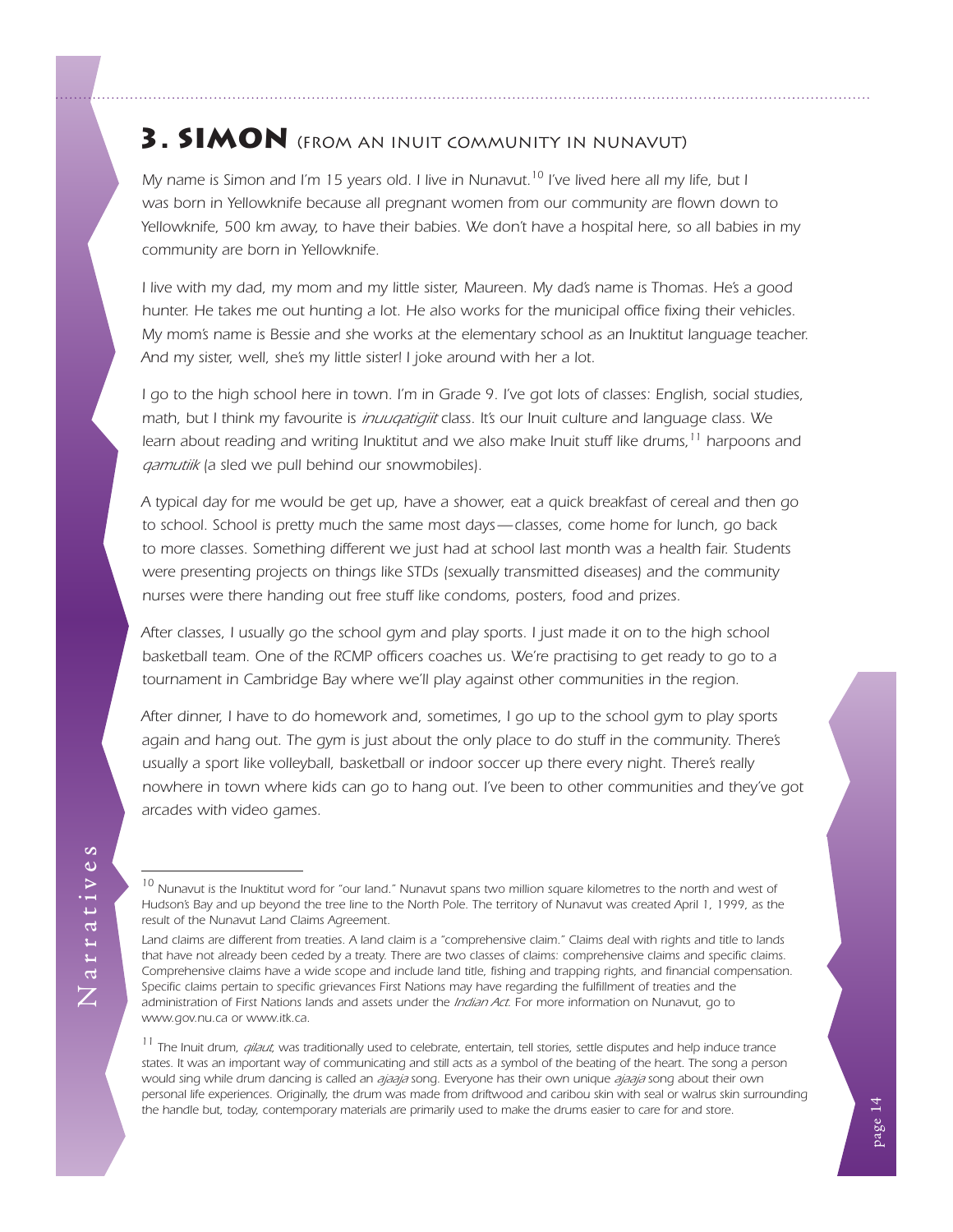*I* usually sleep in late on the weekends and then go and hang out with my friends. Sometimes *though, I go hunting with my dad. When we go hunting, we have to pack up our sleds and get*  the gas the night before, and then we have to get up really early. It usually takes a few hours of *driving on the snowmobiles to find the caribou. Then, once we've shot them, gutted them and tied them on the sleds, we drive back. It's usually a long day of work by the time we get home.*

*Sometimes, our whole family goes out camping. I don't think it's like camping down south. Camping for us means that we all go out on the snowmobiles and sleds. My mom and sister sit on my dad's sled and I drive my own machine. We bring a tent, food, stove and other stuff so we stay*  out overnight for the weekend. In the summer, we use four-wheelers to go camping. We spend *a lot of time also at our cabin during the summer. It's a small cabin along the coast about a day's boat ride from the community. We sometimes spend a few weeks out there fishing and hunting. My dad is the one who taught me how to hunt. It's always great to spend so much time out on the land. Last summer, we were together at the summer cabin with my mom's sister's family and with my best friend Jacob. I think I would get bored if I was in the same community for the whole summer.*

*My dad, my mom and Jacob are the most important people for me. My dad's important, because he teaches me stuff, like how to hunt, how to skin a caribou and where to shoot them. I look up to my dad, because he's a good hunter. He knows a lot about the land and about the animals. He knows where to look for them and how they live. I look up to him, because he has these skills and he teaches them to me. He's a good teacher. He knows how to deal with challenges. My mom*  is important, because she gives me good advice. I guess they both give me good advice, but *my mom always helps me with my problems and with homework. My friend Jacob is important, because he's my best friend. We do everything together.*

*Jacob and I go to the gym a lot. We go there to play basketball after school and on the weekends. I guess we also have the arena for hockey too, but that's only got ice in the winter. I play left defence on a community team during the winter. A third place we go is to the stores. Lots of kids hang out outside the Northern Store or Co-op. Those are the two main stores in town, but they have all kinds of things—everything from food, to stereos to clothes.*

*I'll always remember the time when an arctic sports tournament was held in our community. It was a couple of years ago and was for people from all over the region. The tournament is about playing arctic sports which are all Inuit games,*<sup>12</sup> like the two-foot high kick, the one-foot high kick, *the knuckle hop, the ear pull—there's lots of Inuit games! I like doing arctic sports, especially the one-foot high kick. You play it by running up to kick a little stuffed toy seal that they hang from a string attached to a stand. You have to jump from two feet, kick the toy seal with one foot and then land on that same foot without falling over. It's hard to do!* 

*<sup>12</sup> Traditional Inuit games and sports continue to be practised today. Inuit sports were designed to develop concentration, endurance, strength and power—all qualities needed for survival and hunting. Today, Inuit sports are played in schools and communities across the North and featured in the annual Arctic Winter Games. For more information, go to [http://kativik.net/ulluriaq/Nunavik/inuitlife/teenagers/inuitgames](http://kativik.net/ulluriaq/Nunavik/inuitlife/teenagers/inuitgames/) or the website of the Arctic Winter Games [www.](http://www.awg.ca/)arcticwintergames.org.*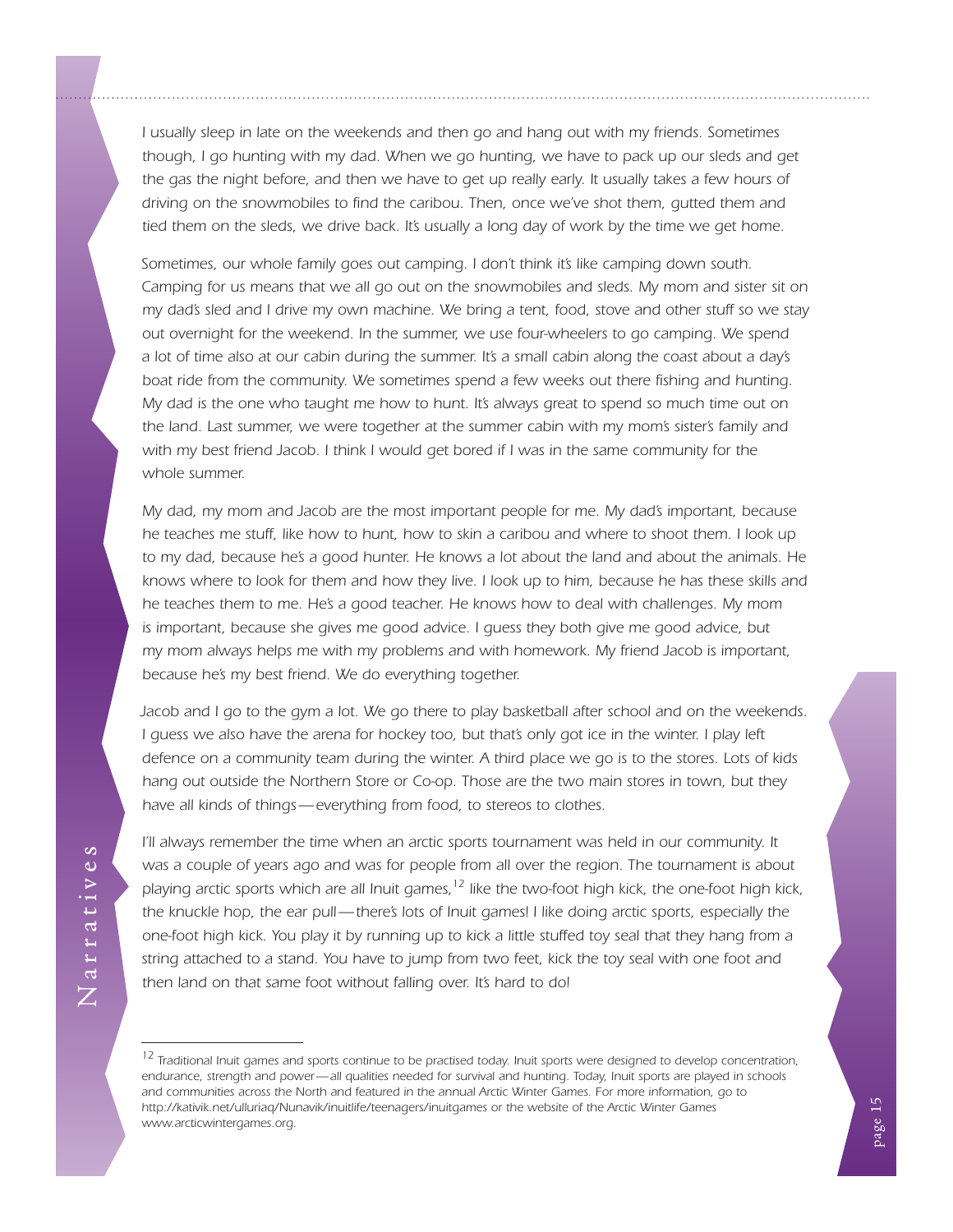*My language, Inuktitut, is a big part of Inuit culture and of being Inuit. Playing Inuit games and drumming are some other things. How to hunt and sew are also important, I guess. I'm part of a drumming group at school. We sometimes perform for special events in the community. I learned most of that stuff from my dad and the Elders.*

*Every time I talk with an Elder, I learn stuff. I'm always learning new Inuktitut words from them. The Elders also come to our drum dancing practices and teach us things about the dances. There are so many different kinds of songs and dances. 13*

*We speak Inuktitut at home most of the time, although we speak a lot of English at school. I speak*  both English and Inuktitut with my friends. Some of my friends don't speak Inuktitut that well. I *think it's really important to speak Inuktitut, so I can learn my culture and speak to the Elders. Most Elders don't speak English very well, so you have to speak Inuktitut to learn from them. I think it would be good to be bilingual and speak Inuktitut and English. I think it's really important to know your culture. For me, that means being a good hunter or knowing how to sew. I go hunting a lot for caribou, seal and birds. I think that hunting and being out on the land helps me to maintain my culture. I also have my Inuit language and culture class in high school. That helps too. The environment is really important, because it supports the animals and us. We eat things off the land,*  and it's important that the environment stays clean. There's more and more pollution up here and *that's not good for the animals. People say pollution gets into the animals we eat. We need to keep the environment clean so we can still keep eating caribou and seal. 14*

*Good people would know their culture well and provide for their family, like having a good job or being a good hunter. They would also have to respect their Elders, their parents and their peers. It's really important to respect the Elders and do things like get groceries or ice for them. A good*  person also wouldn't drink or do drugs. Good leaders need to respect and listen to the Elders, and *should know both Inuktitut and English really well. They should also not do drugs. It's important that they're a good role model. I guess they would have to find some way of getting jobs up here. I think a big challenge here is that there needs to be more jobs. There are lots of people without good jobs in the community, and a lot of young people are going to need jobs soon too.*

*It's really important to finish high school so you don't end up with a crappy job. I think it really hurts you if you don't finish high school. Most jobs now say you at least have to have a high school diploma and also you need to be bilingual in English and Inuktitut. There are kids in this community who skip out of school. I think they should finish school. I hope I finish high school and then go on to some kind of college in a few years.*

*<sup>13</sup> Drum singing and dancing are a significant aspect of Inuit culture that binds Inuit of the circumpolar region together, reminding them of their common ancestry. Many songs have been passed down along several generations. In contemporary times, the tradition was close to extinction as a result of Christianity's stance on traditional spirituality, but more and more young people are taking an interest, and young Inuit artists now perform traditional songs and dances internationally.*

<sup>&</sup>lt;sup>14</sup> For more information on northern contaminants and pollution in the arctic, search for the Northen Contaminants *Program webpage on www.aandc.gc.ca.*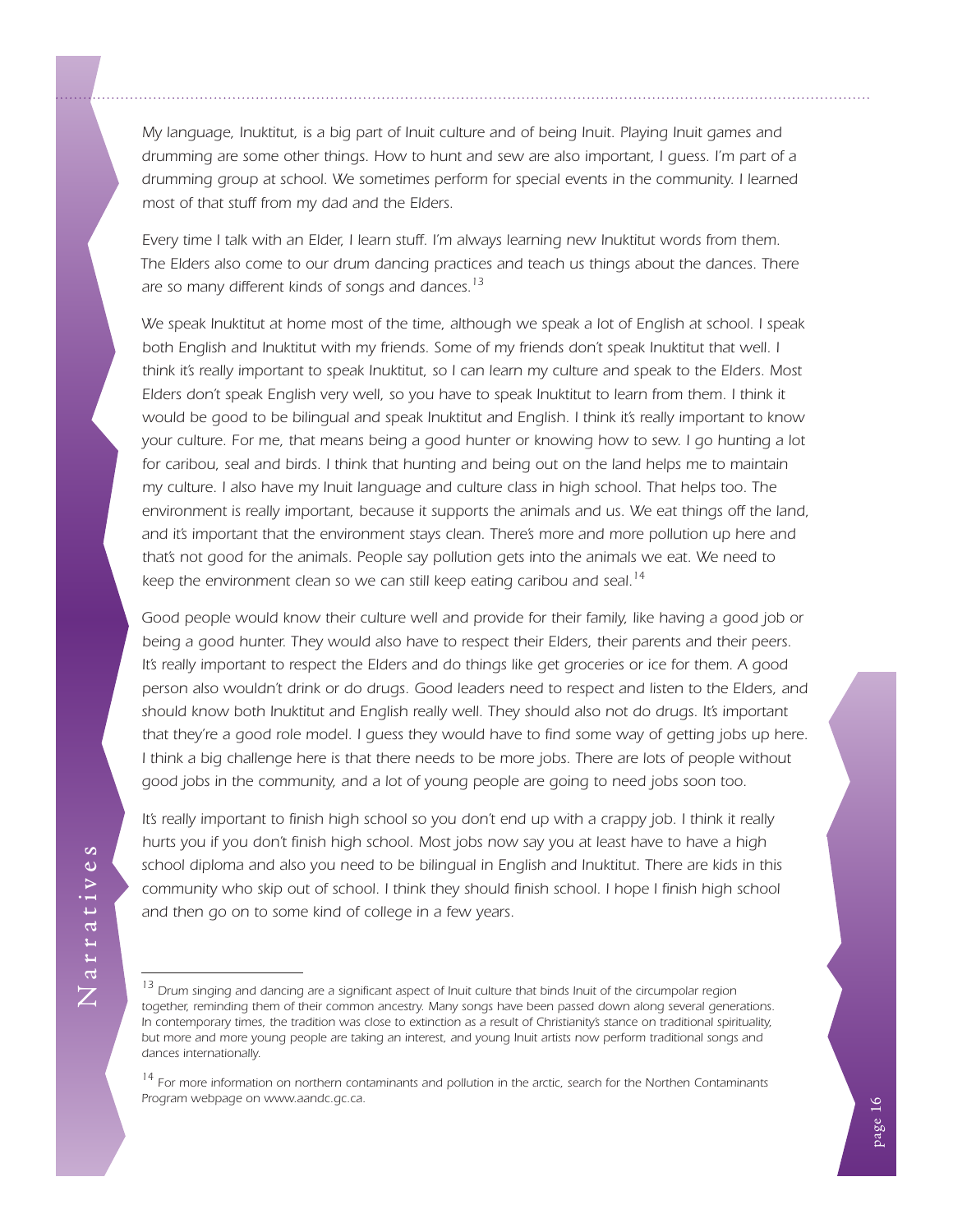*I really want to become a pilot. I've been looking into pilot schools, but there's only a few in Canada. I'd have to go to places like Moncton, New Brunswick, or Calgary, Alberta, if I wanted to study to become a pilot. I guess I'll have to move away from here for a few years to do that. I think a lot of my friends will have to do the same. Maybe some of them will still be in high school in four years! I'd like to live in Nunavut when I'm older, but I think I'm going to have to move away for awhile so I can go to university or college, especially if I go to pilot school. I don't think I'll be able* to just stay here if I want to have a good paying job. Although, I really like hunting, so if I want to *be able to hunt I'm going to have to find some way of living and working here.*

*Nunavut is our territory and there's mostly only Inuit that live here. So, Inuit are the ones who*  have been elected into the government. To me, self-government means that Inuit are in control *of the government.*

*A lot of southern Canadians think it's really cold up here. They probably know about the darkness during the winter. Some of them might think we still live in an <i>igluvigag*<sup>15</sup> and get around with *dog teams!16 I was actually down in Ontario a couple of summers ago and we were driving in a taxi. When the taxi driver found out we were Inuit, he asked us: "Do you live in igloos?" I bet most southern Canadians get their ideas about Inuit from TV or movies. They probably only see the stereotypes of an igluvigaq and a dog team. I think more people should come up here to see it for themselves. We have a different language and culture in Nunavut, so that's different than down south. It's still part of Canada, and I bet most Canadians never see the arctic. I live in Canada, so I'm a Canadian. I live in Nunavut and Nunavut is just as much a part of Canada as anywhere else I guess.*

*I think if people wanted to know more about Inuit,17 they should come up here to visit and see Nunavut for themselves. We've got a totally different language up here and a different culture too. There are lots of things that are similar like the TV and southern food, but I think they should see the land. It's so different from the land down south. If you came up here to visit, I'd take you out on the land. Maybe I'd take you out by the big lake south of here and if you came in the winter, I'd take you on a sled and let you see how cold it is. I'd give you some tea when we got there of course—to warm you up! I'd make sure you had some warm clothes too. Maybe we could go on my snowmobile to some places on the sea ice and go hunting for some seal. I think it would be good for you to see the land up here.*

*<sup>15</sup> Igluvigaq is the correct term for a traditional snowhouse, which many people know as an igloo.*

*<sup>16</sup> Today most Inuit travel by snowmobile during the winter and four-wheelers, trucks, canoes and boats in the summer. However, only decades ago, many Inuit travelled using methods they built themselves. A <i>qamutiik*, a wooden sled built *without nails, was pulled by a team of dogs harnessed to the sled with ropes. Today the*  $qamutik$  *is still used, but it's usually pulled by a snowmobile.*

*<sup>17</sup> Inuit communities are located in a number of places around the world, in addition to Nunavut, for example, Labrador and Northern Quebec in Canada, Greenland, Alaska in the United States, and Siberia in Russia. These Inuit also speak the*  same language as Inuit in Canada, Inuktitut. Inuit around the world are all represented by an organization called The Inuit *Circumpolar Conference. For more information, go to ww[w.inuitcircumpolar.com.](http://www.inuitcircumpolar.com/)*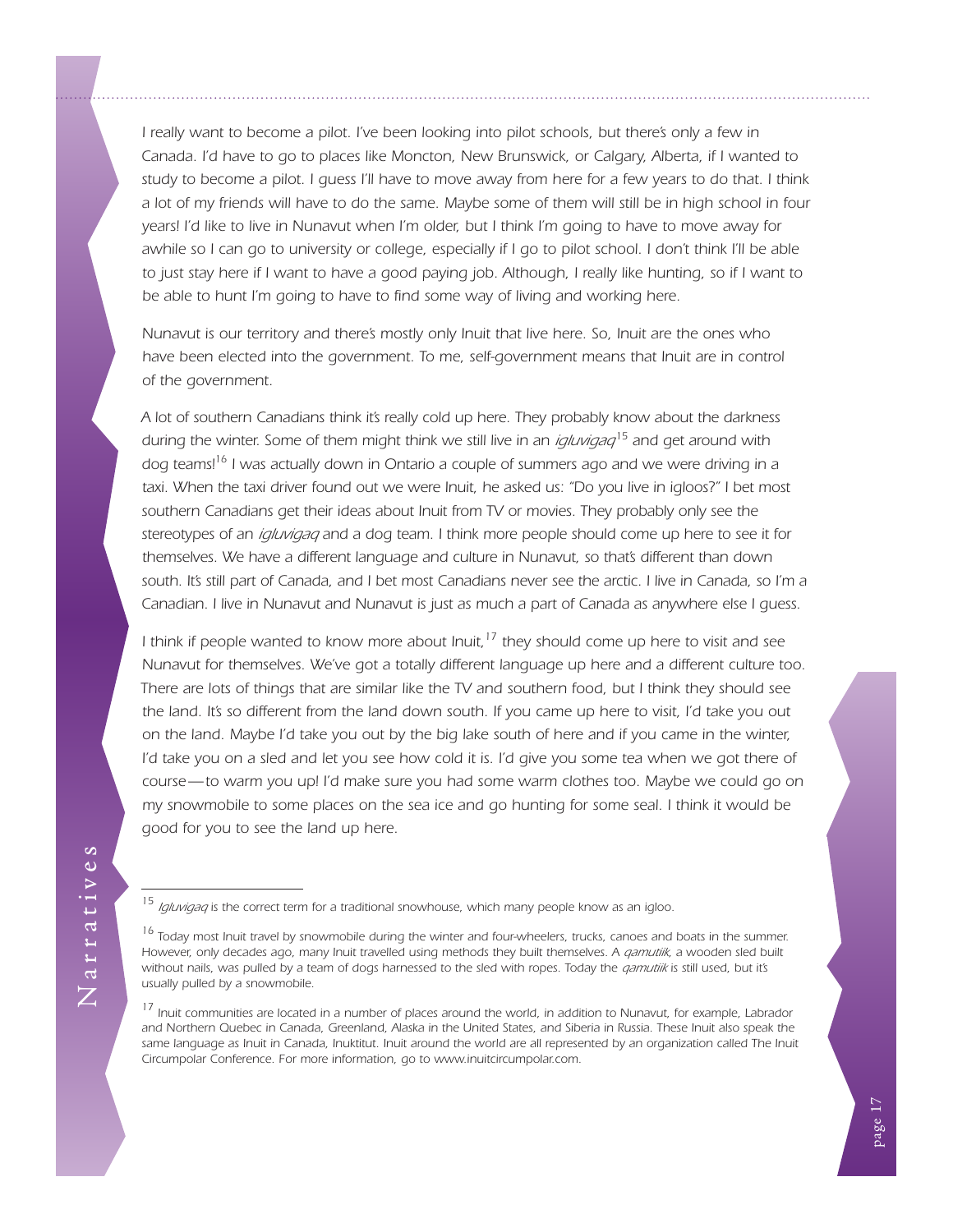## <span id="page-21-0"></span>4. HEATHER (FROM A CREE COMMUNITY IN SASKATCHEWAN)

*I'm 16 and my name is Heather. My mom gave birth to me in Regina, but I've lived in this town all my life. I live with my mom and dad and my little sister who's nine. My mom is half Saulteaux, half Cree and my dad is white. My mom is a teacher on another reserve and my dad owns a restaurant in town.*

*I go to school here in town. I get up around 6:30 or 7:00, depending on my mood, and am usually at school by 8:15. I play basketball or volleyball until 9:00 and then I go to my classes. I go out to lunch with my friends. After school I baby-sit my sister, watch TV and then, when my parents come home, we have supper and talk about our day. After supper, I sometimes meet my friends for coffee and then come home, do my homework till 1:00 and go to bed. On Friday night, I usually go out with my friends to a party somewhere. If there's drinking, then I might drink a little too, but if my parents knew, they'd be pretty mad. At some parties, people might be doing drugs somewhere—it's usually marijuana as far as I know. I've tried it, but I didn't really like how it made me feel.*

*On Saturdays I sleep in, then in the afternoon I usually go to Regina with my family and shop for groceries, go to a movie or the mall or just visit people. I don't have my licence yet—I wish I did though! On most Saturday nights, I just hang out with my friends at one of our houses or go to a party, if there wasn't one the night before. I sleep in again on Sunday and just lay around the house or maybe go to the ski hill if it's winter.*

*Our family usually goes to church on Sunday nights. Going to church is probably the most important activity that I do with my family. It's the only thing that we do together on weekends that we can always count on. My mom believes in the Aboriginal traditions, but she also has the Christian faith. Christmas is also an important thing we do as a family. The whole family comes*  together at my grandma's house. I call her Koke'um—that's the Cree word for grandma. Christmas is really special, because my whole family's there. It's just good to see them, because they live all *over the place.*

*The people who are most important in my life would probably be my mom, my best friend and my history teacher. My mom is important, because she's my mom. We're not getting along that good right now, but she matters to me a lot. She's mad at me, because I'm not doing that well in math. My best friend is always there to listen to me about my boyfriend or whatever. My history teacher and I are good friends. He's really understanding and fair. He's white, but he understands a lot about the treaties and Aboriginal culture. Right now, he's worried about me, because my marks are going down.*

*You'd think I'd have more time for school since there's not too many things to do here. But I like going to the ski hill, because we have fun there doing things like snowball fights and boarding. You can also learn new tricks from people. We go to the coffee shop or the restaurant. There's a place that just opened up and one of my friends works there. It's just a place to hang out and we*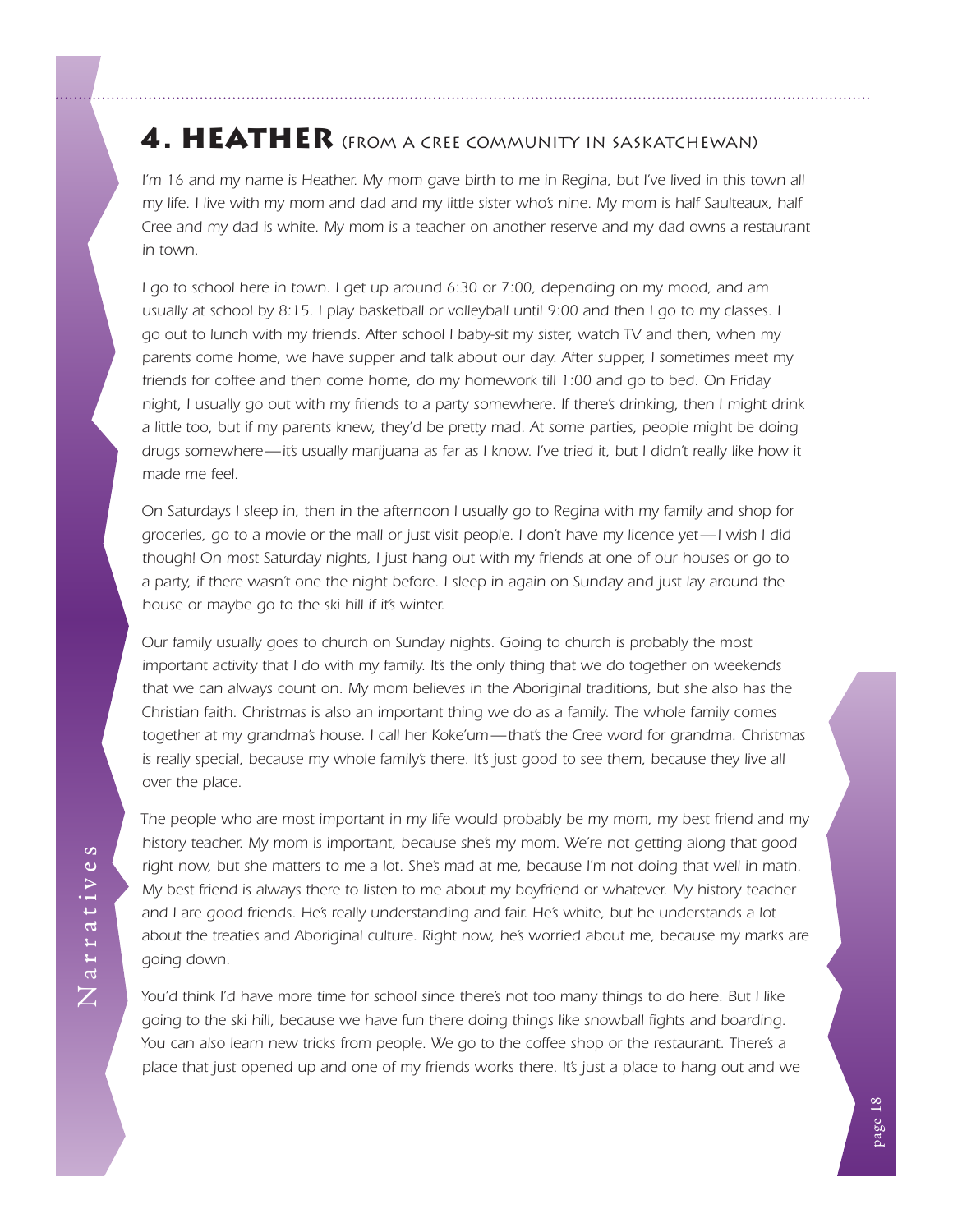*feel comfortable there. We sometimes go to the ice rink to watch hockey. I also belong to 4-H<sup>18</sup> and we do stuff like go to Fort San, make clothes, go to rodeos, snowboard or go to dances.*

*I go to powwows a lot. We've gone to a few powwows through school. We go to the Treaty Four Powwow,19 if our teacher decides to take us.*

*In the summer, it's called "the powwow trail" and you just go to powwows all around the province, the country and even in the United States too. Our whole family goes.*

*Since my mom is part Cree and part Saulteaux, she taught me how to dance powwow. I'm a jingle dress dancer. 20 It comes from the Ojibway, and the Saulteaux are a branch of the Ojibway. My mom taught me how to do that when I was around three. I used to dance a lot, but now I feel kind of shy getting up there.*

*My quin'eh (godfather in Saulteaux) teaches us about the culture and why the powwows are important. He says it's the way we speak to each other, how we unite that makes the powwow important. Most of our family lives in the United States or across Canada, and we don't get to see*  each other much, so powwows give us a chance to get together. Sharing with the family is a really important part of our culture. We share things like food, because we have lots of potlucks. I *learned how to make bannock at school. Bannock is fried bread and I make that for the potlucks sometimes. When we get together, the older people share stories. Or if it's just kids hanging out, we share about the summer, boyfriends, things we've learned at school.*

*The Treaty Four Powwow is part of a week-long annual celebration every year in Saskatchewan to recognize and discuss the establishment of Treaty Number 4 on September 15, 1874. Festivities include traditional stories, string games, tanning hides, smoking meats, performances and fashion shows showcasing the work of First Nations designers. Additionally, chiefs from all 13 original bands plus the 20 bands that have come under its jurisdiction since the original treaty attend the event to discuss issues surrounding the treaty, both past and present, and put forward ideas to the public for discussion. Representatives from the British Crown and the RCMP attend the event to dispense the annual annuity payments, either in a local arena or in teepees set up on the treaty grounds. The powwow begins on the final weekend of the Treaty Four treaty days.*

*20 The Jingle Dress Dance originated with the Ojibway in Minnesota and was gradually introduced throughout North America. The jingle dress is made from cloth and covered with small cone-shaped pieces of metal that were initially made from snuff lids. It takes 400 to 700 jingles to make one adult dress. The jingles are meant to be heard as the dancer moves. For more information, go to ww[w.sicc.sk.ca/jingle.htm.](http://www.sicc.sk.ca/saskindian/a97jun29.htm)*

*<sup>18 4-</sup>H is a community-based organization dedicated to the growth and development of rural youth.*

*<sup>19</sup> Some early treaties signed between the Canadian government and First Nations in certain parts of Western Canada are*  referred to by numbers. Treaties are formal agreements between the Crown and Aboriginal people that set out promises, *obligations and benefits for both parties. There are both historical treaties, defined as treaties made between 1701 and*  1923, and modern treaties, which are designated as comprehensive land claim settlements. These modern treaties deal with areas where Aboriginal people's claims to Aboriginal rights have not been addressed by historical treaties or other legal *arrangements. Under historical treaties, Aboriginal peoples ceded large tracts of land to the Crown in exchange for things,*  such as rights to hunt and fish, annuities, reserve lands, provision of agricultural equipment, teachers and educational *assistance. Treaties provide a framework that helps define the relationship between First Nations and the government. Many treaties continue to be negotiated across the country.*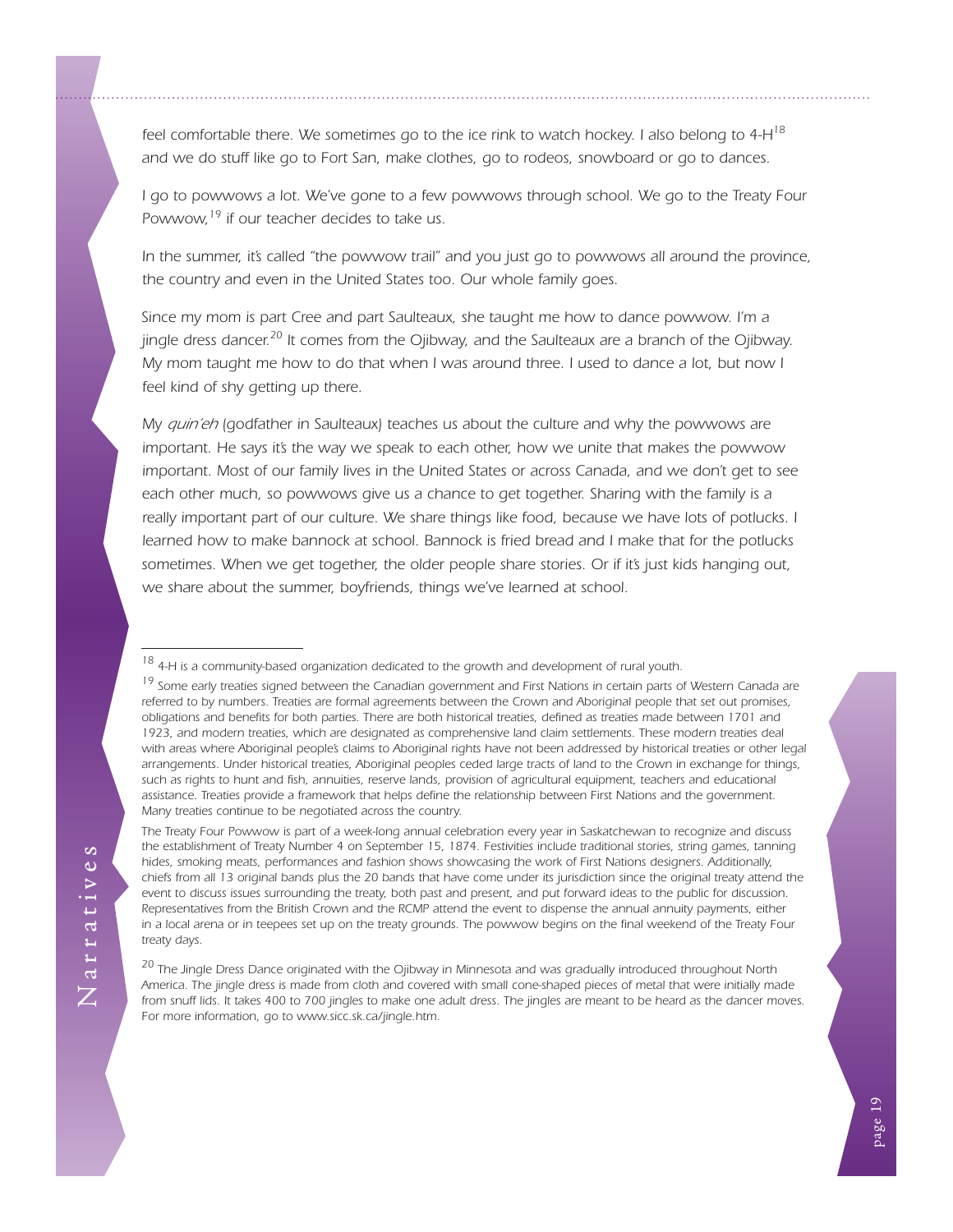*I don't know how to speak the Cree language. It would make more sense for me to speak it if the people around me could speak it, but there aren't many people around me who do. There's no Aboriginal language instruction at our school. I would take it if they had it. There were classes for a little while when I was in elementary school, but it didn't work out too well. The teacher quit and it got all messed up. I can say some things in Saulteaux though. My mom talks to us in Saulteaux all the time. When I have kids, whenever they're with their koke'um (grandmother), she's going*  to talk Saulteaux to them so they know it. My mom thinks that's a good idea too. My koke'um *went to residential school21 and all her sisters (except for two of them) totally forgot how to speak Saulteaux. That's all they knew before they went to residential school. But my koke'um didn't forget. She was actually a Saulteaux teacher when she was younger. She told me that it's really important that we don't lose our language, because it's a part of who we are.*

*I don't know as much as I'd like to about my culture. I talk to some Elders like my koke'um* (she's *been going to some "sweats"22 lately) and I learn things from my mom and my aunties. I have an Indian name which my quin'eh gave me. How it worked for me was my parents asked him to name me and he couldn't name me until he had a dream or a vision about what he should name me. My quin'eh had a dream that he gave me his name in Ojibway—Wauwaushkaesh—it means "little deer."* 

*In my culture, what makes a good person is helping another person when they need help. You always have to respect your Elders too. Also, I don't really want to say it, but it's true: some people*  look at people, who have more money, as good—like if you live way over on the other side of town, the poor side, then you're not a good person. The people I look up to a lot are some of *my teachers at school—like I said before. I also look up to my auntie, because she's fit, fun, stylish*  and has always been there for me. My auntie and me love to dance hip hop at home. We'll *choreograph together for the hip hop classes that she teaches. I also have some older friends that I look up to. They're not afraid to say and do things. They can teach me things like carving and tricks at snowboarding, and they don't treat you like you're little.*

*<sup>21</sup> Residential schools were initially established by the churches before Confederation and administered by the Government of Canada as early as 1874. The last federally run school closed in 1996. Residential schools were designed to provide education to Aboriginal peoples; however, it is now widely understood that this system weakened the identity of First Nations by separating them from their culture and families and preventing them from speaking their languages. The residential system had tragic effects on many Aboriginal children and their families. Today, many Aboriginal communities run their own schools and the number of First Nations elementary and secondary schools on reserves continues to grow. For more information, search "Indian Residential Schools" on the www.aandc.gc.ca website.*

*<sup>22</sup> Sometimes referred to as "sweats," the sweat lodge ceremony is a traditional ceremony for spiritual healing. The sweat lodge is built outdoors in a special place, constructed from wood, usually willow, and covered with blankets. There are specific ceremonial procedures for building and orienting the sweat lodge which vary from nation to nation. Rocks, which are granted special respect and referred to as grandfathers, are heated in a fire outside the lodge and carried to a hole dug out at the center of the lodge once hot. Combined with water poured onto them, the rocks generate heat and steam for the ceremony while participants gather sitting in a circle surrounding the stones. It can become extremely hot inside, hence the name sweat ceremony.*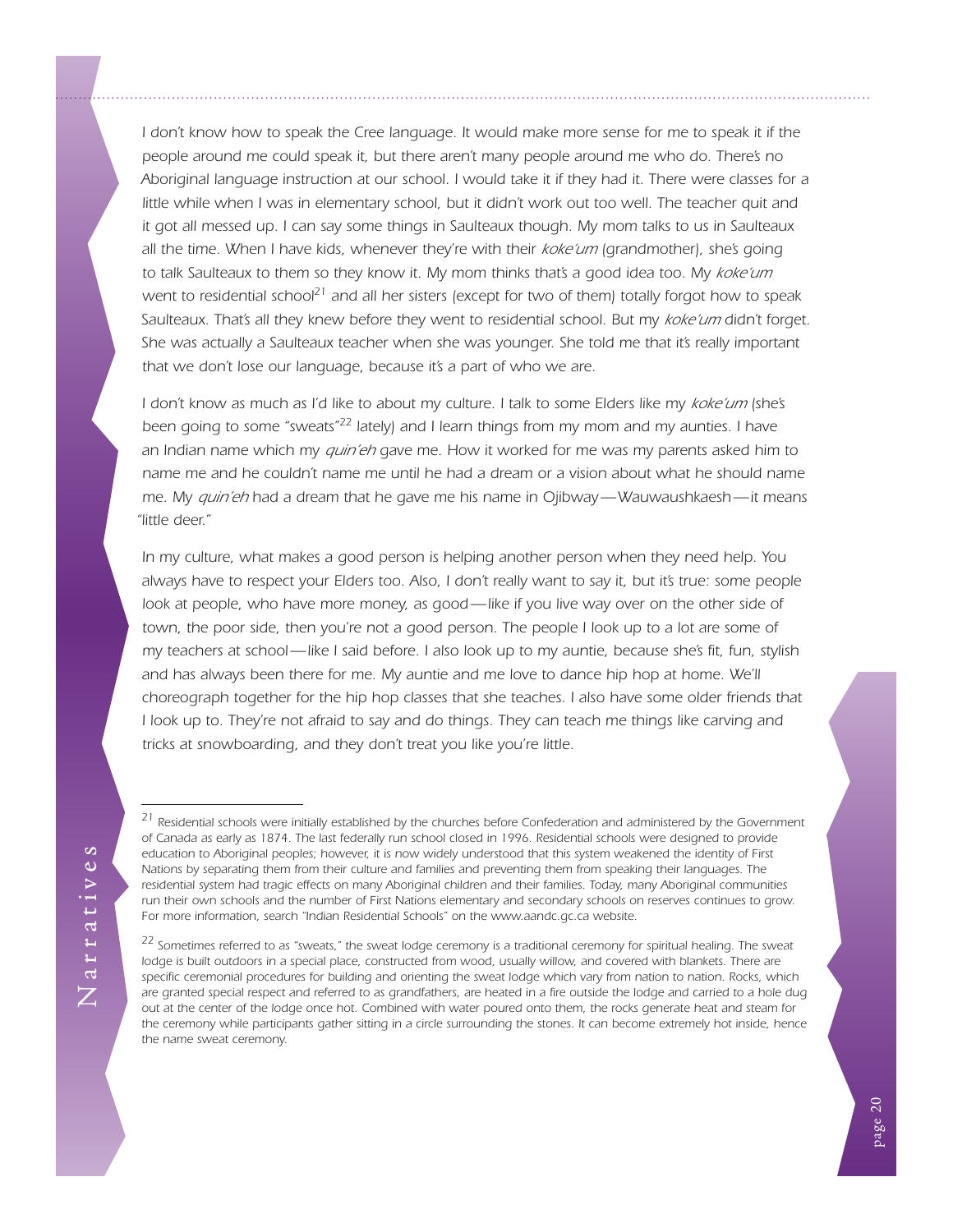*The environment is important to me, because we need everything to survive—to keep going. That's another thing that I was taught. My quin'eh said that as Indians we have special ties to the land; we're connected to it. He was taught that each people were given a different sphere of the universe to look after and Aboriginal people were given the land. He also said that this is our land. We should take care of it and do our best not to ruin it more than it already has been.*

*There are two kinds of communities for Aboriginal people. One is their cultural community. You know how I said they're private about a lot of things? Well, their cultural community is like their*  family or their reserve and they keep this part of who they are to themselves. And then there's *"the community" which is the surrounding area or the town. To me personally, community means home, because of friends and family. I also think that Aboriginal people are a lot more involved in their community than non-Aboriginals. For non-Aboriginal people, "community" is their town and that's it.*

*Non-Aboriginal people have a lot of perceptions about Aboriginal people and cultures, but I think that the average Canadian doesn't know a whole lot about us. The people around here might know more, because we intermix with them all the time. But for a long time, there have been a lot of people who just don't care to know; they don't seem to mind being ignorant. There's a kind of segregation here since the reserve is segregated from non-Aboriginal people. Aboriginal people*  could do a lot about it. I think a lot of times we're very private about a lot of things and maybe if *we weren't so private then people would learn more.*

*The media have done a lot to distort ideas about Aboriginal people and their culture too. They*  show things that aren't true. I remember I was watching a cartoon and there was a bunch of *Indians running around going "woo woo woo" and we don't do that. It made me laugh. Also they show a lot of Indian people to be all spiritual and mystical and you know, always talking about the*  Great Spirit and the land. Not everyone is like that. My dad, before he got married to my mom, he *thought something totally different about Aboriginal people, because of what he was taught by*  his parents and even in school. Things like we were really not doing anything, living on the reserve, being lazy and being drunk. I think a lot of people think that Indians live in teepees, ride around on *horses and hunt for every meal. A couple of years ago in California this girl asked me: "Do you live in a wigwam or a teepee or whatever you guys call it?" I was like: "No, I live in a house!"* 

*There's not that much racism in the school where I go, but sometimes you can feel it from the students. For example, if the kids at school were asked about us, some of them might say something racist. Maybe they think this way because they met one person who gave them a bad impression, so that's how they think about all of us. They might also get it from their parents. I take Aboriginal studies at school. There's only one girl in my class who takes it who's not Aboriginal. I*  don't know why more non-Aboriginal kids don't take it. There's a teacher at school who doesn't *like me or my friends. I think he's sexist and racist, because the teacher won't say anything to the*  few white kids in my class if they're talking, but if my friends and I even whisper for a couple of seconds, he'll snap at us. It makes me mad, but he just brushes it off. It makes me feel bad when I *see things like that. Overall though, I usually feel pretty comfortable in my school.*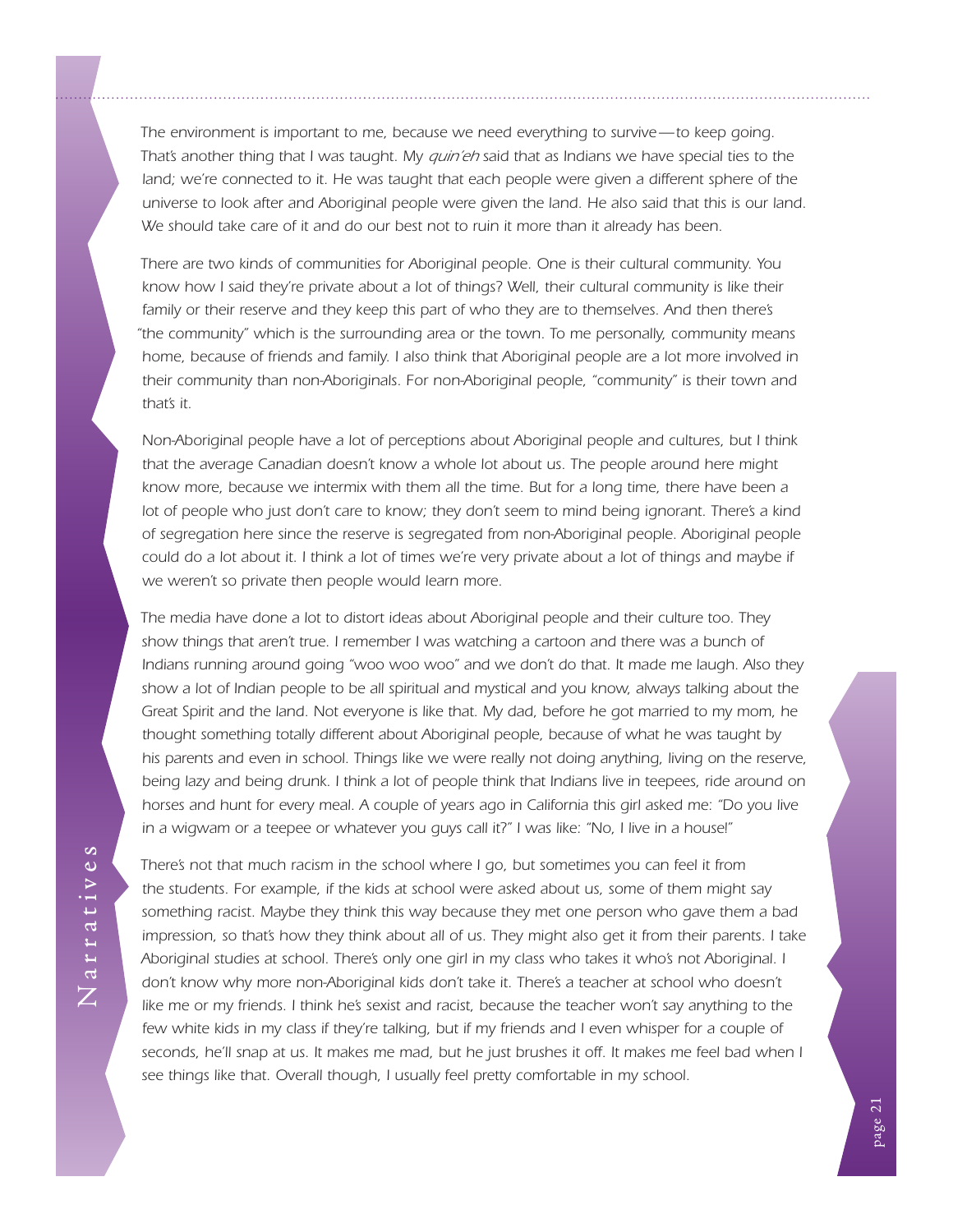There are other places where there's more racism. My mom told me when she went to school, the *white people and the Aboriginal people didn't talk at all, they just fought. It's not like that now. We talk with each other. Still, when you're walking down the street some old woman will just look at you. Or when you go into a store, the people will watch you and come up to the aisle you're in and try to pretend that they're not watching you. It either has to do with the fact that we're young or we're Aboriginal or both. It makes me mad! I just leave right away. It makes me feel uncomfortable to think that there are people who don't like me because I'm Aboriginal. I hang out with different groups, but one group of friends that I hang out with would fight other kids if they said anything racist to us. Most of my friends are Aboriginal. That's just how it happens.*

*The ideas that non-Aboriginal people have about us aren't accurate, because they don't know the real people. To help people understand us better, I would have someone come live with me for a little while. I'm quite normal and I think it helps if you know someone personally. I also think it would be good to have someone go around to schools and talk to kids about our culture—maybe an Elder. I think this would help change non-Aboriginal kids' ideas about Aboriginal people. One time wouldn't be enough though. We don't live in teepees, we're not drunks. We have jobs and we go to school.*

*If friends came to visit, I'd take them and introduce them to my other friends. We would go to the beaches and powwows like Treaty Four or Standing Buffalo. We have really big powwows here—they're fun. If they were into sports, I would also take them to open gym night at the school, or go snowboarding or skiing. I'd also maybe take them to Fort San. It's haunted! I stayed there this year on Halloween. There's a ghost there that looks like a maintenance guy that a lot of people have seen. One of my friends swears she heard his tools the night we stayed there!* 

*My plan is to try to be a role model. I'm going to go to university and become a lawyer. That'd show people that not all Aboriginal people are living off of the government. In four years, I think I'll be at the University of Regina. I think some of my friends will be there too. One of my friends wants to be a photographer, and another one wants to have a basketball career. Anyway, school*  is important. You need education to go out and get a job, make money and survive. Also if you're *educated I think you're less likely to be ignorant about other people, and their cultures and beliefs. I* want my education and I don't mind going to school. Honestly though, I can see some of my *friends still living in town in four years and doing things like working at A&W® and drinking all the time. They probably think they're not smart enough to go to university. I don't know if I'll stay here or not. It's so small here and there's not much to do. But I might consider living here, because if I become a lawyer, I want to help Aboriginal people with the justice system, and there's a lot of Aboriginal people around here.*

*In social studies, we're talking about human rights violations. My teacher talks about four methods of acculturation of peoples: annihilation, segregation, assimilation and accommodation. For example, annihilation was what the Nazis did to the Jews; we studied that for a whole month. We also learned about segregation like blacks in the American South. Assimilation happened to Aboriginal people when they went to residential schools, but we didn't learn about that at all. We*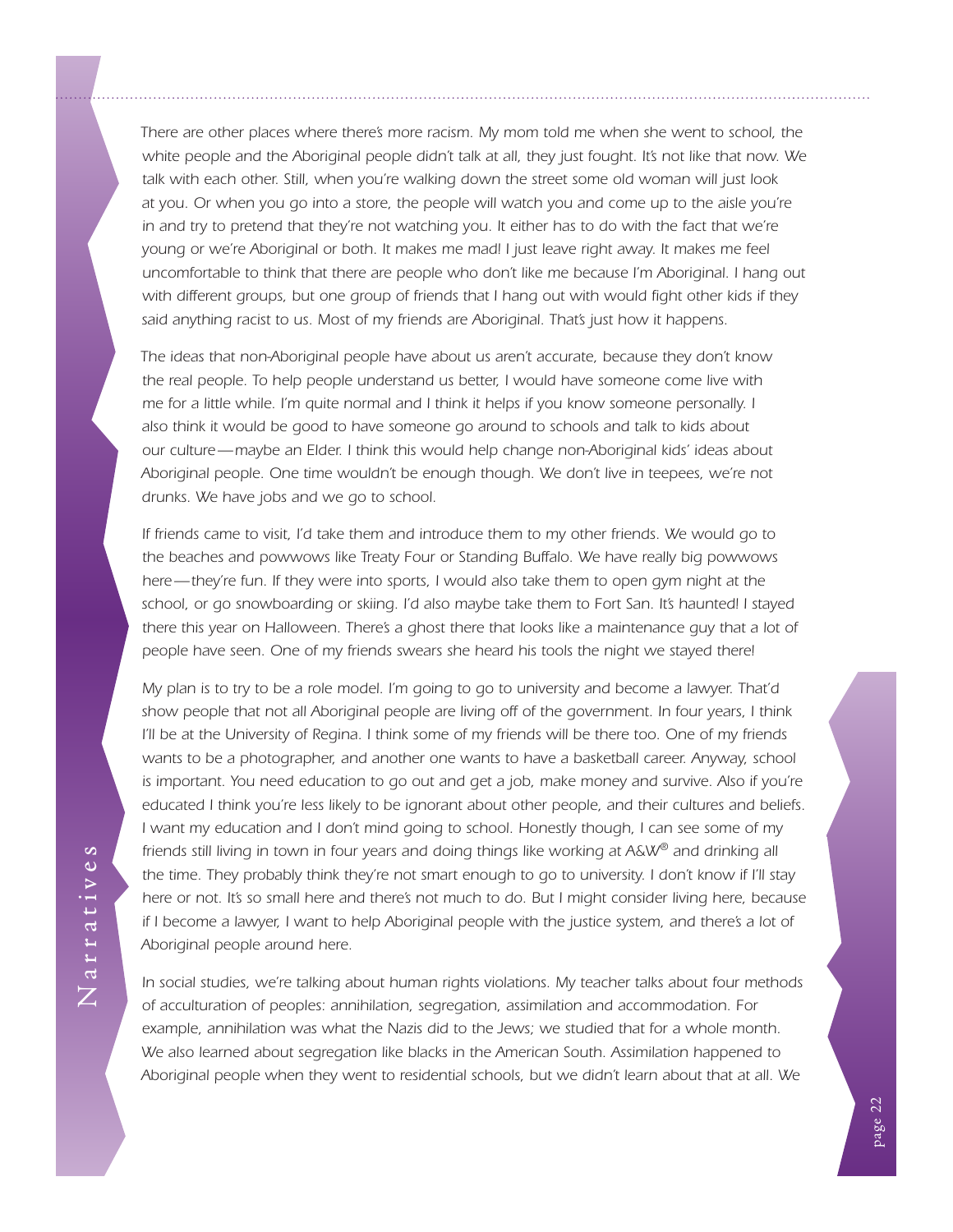*didn't even talk about it even though there's so many Aboriginal students at our school. People should know what went on in their own country.*

*Whether or not I consider myself to be a Canadian is a really complicated question. There's two arguments to this. Some Indians say that "we're the only ones that are 100 percent Canadian,"*  but as an Aboriginal person, you really have to ask yourself whether you want to call yourself *a Canadian or not. If you do, you have to remember that the Canadian government has done a lot to Aboriginal people that was meant to make us become like Europeans. For example, in residential schools, my koke'um told me you couldn't speak Saulteaux or you'd get beaten; you couldn't see your parents—things like that. We didn't have voting rights23 for a long time. We also lost a lot of our culture. It's complicated. This country isn't based on Aboriginal people's beliefs. I* don't really know if I'd call myself a Canadian. I don't know what else I'd call myself though; like if I *go to Europe, what am I supposed to say?* 

*One of the biggest challenges in our community is kids getting into trouble. I have a couple of friends who were charged for drugs and alcohol recently. There's a lot of drugs in town too. When a 15-year-old knows exactly where to go to get drugs, that's a problem. In the future, drug use could become really big among kids. They've known for a long time that alcohol is a big problem on the reserve. So many people have died in car accidents or at parties, because of violence.*

*If I were in charge, I would make a place for kids to hang out. If there were more things to do, then maybe teenagers wouldn't be getting into so much trouble. The community should find*  things for the kids to do in town, like a pool hall or an arcade. If I could design a place, it would have pool tables, arcade games, air hockey and a place to just sit and have coffee. I think there's *going to be a skate park in a little while. I'm not that interested in it, but a lot of other kids will* like it. If we had a good leader in our community, they would care about the youth. They would *also have to have good communication skills and be able to understand the kids and what they're going through. They would know how to talk to everyone. Like most people I know, they might know how to talk to a certain group of people, but they don't know how to talk to others.*

*If I could send a message to non-Aboriginal people, it would be not to judge someone on how they* look, because you don't know them until you talk to them. We're not really that different. We want *a lot of the same things. We see the same things as important and we go through a lot of the same things. Just because our skin colour's different doesn't mean that we're different on the inside.*

*<sup>23</sup> It wasn't until 1960 that the right to vote in federal elections was finally extended to First Nations in Canada. A large part of this advancement was due to pressure from Aboriginal veterans who pointed out the injustice of having fought for Canada in two world wars, yet being deprived of the right to vote.*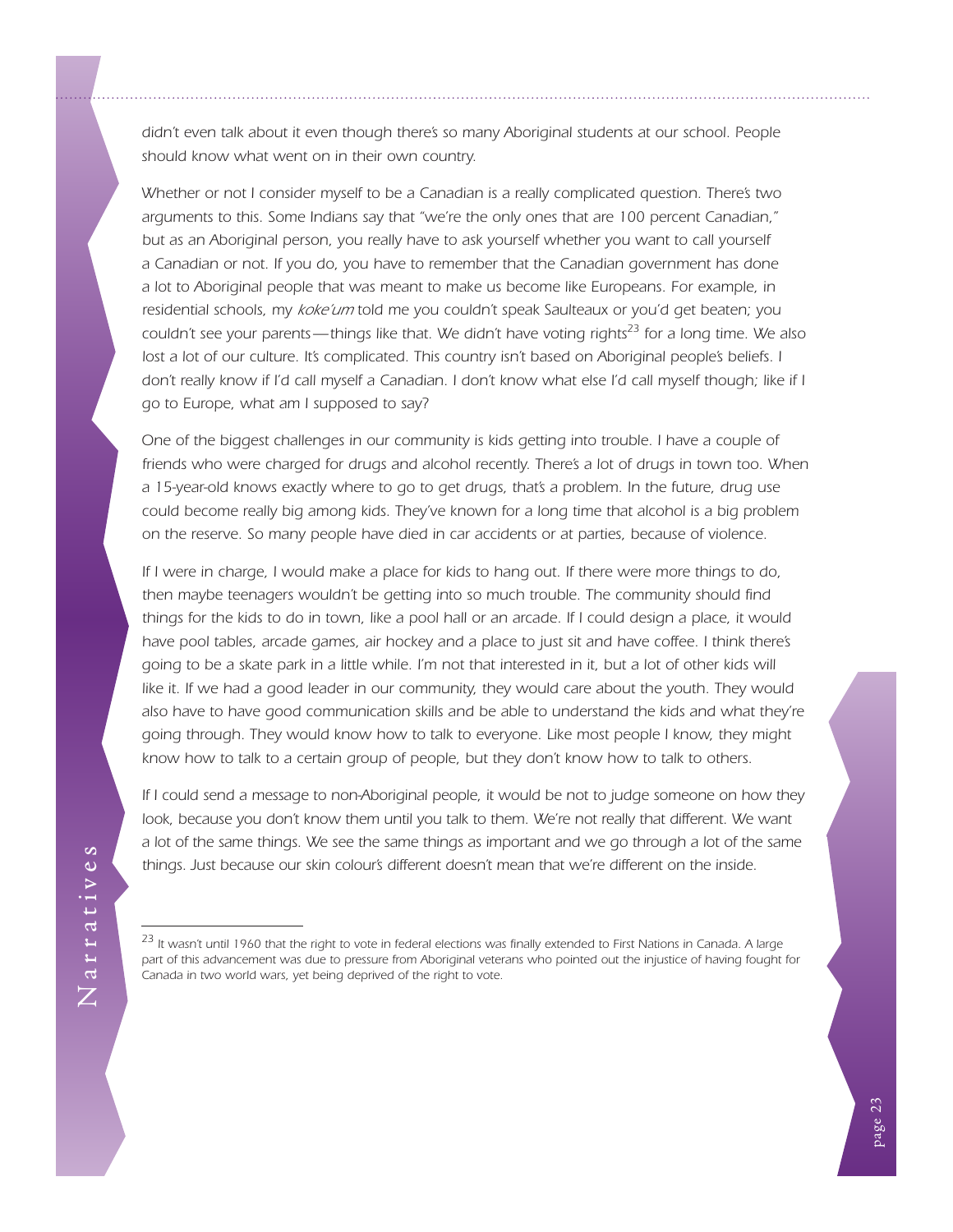## <span id="page-27-0"></span>5. FRANKLIN (FROM A NISGA'A COMMUNITY IN BRITISH COLUMBIA)

*My name is Franklin, but everyone calls me Frankie. I'm 16. I'm not the only Franklin in my village; I'm not sure, but I think there are more than 10 of us named Franklin. I was named after my Uncle* Franklin on my mother's side, who died just before I was born. The Uncle Franklin on my father's *side is still alive.*

*We moved here about seven years ago from the village about 30 minutes down the road. I live in a house with my mother, my dad, my little sister, my little brother and my cousin George who comes from the same village where I was born, further north from here. George and I share a*  room, because there's not enough space for us to have separate rooms. He used to live in a group *home here like other kids from his village, because there is no high school up there. He likes our house better, because the chores aren't as hard and the curfew isn't as strict as the group home. He goes back home during vacations, but now that a new road is being built between our villages he might be going back home on weekends too. That would be too bad because we do a lot of stuff together. George is in a grade behind me, he's only 15, but he's OK. I also have a brother and a sister who are older and don't live here.*

Like a lot of the houses in our village our house is kind of crowded. But because my parents are *pretty strict, we all get along. My dad is a research director with the Nisga'a Lisims Government. 24 He's smart and works hard, and he's a good guy. My mom is a teacher; she knows how to talk to people, especially kids. They both take good care of us. They know it's better to talk than to hit and that's good for me. We don't do a lot of things together as a family but we still cook together, watch TV, go to church, go on vacations and every week take a trip to town. They all care about me.*

*My life here isn't too exciting but I like it. Like all kids, I have to go to school. My weekday life goes pretty much like this: I wake up, shower, eat breakfast, walk to school, eat lunch, come home, watch some TV, do some homework, watch some more TV, eat dinner, meet my friends at the store or go to the gym and play some basketball, come home, watch some more TV, then sleep. That sums it up.*

*<sup>24</sup> The Nisga'a are the Aboriginal people who live in the Nass River Valley of north-western British Columbia. The government represents about 6,000 people. Nisga'a government is democratic, representative and responsible to its citizens. It is composed of Nisga'a Lisims Government, which consists of executive and legislative branches, a council of Elders and four village governments. Each Nisga'a village acts through its Nisga'a Village Government in exercising its rights, powers and privileges, and in carrying out its duties, functions and obligations. The Nisga'a Lisims Government is responsible for intergovernmental affairs.*

*The Nisga'a villages include Gingolx (Kincolith), Lakalzap (Greenville), Gitwinksihlkw (Canyon City) and Gitlakdamix (New Aiyansh). There are about 2,500 people living in these villages, and about 3,500 who live primarily in Vancouver, Prince Rupert and Terrace.*

*All members of the Nisga'a are organized into four clans: Gisk'ahaast (Killer Whale), Laxgibuu (Wolf), Ganada (Raven) and Laxsgiik (Eagle).*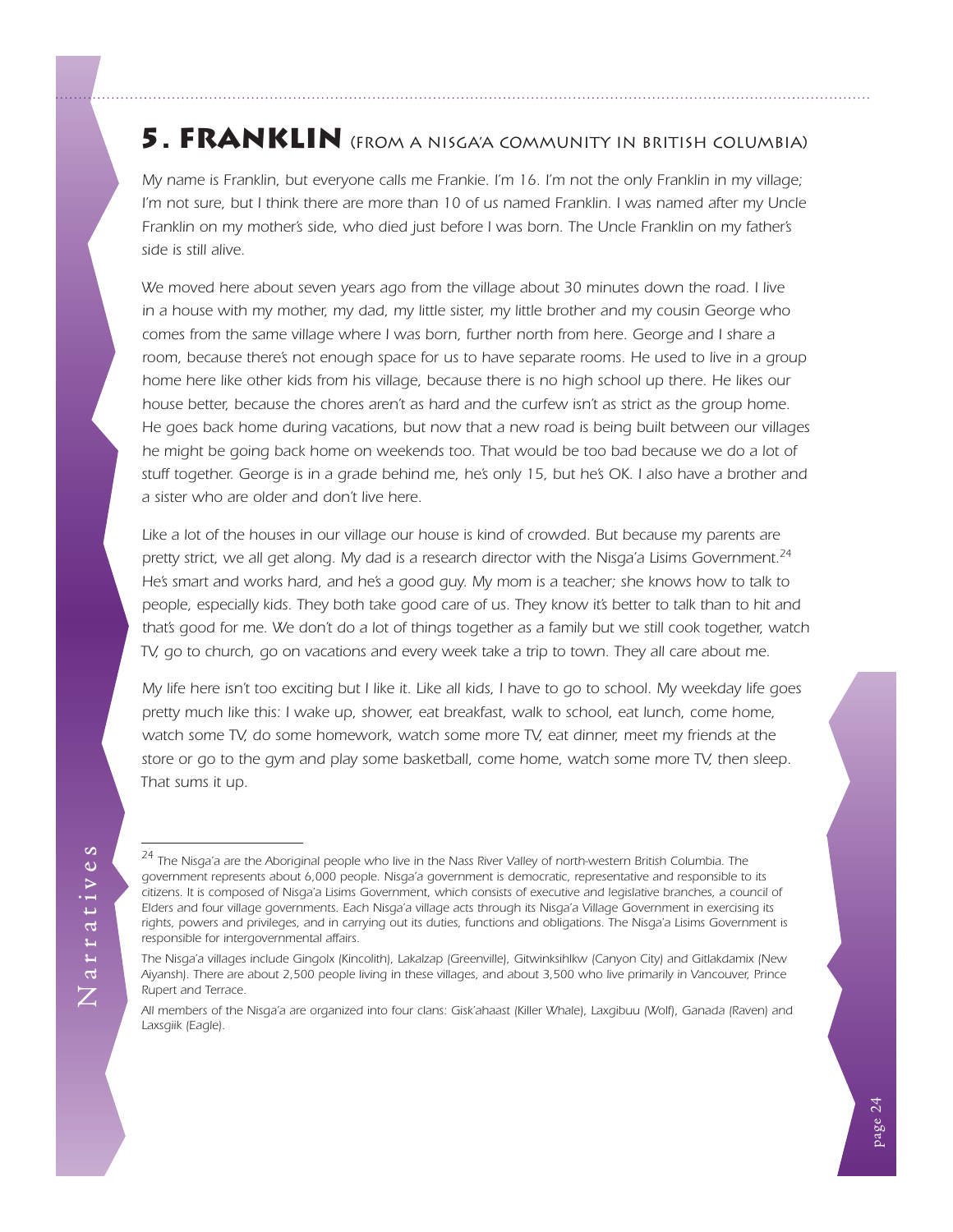*All of the kids in my family, except my older brother and sister, go to the elementary and secondary school where my mom is a teacher. My older brother has finished school and works as a pilot for a company that flies cargo around northern British Columbia. My sister has a baby and lives in Vancouver. We miss her a lot and she misses us. I'm really proud of her, because she's gone back*  to school now. Our school is pretty big; there are a few hundred kids there and it has every grade *and every subject. In my opinion, some subjects are cool and some subjects are boring, but mostly, I like lunch. That's when we can hang out with our friends and wander around the school until classes start again.*

*My weekends are better, because we can stay up later. On Friday nights all my friends and almost everyone else at school go to the Youth Drop-In at the community centre from 9 to 12 at night. Saturdays are spent sitting around, going fishing or going out in the bush and that's pretty cool. When Sunday rolls around my parents make me go to church in the morning, and then the rest of the day I spend watching TV, doing some homework, and watching more TV after that. I like*  to watch basketball and 'The Simpsons." George doesn't like watching basketball, and I can't *understand how someone can't like basketball, you know what I mean? So I tell him he's boring. Sometimes, we meet friends at the old water tower or hang out at somebody's house. Mainly, I like to relax.*

*I learn things at school, but my family and my Elders teach me a lot as well. My parents teach me* right from wrong and my sister used to help me a lot when she lived with us. My Uncle Franklin *(the one that's still alive) taught me a lot when I was growing up, like how to hunt, fish, make a fire and how to mow his lawn. We go fishing together a lot and my uncle knows where to go to get the best fish. Sometimes, we go to the bush to collect mushrooms. Usually, we just go for a couple of hours and in that time get lots of pine mushrooms. Personally, I don't like the taste of them, and in fact I don't know anyone who does, but I hear Japanese people love them. They pay good money for them anyway. Last fall we were getting \$40 for every pound we collected. A guy I know paid off his car with the extra money he made from collecting mushrooms. He's really good at it though, because he really knows the forest. He could get almost 50 pounds of mushrooms in a day and that's a lot!*

*Ji ji Emma25 is really important to me. She's my great aunt. She speaks Nisga'a fluently. I learn the*  language at school, in Nisga'a class and it's pretty cool to have a conversation with her in our *Aboriginal language. I'm not fluent, but I'm learning. Some of my friends can speak it fluently*  though. Ji ji Emma told me about years ago in the residential schools where the kids weren't *allowed to speak their language and they would get a ruler across the hand if they spoke Aboriginal words. Whenever they talked in their Aboriginal language, they got into a lot of trouble.*

*<sup>25</sup> Ji ji Emma is the name Franklin uses for his great aunt. Ji ji literally translates to granny and jiits would be grandmother.* In Nisga'a culture all of your mother's sisters are your mothers as well. All of your granny's sisters are considered your *grandmothers. In the extended family, everyone takes care of each other; aunts are just as responsible for raising and disciplining the children as mothers are. In the same way, all of your cousins are also your brothers and sisters.*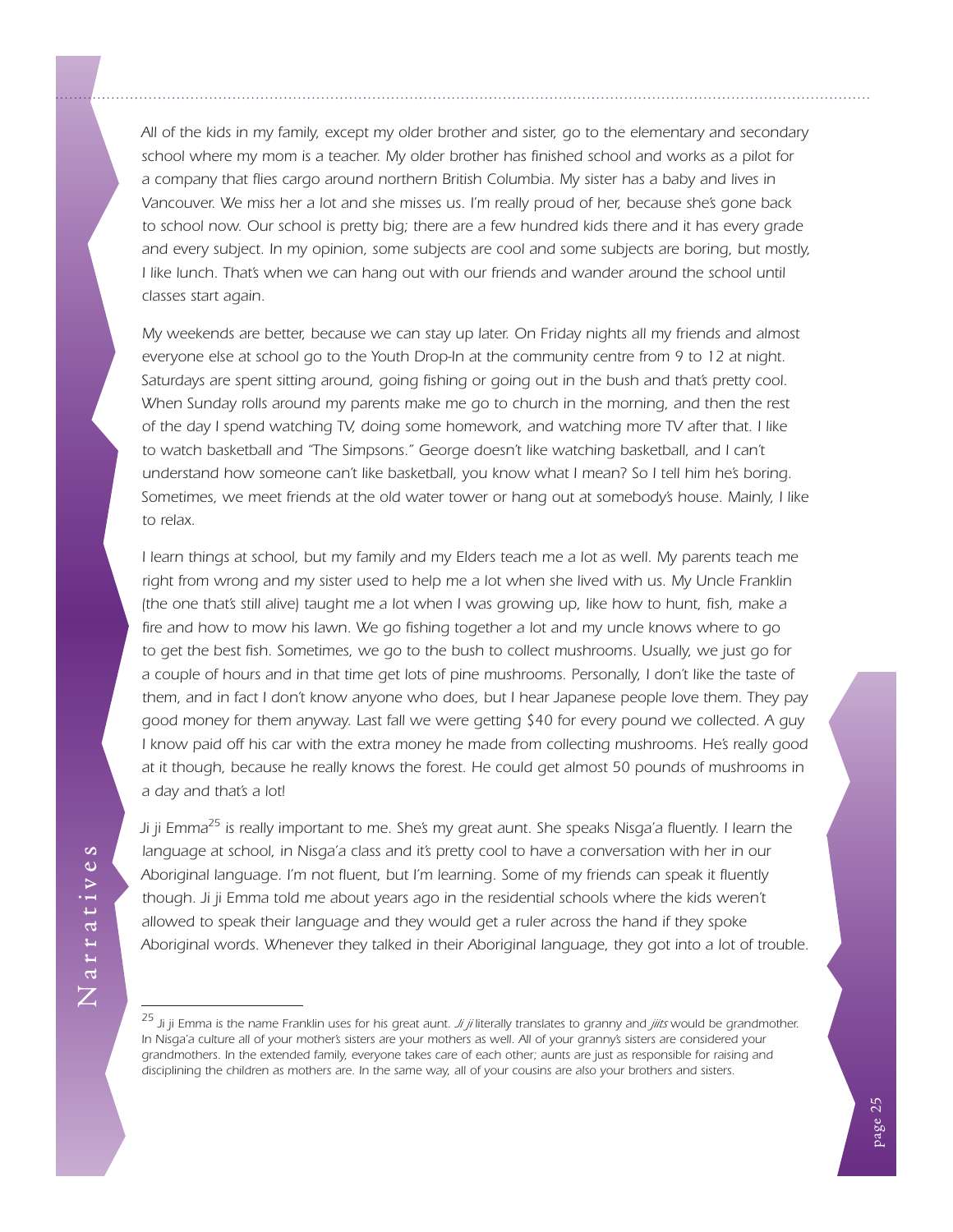*My grandmother told me about it too. Nowadays, a lot of people don't speak it, which is too*  bad, because it's pretty much the basis of our culture. There's other stuff, though, like drawing, *dancing, painting, carving, hunting and fishing that are also part of Nisga'a culture26. I'd say one*  of the problems we need to fix in our community is the loss of our culture. We're not really getting *it back. We're trying to, gradually, but the Elders worry that not enough of the new ones speak Nisga'a. I guess by learning and speaking Nisga'a I'm helping to maintain our traditional language and culture.*

*I also have an Aboriginal name, which means bear jumps back. I don't really know why I'm called that. Ji ji Emma could explain that better than me. There was a ceremony for me when I received the name, and I had to make a speech at a big feast, which was scary, but fun at the same time. We have lots of feasts. It seems we have a feast almost every second weekend. The biggest one was when our people signed the land treaty27 with the provincial and federal governments. It took*  us a long time to get a treaty, but it was pretty exciting when it finally happened. My dad helped *with that.*

*The treaty was signed in our community and we had people from all over staying in our village.* The gym was packed with dancers. It was really interesting to see so many people that I didn't *know in our gym. I danced a little too, but not like the visitors. I felt a little silly wearing the costume that looks like a skirt.*

*We have feasts28 for most special occasions. I guess you're getting the impression that we eat a lot.* But the feasts aren't just about dinner; they are also a time when everybody gets together,

*26 See ww[w.civilization.ca/aborig/storytel/nisg1eng.html](http://www.civilization.ca/aborig/storytel/nisg1eng.html) for information on Nisga'a stories and carvings.*

*27 In the words of Joseph Gosnell, Sr., President of the Nisga'a Tribal Council, September, 1998:*

*"To the Nisga'a people, a treaty is a sacred instrument, the legal framework for a new society based on self-reliance and self-actualization. Fairly and honourably negotiated, the treaty represents a major breakthrough for aboriginal selfdetermination—one of the most pressing issues in contemporary Canada and around the world."*

*The Nisga'a Treaty was the first modern-day land claims agreement. On May 11, 2000, the treaty came into effect, transferring nearly 2,000 square kilometres of Crown land to the Nisga'a Nation and creating Bear Glacier Provincial Park and a 300,000 cubic decametre water reservation. With the treaty, the Nisga'a Nation also won the means to make its own laws in a number of important areas that affect their lives. For example, among other areas, they may make laws to regulate and administer their lands, and to protect, expand and endorse Nisga'a language and culture. This includes laws that permit the reproduction and use of cultural practices and symbols, as well as Nisga'a language teaching. For more information about the treaty, go to ww[w.nisgaalisims.ca.](http://www.nisgaalisims.ca)*

*28 One very important feast to the Nisga'a is the settlement feast, also known as a potlatch. It is considered an institution and serves many functions, the most important of which is to continue Nisga'a title to the land from generation to generation. The ownership of land is exercised collectively by the Nisga'a Nation, rather than by individuals. The chief of each tribe is vested with this ownership, although all members of the tribe share the right to resources of the land. When a chief of a tribe dies, his title is passed on to the most deserving member of the tribe. The settlement feast is held for a tribe to pass on title to the land the chief owned to the next chief. Other ranking tribal chiefs have to be present as witnesses to participate and approve. The new chief and his tribe also provide gifts to those invited. The settlement feast provides oral proof to the Nation of land title, in a similar way to the written proof of title that the federal government's land titles office provides.*

*For more information about Nisga'a culture contact: Nisga'a Lisims Government Box 231, New Aiyansh, BC, V0J 1A0; Toll free: 1-866-633-0888; ww[w.nisgaalisims.ca](http://www.nisgaalisims.ca/).*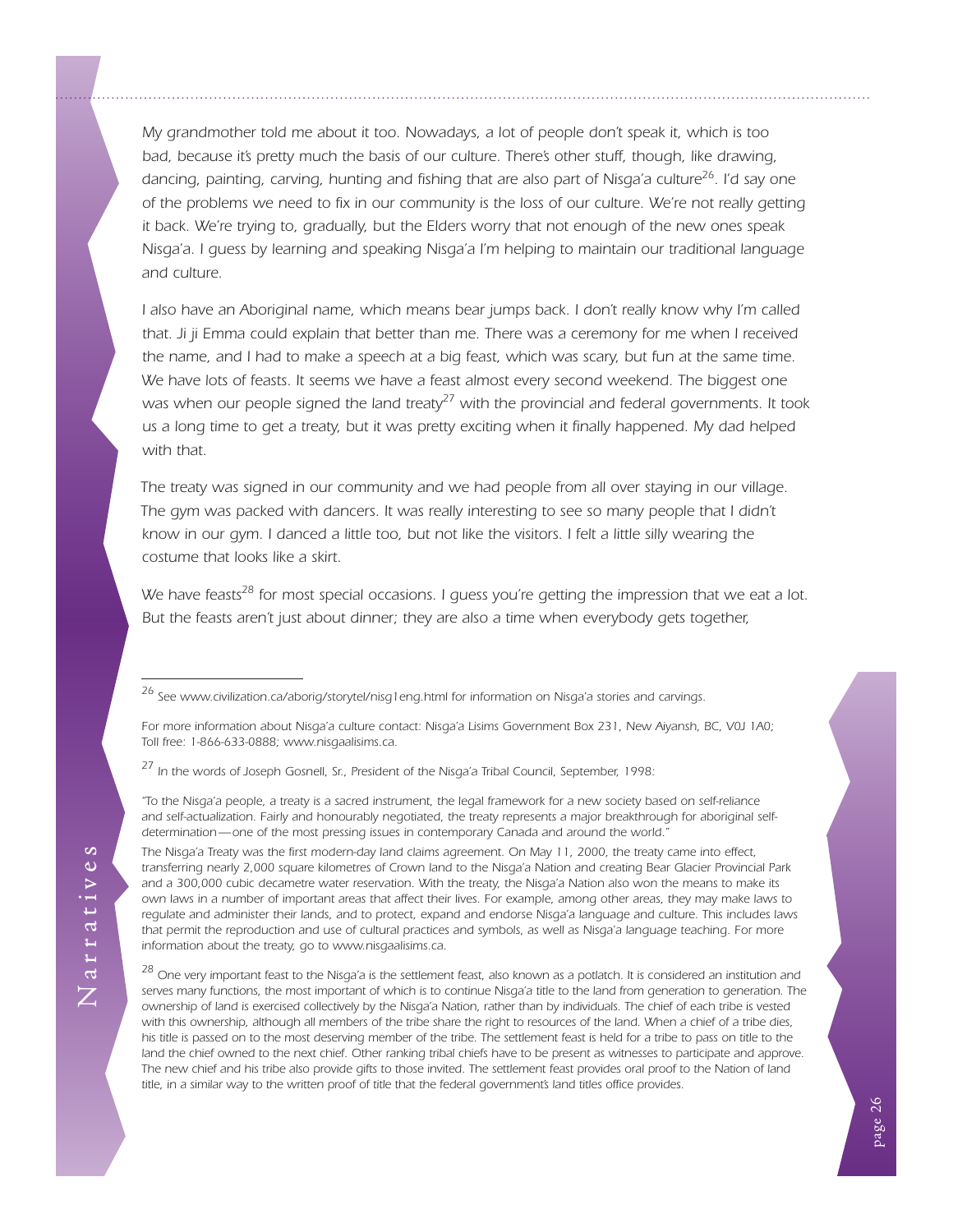like a party but for everybody in the village. Feasts require lots of preparation. The people who *host the feast have to feed up to 200 people, sometimes more. We have feasts for weddings, for newcomers to our village, for Thanksgiving, naming feasts, cleansing feasts, holidays, and they can last as long as eight, maybe nine hours. There are gifts, speeches, stories, awards, more food, and more speeches. The food we eat at the feast is really good and filling; it's usually something like moose stew with carrots and potatoes.*

*We would have a feast for raising a totem pole, too. The most amazing thing to see in our village*  is a totem pole carving.<sup>29</sup> It's mind-blowing to watch how they can take a plain piece of wood and *create something out of it with their own hands. I remember them raising a totem pole to honour the death of one of the chiefs. It was put up near the water, along the same place where the people used to hang animal skulls to make us seem vicious, to scare away intruders.*

*One of the biggest feasts of all is the stone moving feast. When people die, they get a headstone, which stays at the deceased's house after the funeral. Usually, about a year or more after the death, the stone is moved to where the body is buried. This marks an end to the formal grieving period of family and friends. There is a big and pretty complicated ceremony and community feast that*  happens at that time. During the ceremony, a bowl is passed around for people to put money *in, then the money is given back to the community for special things. People are supposed to be generous. Sometimes over \$30,000 is raised by the collection. It's a big deal for chiefs and people who had a good year to make big contributions to the collection.*

*Eating moose or beef is usually for special occasions like at the feasts. Mainly, we catch fish. Salmon and oolichan30 are pretty popular. Oolichan grease is good on toast. There are lots of ways to make the food last longer, like preserving it in a smokehouse. It's probably because we go hunting and fishing for food sometimes, that the land, the rivers and lakes are very important*  to us; seeing a bunch of garbage in the ditch makes me sick. We really need to clean it up. That's *why when I see kids littering, I call them on it, I tell them to pick it up. Sometimes, people take too much from the land. For example, there are hunters who take more than they need. It's our land. We have to respect it and help save it.*

*<sup>29</sup> Totem poles are created by north-western coast First Nations. They are made up of symbols that have meaning to the carver or to the person sponsoring the pole. Totem poles are like emblems or crests that depict animals and supernatural beings adopted as important symbols for a clan, family or individual. They can also depict stories and, sometimes, a carver will even carve a joke into the totem without informing the sponsor by, for example, positioning an animal upside down. For more information go to the Kid's Stop/Information Sheets on www.aandc.gc.ca.*

<sup>&</sup>lt;sup>30</sup> A finger-sized fish that is part of the smelt family. Oolichan is the mainstay of Nisga'a culture and, historically, a staple *of Nisga'a trade. Oolichan is also known as candlefish, because when they are dried, they maintain enough oil to burn like a candle.*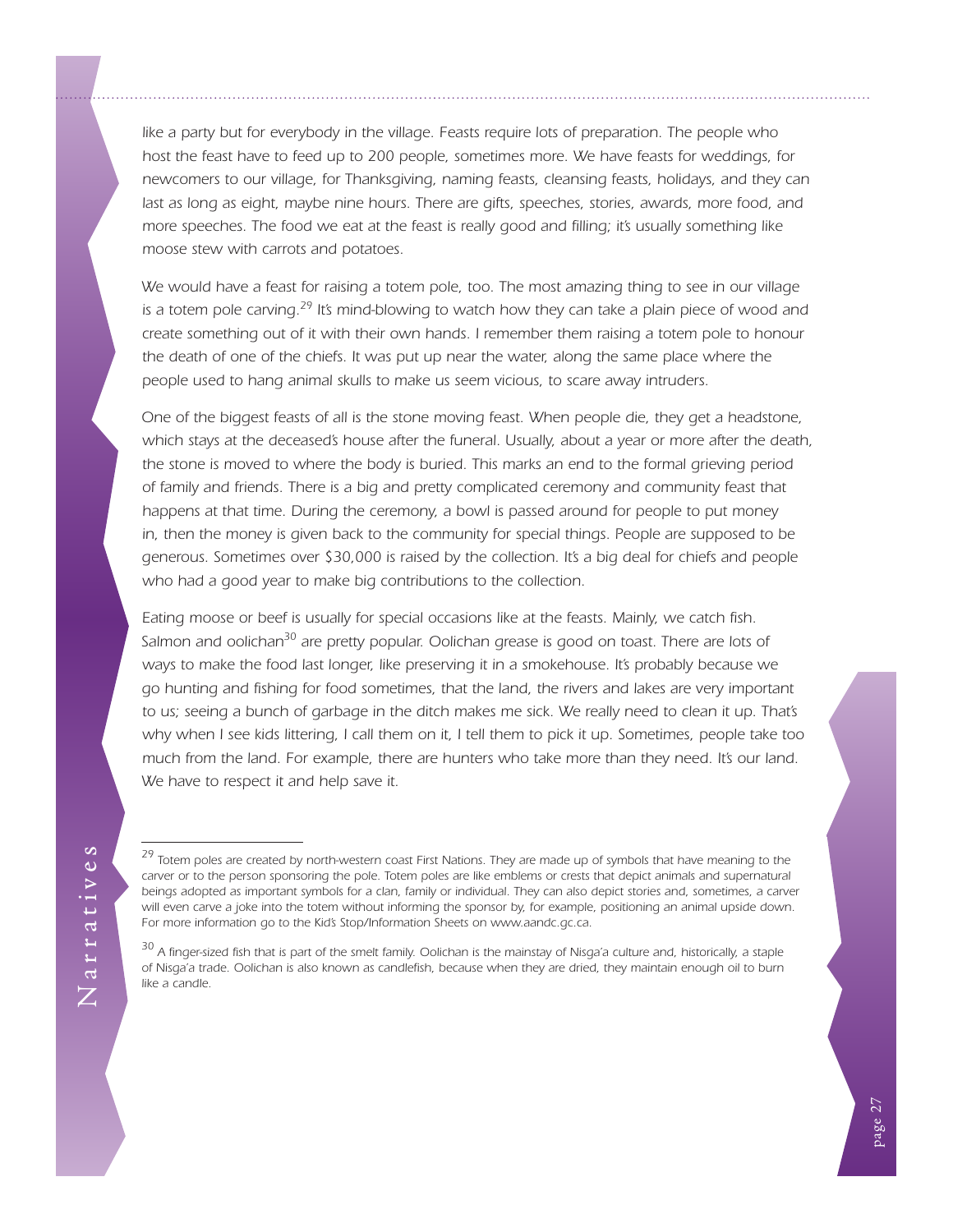*Like I said, I learn a lot from my family, throughout my whole life, I've learned stuff from my Elders and my parents. Some of my siblings taught me things I didn't know before, but out of everyone in my family, it's been mostly my grandparents that have been my greatest teachers. When it comes to what I learn at school though, I think that if I want to continue my education after I graduate from high school, I'm going to have to move south. Everybody needs an education. Some of my cousins and my brother are all back in school after dropping out because they want better jobs. Yah, in a few years I'll probably be in college down south. I'd like to play basketball in college and maybe study to be a teacher. Maybe I'll find a job in the city, but I'll probably come*  back to my village and work for the community or village government. I'm not so sure what my *friends will do. They'll probably go away to school and come home again when they're done. Lots of people go away then come back. My cousin George wants to go into the military, but after, he'll probably come back too. Here, everybody knows each other but in the city you don't know anybody. There are new faces everywhere and you never know what they are like. The village is predictable, and you feel pretty safe here. It's comfortable. I know everybody, it just feels right and it's quiet and peaceful.*

*One thing that's very important in our community is respect. And we're closer because of it. The media gives the impression that non-Aboriginal people aren't very close with their families and neighbours, because they're in a big city with too many people around, so they just keep*  to themselves. In our village, it's really not like that. Everybody pretty much knows everybody else. That's why it's pretty important to be yourself in a place like this. If you act like something *you are not, people are going to find out pretty quick and it's hard to respect that. For me, it's home. Everybody knows me, and I've been helped out by a lot of people, like my family and*  friends. Even George sometimes gives me good advice. He's always around to help me out with *something and he helps out Ji ji Emma, too. I think people in the village are closer to each other than in the big city. Here, it's important to be a hard worker, to help other people, and not to talk about anyone behind their back. It's important to help Elders whenever stuff comes up and treat everyone with respect. Like I said earlier, it's pretty difficult to get away with acting like anything you're not; you can't be stuck up.*

*I'd say everything seems to be going pretty good for all of us, especially since the treaty. But there are still problems we have to fix, like the loss of our culture that I mentioned before. Also, finding money to do the stuff we want to do isn't always easy, like raising money for the basketball team. My parents are in the Lion's Club and it does a lot of things to help the kids in our community,*  which is good. But, there aren't a lot of jobs in our village so quite a few people live on social *assistance, while some others make big bucks quick, quit their job, and then spend it all. Some people don't know how to invest their money I guess. These are some of the problems. If it was up to me to decide what to do for our community, I'd like to pave the roads. Everything is gravel around here and it gets pretty dirty in the spring. I wouldn't mind being able to drive my fourwheeler a little faster. I'd also build a nicer house for the Elders too. It's hard for them to get around sometimes, and they need a nice place to live.*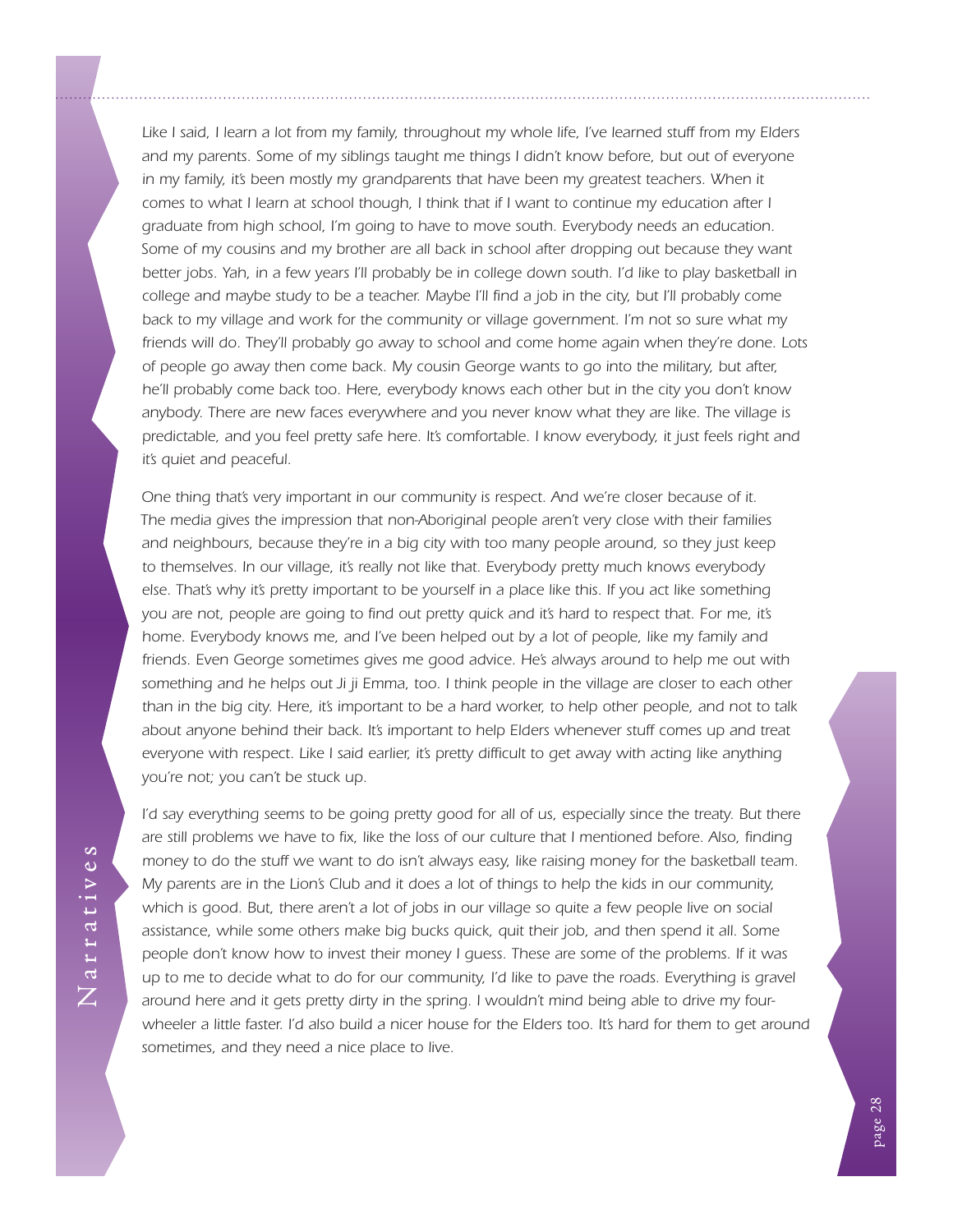*The biggest problem though, in my opinion, is drugs. We need to take out all the drugs wrecking our community, because they're a real problem. Young kids just starting high school get into a lot of alcohol and marijuana. Sure it's fun for people sometimes, but its ruining the community. It's kind of sad that so many teenagers are into it; it's like they're replacing everything good with drugs*  or alcohol. They're drinking away all their problems. But, having said that, I also have to say don't believe everything you hear about us. There are people who drink and have problems, but not *everybody. There are good things going on here too.*

*I would show visitors lots of good stuff. There are always sports in the gym. I go there almost every night. I would take them fishing, or we could go up to the lookout. The view is amazing from there; you can see the entire village and all around. It's nice up there. People should come visit.*

*When it comes to being part of Canada, I think Canada is a pretty cool country. Education is one of the good things about living in Canada. The government helps us with some things, like education, but we also have and need self-government. 31 That's what the treaty is for. The treaty is part of being Canadian, sort of. Before the Europeans came, we already had our own self-government, we didn't have a name for it or anything, but there was an understanding and people weren't above other people. That's just how it was. Now that we have our treaty, I think things are better for our community. Now we know how to get what we need, and we can make decisions for ourselves. The treaty gives us the respect we feel we deserve.*

*The treaty, getting our own self-government, also made people outside our community know about us. When the provincial government held a referendum to try and stop the treaty, people learned a lot about us, because we were in the news. Before that and in general, I don't think people from the city or people who live outside our valley really paid much attention to us. I'm not saying they should, it's just that we aren't really a part of their lives and they aren't a part of ours. The treaty changed that a bit though; getting our own self-government made people know about*  us. Before, people knew that we were brown, and we cooked good fish. It would be nice if they *knew more because they wouldn't think less of us. It doesn't matter too much, though, I guess we get ideas about non-Aboriginal people from the media just like they get ideas about us.*

<sup>&</sup>lt;sup>31</sup> Self-government refers to government that is designed, established and implemented by Aboriginal peoples. According *to Aboriginal peoples, they have always been self-governing, and many want to formalize their own traditional clan or*  tribal forms of government where they feel these forms have been disturbed by the First Nation government structures of *the Indian Act. Other Aboriginal peoples wish to keep the band in council framework of the Indian Act, and desire greater jurisdiction for it.*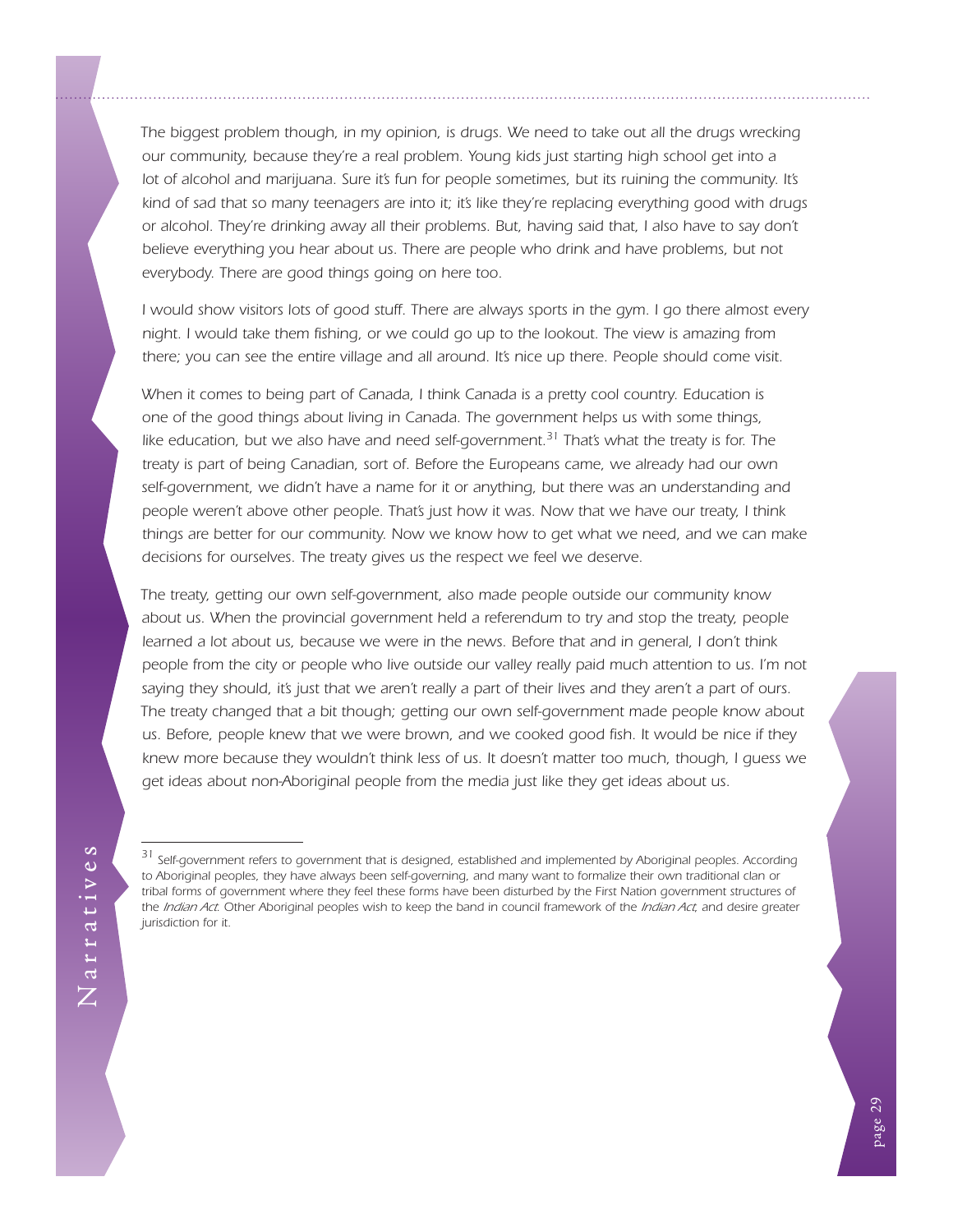# <span id="page-33-0"></span>SUGGESTED ACTIVITIES

*In this section, you will find suggested activities that are based on the narratives and on additional sources, which will have to be researched to complete the given tasks. Additionally, extensions can be done either as an alternative activity or as an additional way of gaining knowledge and*  expressing newly gained understanding. The activities have been structured around generalized *curriculum skill sets.*

# Activity 1 – Creating Understanding

#### Objective:

*Create a collage, montage or three-dimensional piece to explore and describe what you have learned about the life of a First Nation or Inuk youth. (Inuk is the singular form of Inuit.)* 

#### Topic:

*The topic will be the life of an Aboriginal youth, as seen through the narratives.*

#### Materials:

*Use materials you feel are most relevant and telling: photographs, illustrations, textiles or objects. Materials selection is up to you, but, they must be from at least two different sources (i.e., from a magazine, a newspaper, objects from nature, the Internet).*

#### Getting Started:

- Begin by using a graphic organizer/mind map to organize your ideas about the lives of the *Aboriginal youth in the narratives. (A sunburst organizer is effective; the main subject is put in a circle in the middle, and ideas about the topic are placed at the end of lines around it.)*
- You may want to organize your ideas around the following areas: values, relationship to the *land/the environment, challenges facing Aboriginal youth in Canada, current issues and historical biases that affect Aboriginal youth, and similarities and differences between Aboriginal and non-Aboriginal youth in Canada.*
- Once you have written down your ideas, elaborate your graphic depiction with notes on how *to represent them with images and symbols.*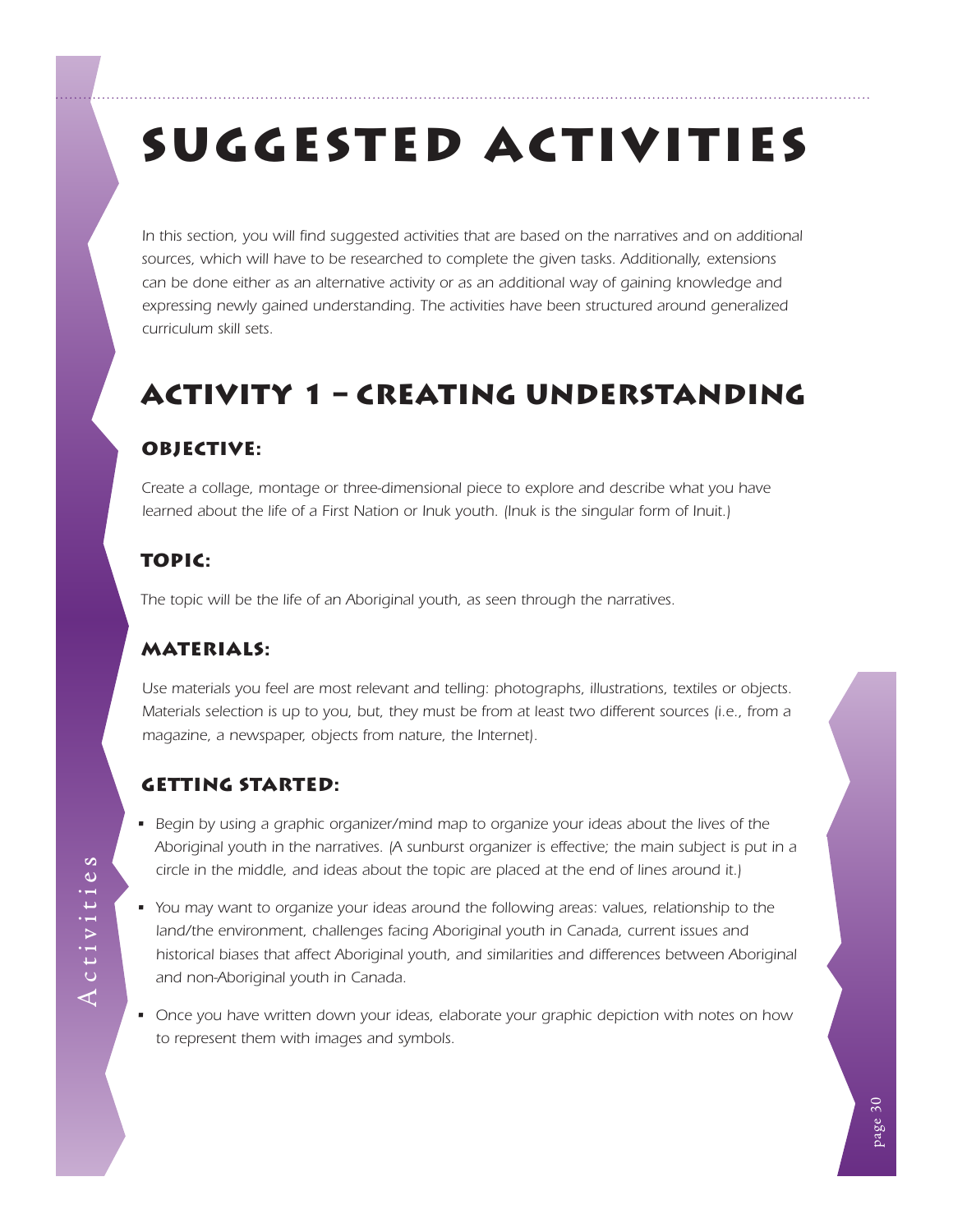#### Next Steps: Production

- The next step is to produce your depiction. Choose the visual genre (e.g., montage, collage, *mobile, etc.) you are going to use. Find the images from magazines, newspapers and other sources, or other types of materials, and design your visual project in a manner that you think depicts, through images and symbols, the life of an Aboriginal youth.*
- Hand in both the initial graphic organizer you used to organize and record your ideas, and your *final production.*

#### Discussion: Group Share

*When everyone has finished their piece, take some time to examine the projects of your classmates. After surveying some of the other projects, form a group of four, and one at a time explain your project to the other group members. Discuss your project in terms of:* 

- the main themes of your production/what you meant to express through your images/objects/ *symbols; and*
- why you chose your materials.

*Discuss the similarities and differences among group members' works and any questions you still have.*

#### Summary:

Take five minutes following your group's discussion to record, independently, at least three reflections on how your ideas have or have not changed with regard to the lives of Aboriginal *youth in Canada, or on how your life is different or similar from that of the youth in the narratives. Finish your reflection with at least one question or issue surrounding Aboriginal youth that you would like to know more about.*

#### Alternative Activities:

- After mapping your own ideas on paper as in the above activity, form a group of four or five *and together discuss similarities and differences in your perceptions and ideas. Create a series of three or four tableaux that depict your collective ideas about the lives of Aboriginal youth based on the narratives. Briefly discuss your ideas with the rest of the class after you have presented your tableaux.*
- Design a computer slide presentation montage that depicts the life of an Aboriginal youth in the *same way as described in the main activity.*
- In both of these alternative activities, as a summary, reflect on what you learned and what you *would still like to know in the same way as described in the main activity.*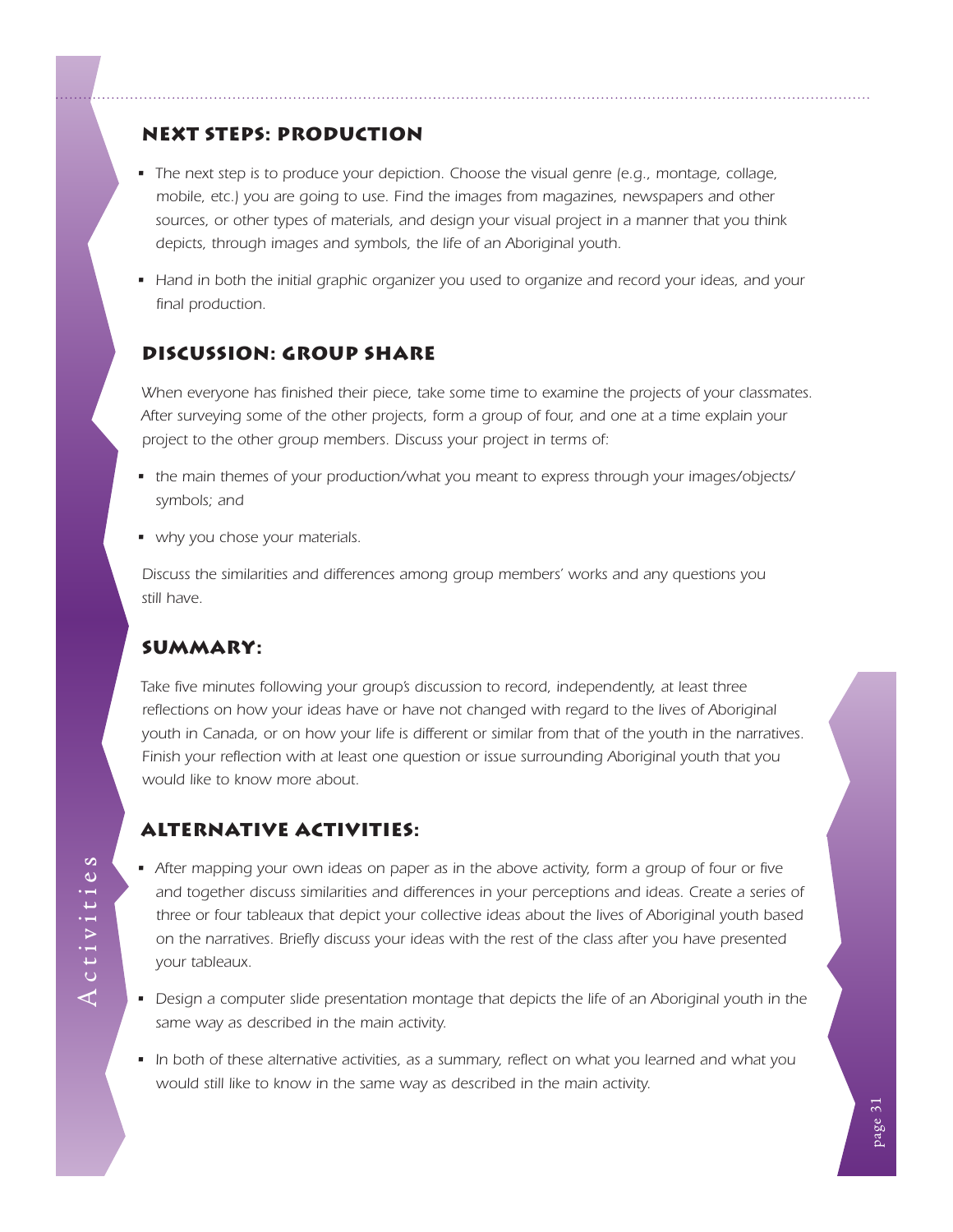# <span id="page-35-0"></span>Activity 2– Media Comparisons

## Objective:

*Choose a topic and compare at least two sources on the same topic, one from Aboriginal media and one from mainstream media (broadcast and/or print).*

## Topic:

*Choose a topic from the narratives that affects the lives of Aboriginal youth.*

### Materials:

- Aboriginal and non-Aboriginal media sources
- Internet if possible

#### Getting Started:

• Determine your topic. You can get some ideas from the list below, and find at least two different *sources: one from the Aboriginal media and one from mainstream media that relate to it.*

## Some Possible Topics:

- Income tax/GST/HST exemptions
- Resource extraction
- Residential schools
- The Nisga'a Treaty
- • Self-government
- The Oka Crisis
- Policing in Aboriginal communities
- Contaminated land sites in Nunavut and the Northwest Territories
- Hunting and fishing rights

### Next Steps: Research and Comparison

- • Collect clippings, audio files, video files if possible.
- As you read from your different sources, take notes on the main points the articles make about *the topic.*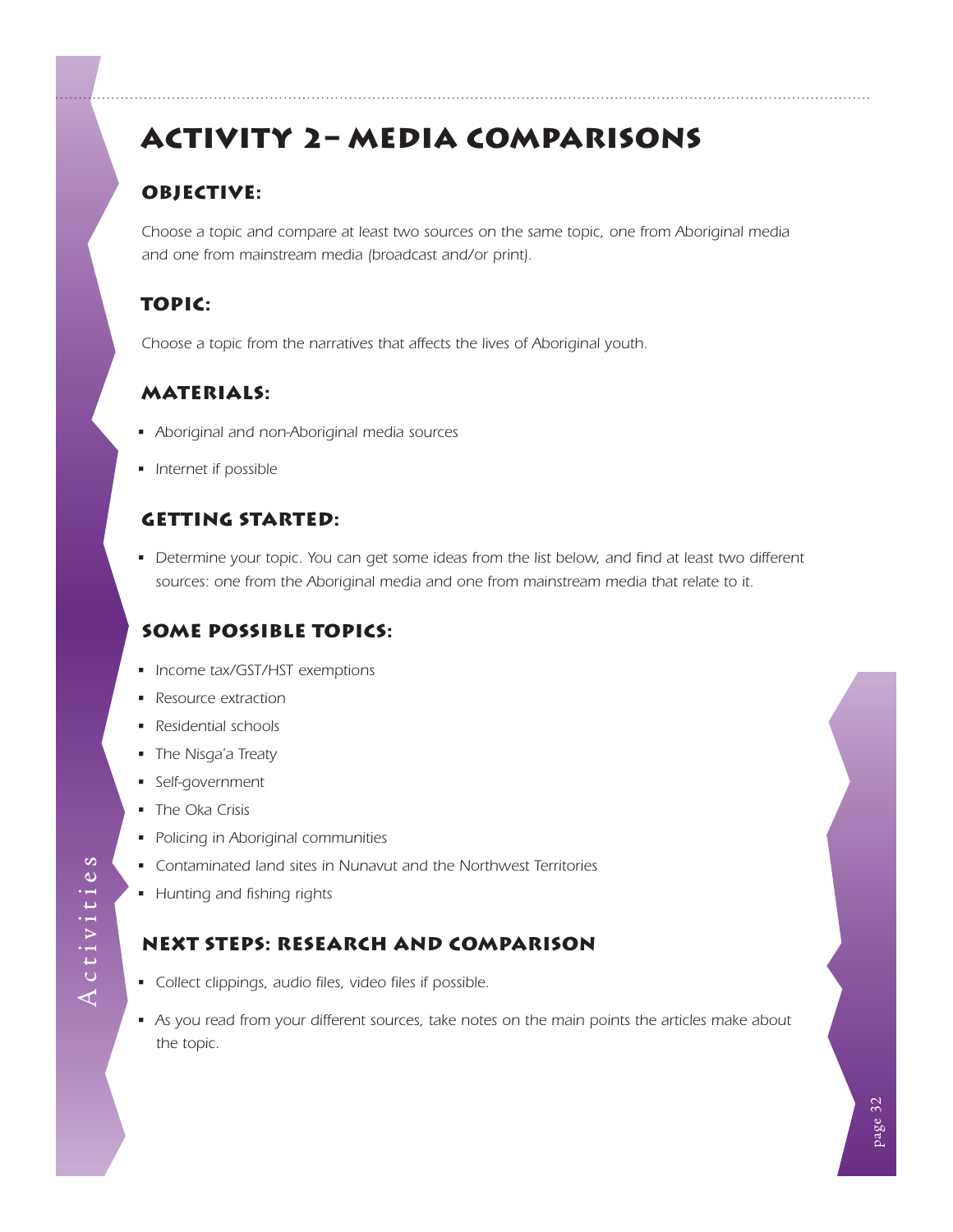- After reading/listening/viewing all of your sources, make a diagram to compare how the *statements in the sources are similar and different from one another with regards to your chosen*  topic. A Venn diagram or a T-chart would be useful. Include what points may be missing from *one source, but are included in the other. Also, compare editorializing and factual content from Aboriginal and non-Aboriginal media.*
- **•** Brainstorm a list of possible reasons for any differences or similarities between the sources.
- In paragraph form, explain your comparison and any reasons you think might cause the *similarities and differences.*

#### Variations on the Activity: Pair and Share

*Work in pairs and choose a topic together. Each partner can read one of the sources, and take notes individually. Get together with your partner to discuss the main points in each article. Together, make a diagram to explain the similarities and differences between the sources.*

#### Extension Activity:

*Write a brief letter (one to three paragraphs) to one of the media sources outlining whether or not you agree with them and why.*

#### Possible Sources: Aboriginal Media

*Aboriginal Multi-Media Society [www.ammsa.com](http://www.ammsa.com) Alberta Sweetgrass ww[w.ammsa.com/p](http://www.ammsa.com/sweetgrass/)ublications/alberta-sweetgrass Aboriginal Peoples Television Network [www.aptn.ca](http://www.aptn.ca) First Nations Periodical Index ww[w.lights.com/sifc/I](http://www.lights.com/sifc/INTRO.HTM)NTRO.HTM Native Web [www.nativeweb.org/resources](http://www.nativeweb.org/resources) Recherches amerindiennes au Québéc [www.recherches-amerindiennes.qc.ca](http://www.recherches-amerindiennes.qc.ca) (French only) SAY magazine [www.saymag.com](http://www.saymag.com) First Perspective [www.firstperspective.ca](http://www.firstperspective.ca) Nunatsiaq News ww[w.nunatsiaq.com](http://www.nunatsiaq.com/) Ontario Birchbark ww[w.ammsa.com/](http://www.ammsa.com/publications/ontario-birchbark)publications/ontario-birchbark Raven's Eye ww[w.ammsa.com/p](http://www.ammsa.com/publications/ravens-eye)ublications/ravens-eye Saskatchewan Sage ww[w.ammsa.com](http://www.ammsa.com/publications/saskatchewan-sage)/publications/saskatchewan-sage Windspeaker ww[w.ammsa.com/p](http://www.ammsa.com/windspeaker/)ublications/windspeaker*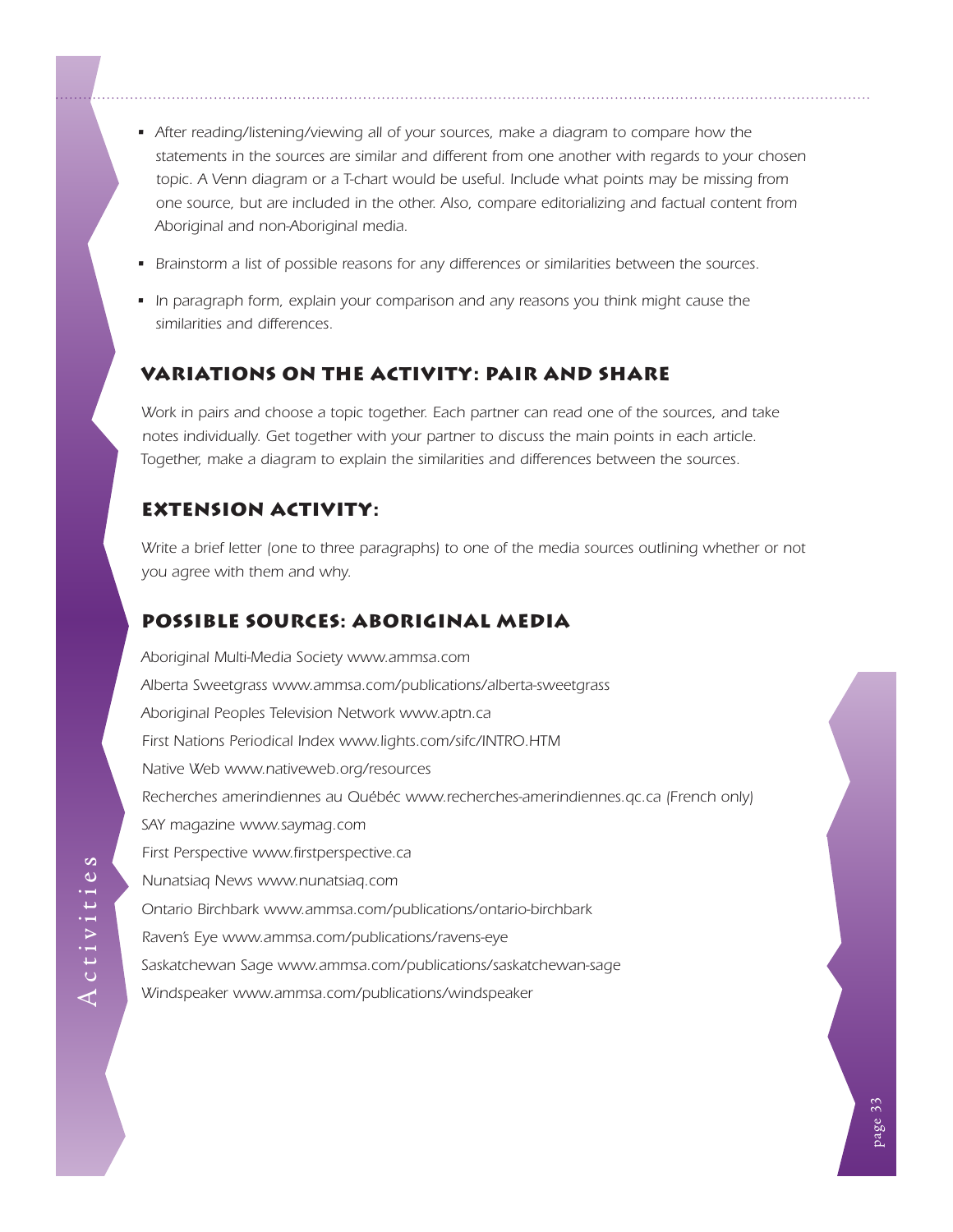#### Possible Sources: Mainstream Print Media

*Canada.com [www.canada.com](http://www.canada.com/index.html) CBC Archives [http://archives.cbc.ca](http://archives.cbc.ca/index.asp?IDLan=1) CBC North [http://cbc.ca/north](http://cbc.ca/north/) GlobeandMail [www.theglobeandmail.com](http://www.theglobeandmail.com) Macleans [www.macleans.ca](http://www.macleans.ca/) National Post ww[w.nationalpost.](http://www.canada.com/nationalpost/index.html)com*



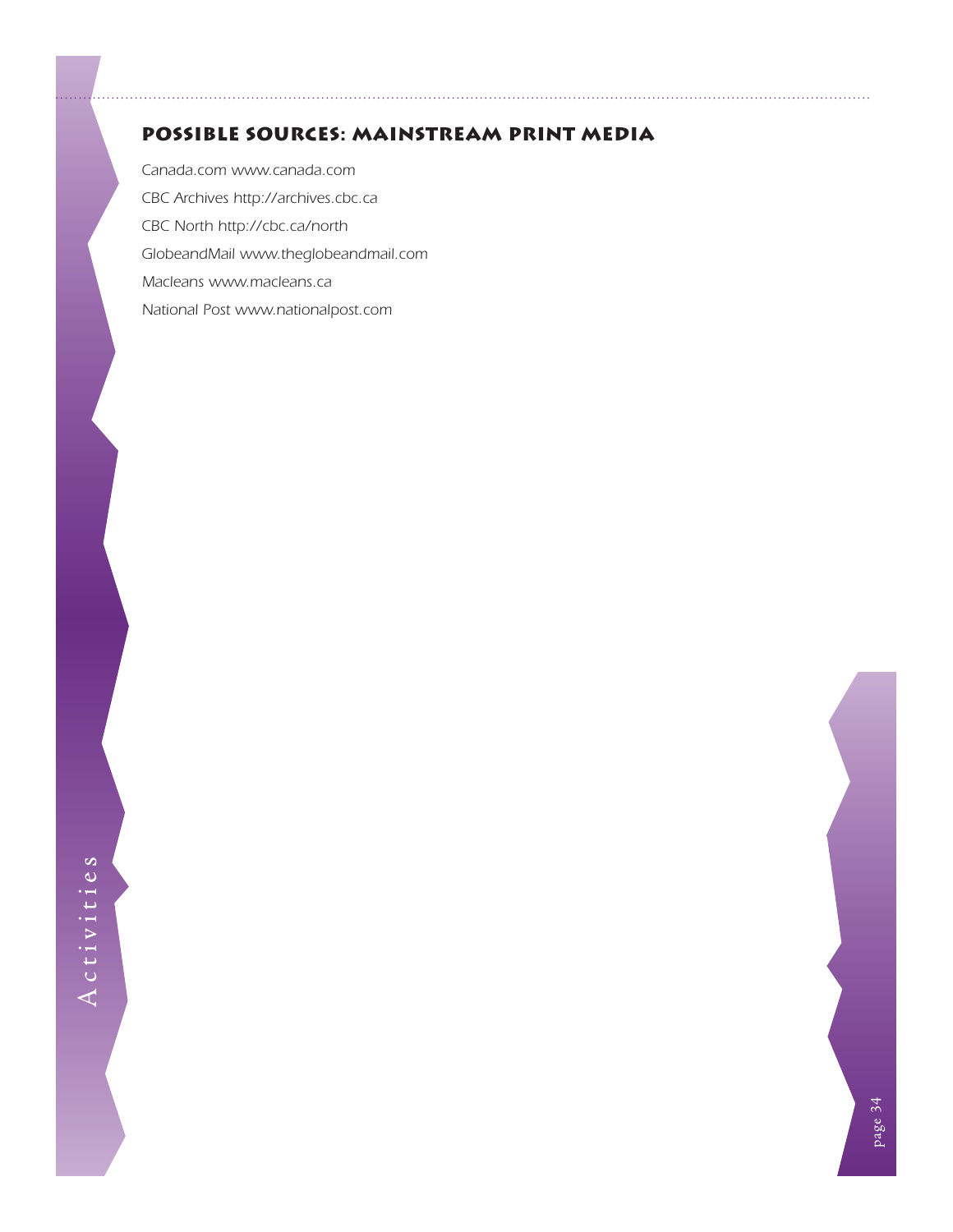## <span id="page-38-0"></span>Activity 3 – Aboriginal Artistic Expression

### OBJECTIVE:

*This activity will have you explore artistic expression in Aboriginal culture by conducting research on First Nation or Inuit art and artists.*

## Topic:

*Identify characteristics of First Nations or Inuit art forms and explain how they represent that culture. Remember that each First Nation has its own culture reflected in its own art forms.*

#### **MATERIALS:**

- List of Canadian First Nations or Inuit artists
- Internet access
- Selection of works from Aboriginal artists

### Getting Started:

*Choose an Aboriginal artist. You may use the lists below for possible suggestions, or do your own research to find an Aboriginal artist whose work you would like to explore. Find at least one piece of work by this artist and take time to listen to it/look at it/read it.*

### Next Steps: Research

*Research their body of work to answer at least three of the following questions.*

- What is the artist's cultural background. What region is the artist originally from?
- How does the artist further the interests of First Nation or Inuit peoples?
- What does the artist tell you about Aboriginal identity?
- What does the artist tell you about her/his culture?
- What does the artist tell you about the history of Aboriginal people?
- What does the artist tell you about challenges facing Aboriginal people?
- Is the artist breaking down stereotypes and biases about Aboriginal people? If so, how?
- What other contributions are made by the work of this artist?

*Write a brief reflection: Do you like the work of this artist? Why or why not?*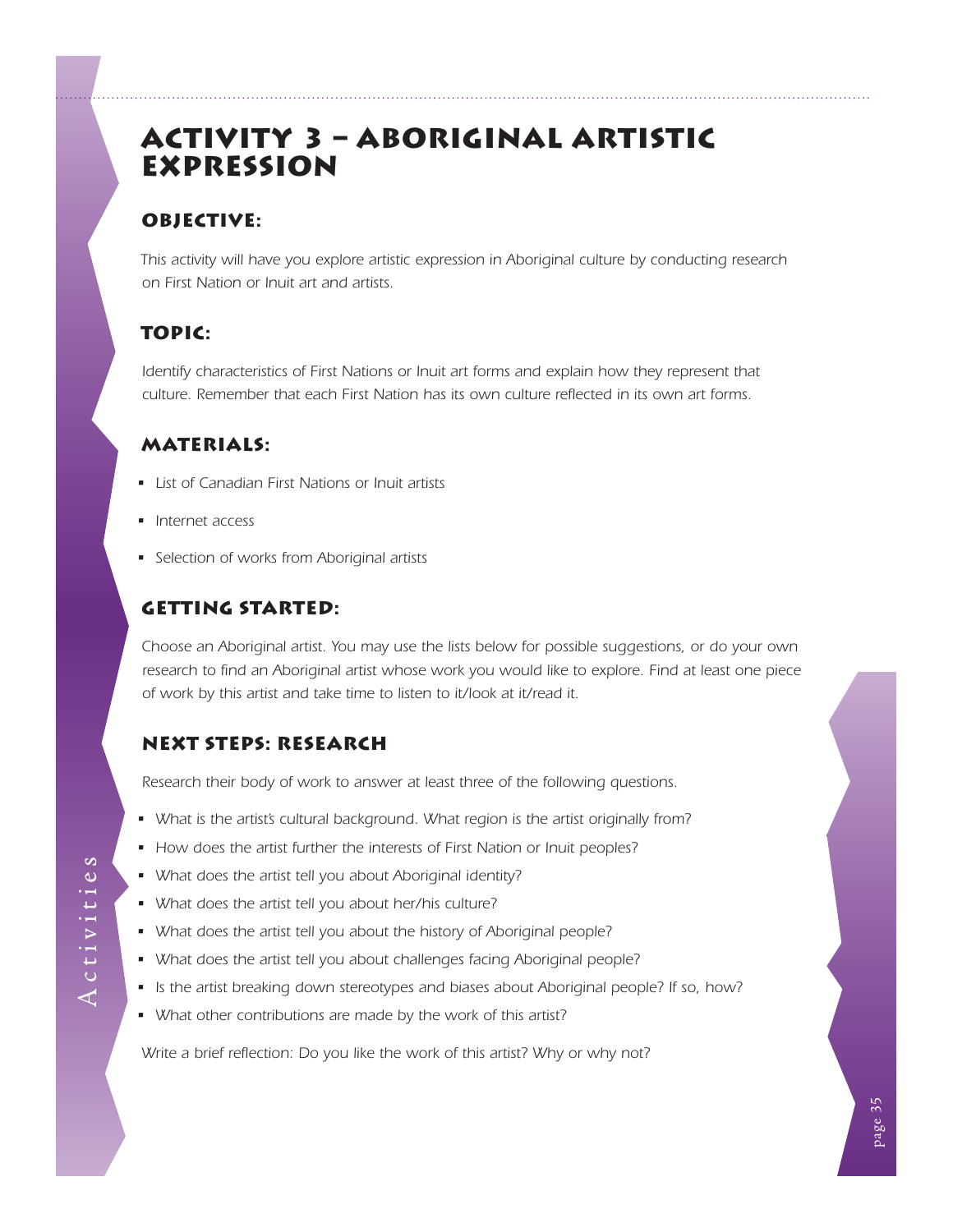#### Discussion: Jigsaw Share

Form a group of three with your classmates, making sure that each group member has researched *a different artist using different media if possible (i.e., music, painting, dance, etc.). Briefly take turns explaining an interesting aspect of your research to other group members (5 minutes).*

#### Extensions:

- Develop a thesis about the artist's contributions based on one or more of these questions and *write a short essay (one to two pages) outlining your arguments.*
- Design a publicity brochure/website to promote the work of your chosen artist, incorporating all *your research.*

### A Selection of Canadian Aboriginal Artists

#### **MUSICIANS**

*Angava Buffy Ste. Marie Lucie Idlout Robbie Robertson Sandy Scofield Susan Aglukark Sierra Noble War Party*

## Visual Artists

*Christie Belcourt, visual artist Daphne Odjig, painter Bill Reid, sculptor Kiawak Ashoona, carver Norval Morrisseau, painter Ohito Ashoona, sculptor Susan Point, Coast Salish artist*

#### WRITERS

*Basil Johnston Drew Haydon Taylor Jeanette Armstrong Lee Maracle Pauline Johnson Rita Joe Thomas King Tomson Highway*



**ACTORS** *Adam Beach Chief Dan George Gary Farmer Graham Greene Lorne Cardinal Natar Ungalaaq*

*Tina Keeper*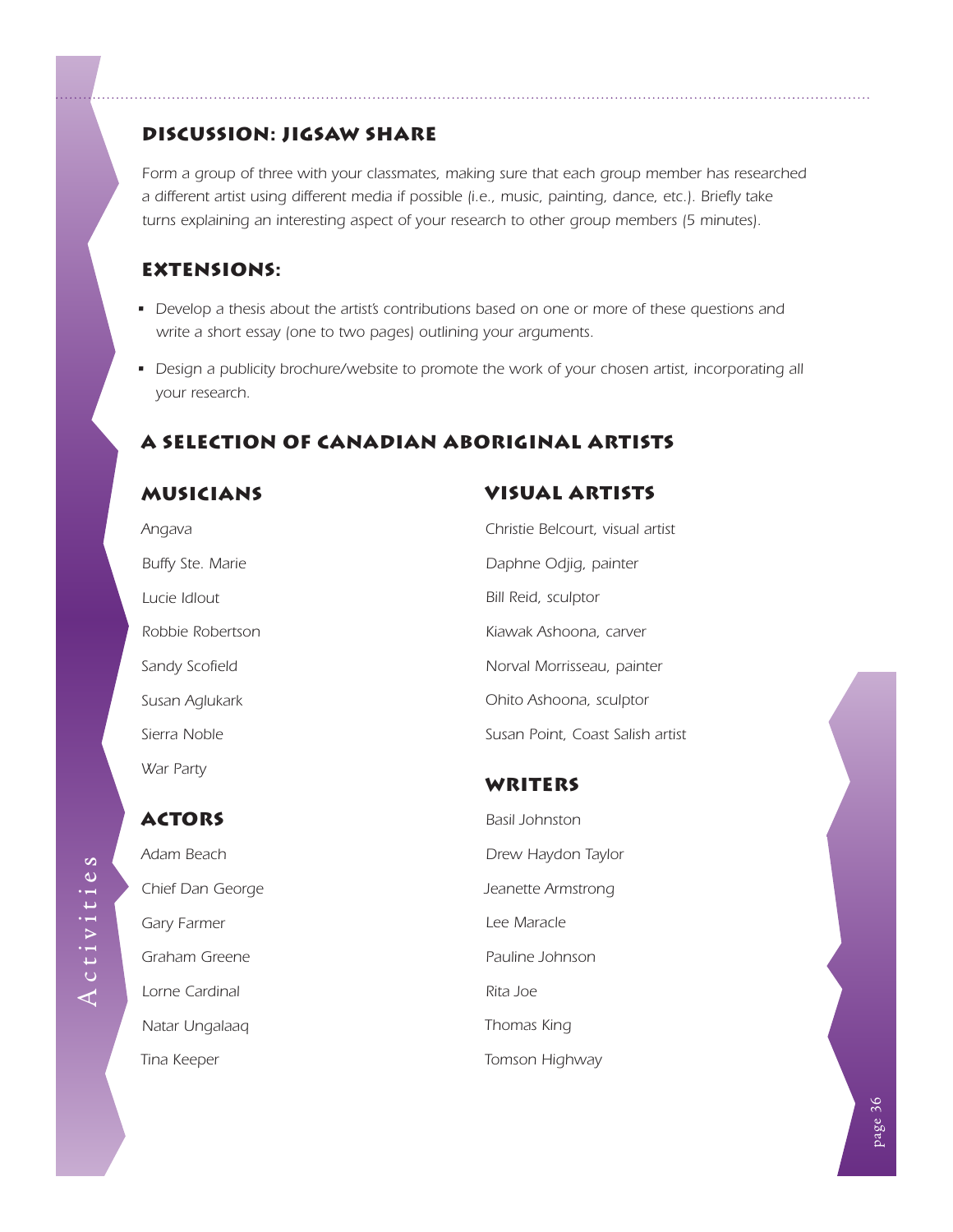#### Additional Resources:

*Great North Productions. Dreamspeakers, From Spirit to Spirit Series. Filmwest Associates, 1993. 24 min. This film documents Aboriginal actors, playwrights, directors and film producers from various countries collaborating on a production. It explores the creative process and emphasizes Aboriginal viewpoints.*

*Filmwest Associates. Spirit of the Arctic. 1995. 26 min. This film delves into the artistic and technical processes of the unique style of art produced by Inuit people from the Arctic.*

*Filmwest Associates. My Partners, My People Series – Tantoo Cardinal. 1991. 26 min. A filmed biography of Tantoo Cardinal, a First Nations actor from Canada.*



page 37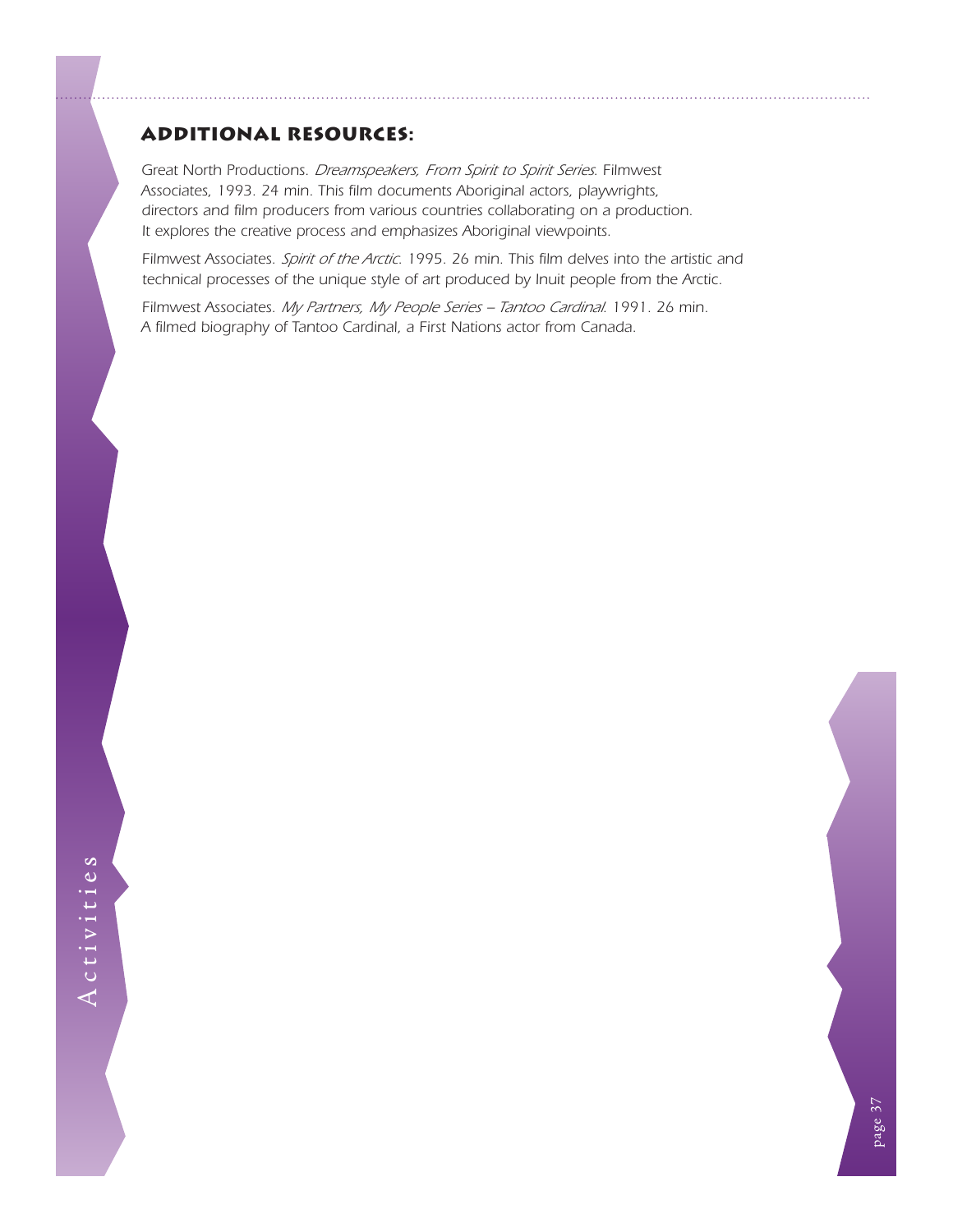# <span id="page-41-0"></span>Activity 4 – Surveying the Experts

### OBJECTIVE:

*This activity will have you gather information about specific topics of interest on the culture of one of the youth narratives (e.g., Inuit, Cree) by contacting relevant organizations or individuals who represent the cultural or political interests of that group.*

## Materials:

- **•** List of Aboriginal organizations
- Internet and e-mail access if possible

#### Getting Started:

- On your own or with a partner, make a list of topics or issues from one of the narratives you *would like to learn more about (e.g., policies on Aboriginal self-government, cultural practices).*
- Draft a questionnaire of at least five questions that covers your list.

#### **NEXT STEPS:**

- Choose an Aboriginal organization you think would best be able to answer your questions.
- Either send them your questions by e-mail or contact them by phone. If contacting them by *e-mail, plan for at least a week to receive your response. Follow up with a phone call if you have not gotten a response after seven days.*

### Reflection:

*After receiving answers to your questionnaire, compose a brief reflection, writing at least four things you learned from the process of both formulating your questions and contacting the organization individual. Also write down at least one thing you would do differently, if you did this project again.*

### Summary:

*When everyone in your class has collected their responses, place the questions and responses into a booklet and keep it as a reference material for future classes.*

*OR*

*Create a class bulletin board that showcases everyone's questions and answers along with their reflections.*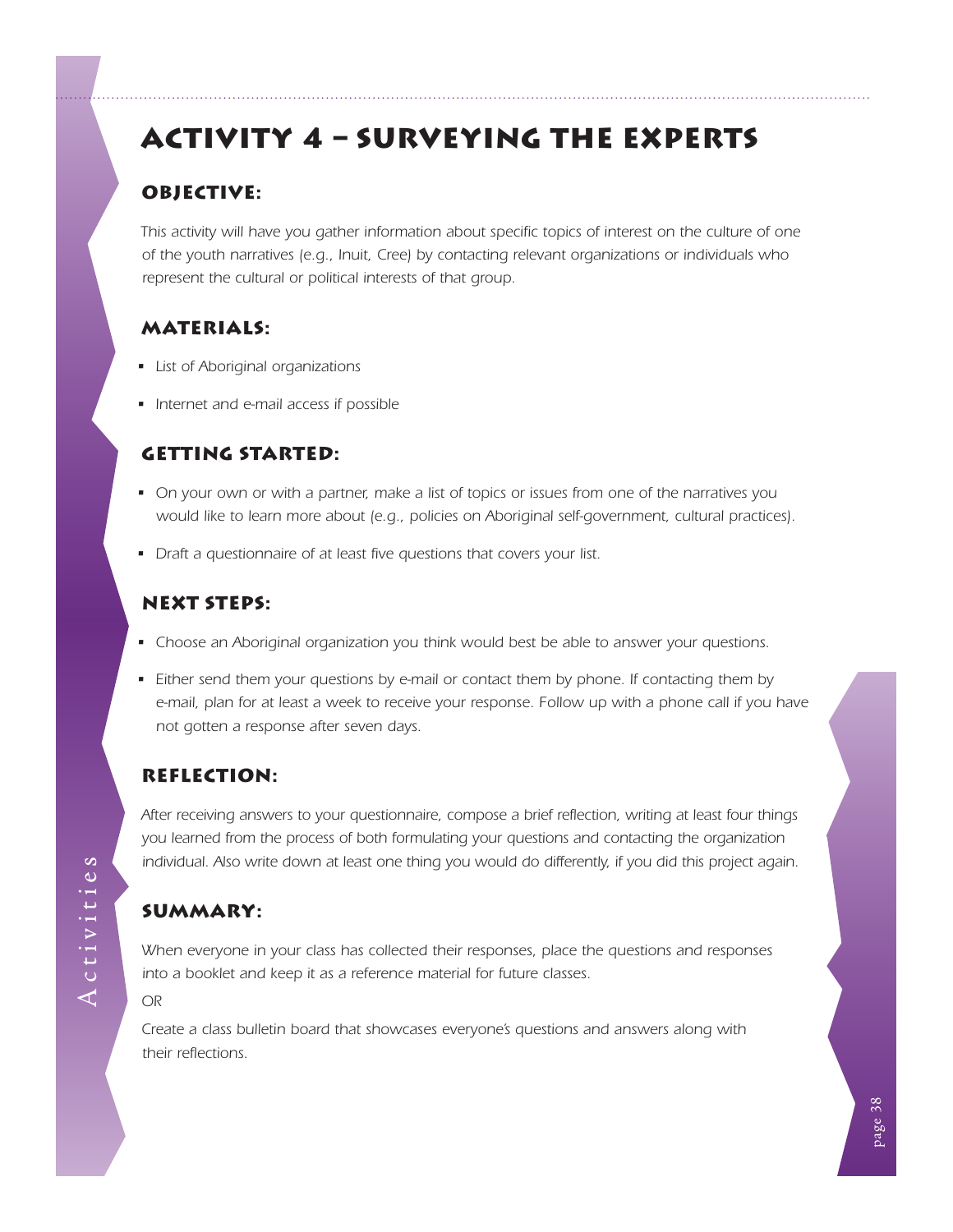#### Extensions/Alternative Activities:

- Write a letter to an Aboriginal political organization asking for clarification on an issue you read *about in the narratives (e.g., Aboriginal self-government or land claims agreements).*
- Write an article in your school newspaper using the answers from your questionnaire.

*NOTE: It is very important that your article and answers are recorded accurately and that quotation marks are used for direct quotes.*

#### Aboriginal Organizations:

#### *Assembly of First Nations*

*Trebla Building 473 Albert Street, Suite 900 Ottawa, ON K1R 5B4 Tel: 613-241-6789 or 1-866-869-6789 [www.afn.ca](http://www.afn.ca)*

#### *Congress of Aboriginal Peoples*

*867 St. Laurent Boulevard Ottawa, ON K1K 3B1 Tel: 613-747-6022 ww[w.abo-peoples.org](http://www.abo-peoples.org/)*

#### *Inuit Tapiriit Kanatami*

*75 Albert Street, Suite 1101 Ottawa, ON K1P 5E7 Tel: 613-238-8181 [www.itk.ca](http://www.itk.ca)*

#### *Pauktuutit Inuit Women's Association*

*1 Nicholas Street, Suite 520 Ottawa, ON K1P 7B7 Tel: 613-238-3977 or 1-800-667-0749 [www.pauktuutit.ca](http://www.pauktuutit.ca)*

#### *Métis National Council*

*340 MacLaren Street, Suite 4 Ottawa, ON K2P 0M6 Tel: 613-232-3216 or 1-800-928-6330 [www.metisnation.ca](http://www.metisnation.ca)*

#### *National Aboriginal Health Organization*

*220 Laurier Avenue West, Suite 1200 Ottawa, ON K1P 5Z9 Tel: 613-237-9462 or 1-877-602-4445 [www.](http://www.metisyouth.com)naho.ca*

#### *National Association of Friendship Centres*

*275 MacLaren Street Ottawa, ON K2P 0L9 Tel: 613-563-4844 or 1-877-563-4844 [www.nafc](http://www.nafc-aboriginal.com/).ca*

#### *Native Women's Association of Canada*

*1 Nicholas Street, Suite 900 Ottawa, ON K1P 7B7 Tel: 613-722-3033 or 1-800-461-4043 [www.nwac.](http://www.nwac-hq.org)ca*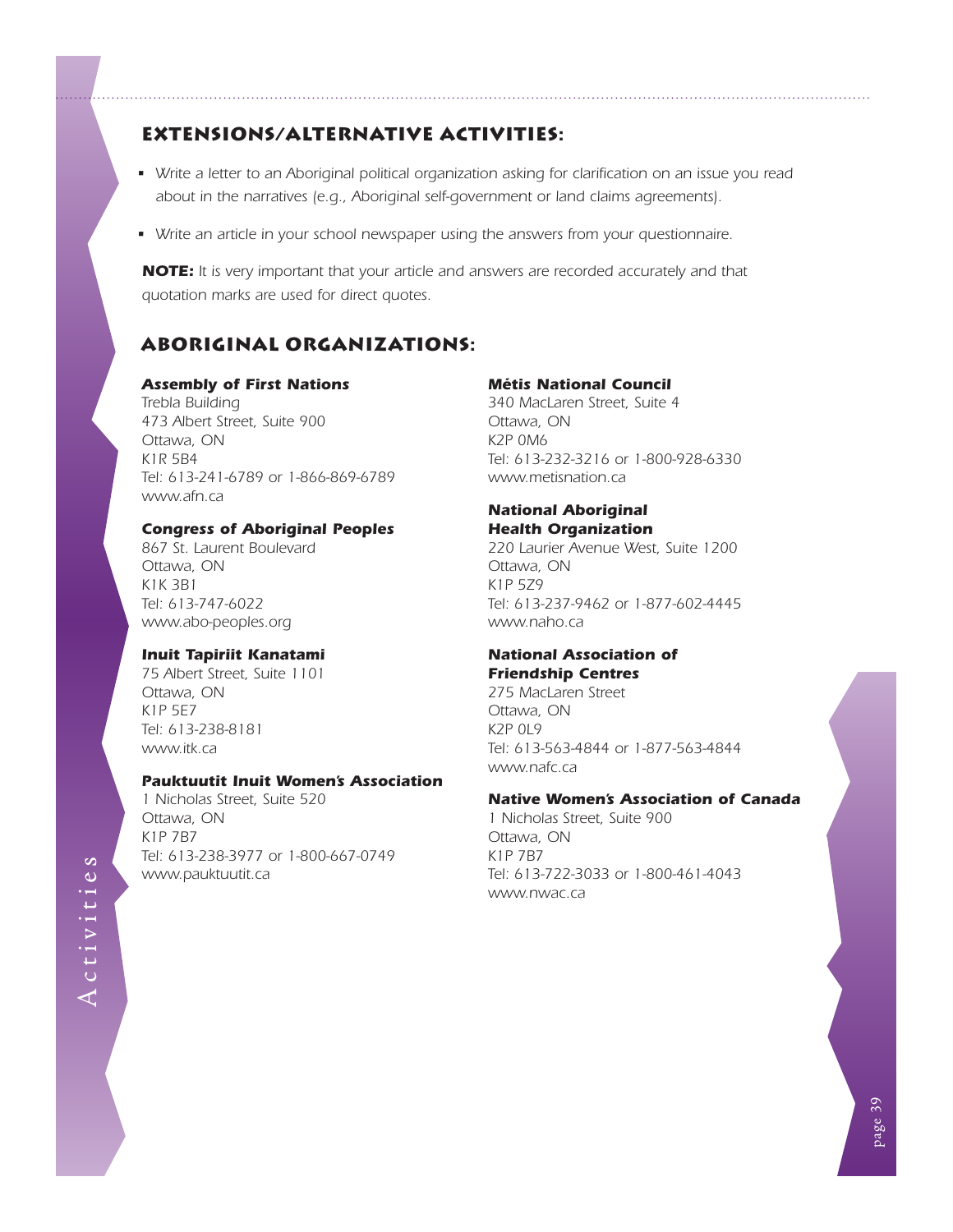# <span id="page-43-0"></span>RESOURCES

*Please visit Kids' Stop on the Aboriginal Affairs and Northern Development Canada website ([www.aandc.gc.ca\)](http://www.aandc.gc.ca) for more information about First Nations and Inuit in Canada, including books, learning guides, activities and links to websites for all ages.*

page 40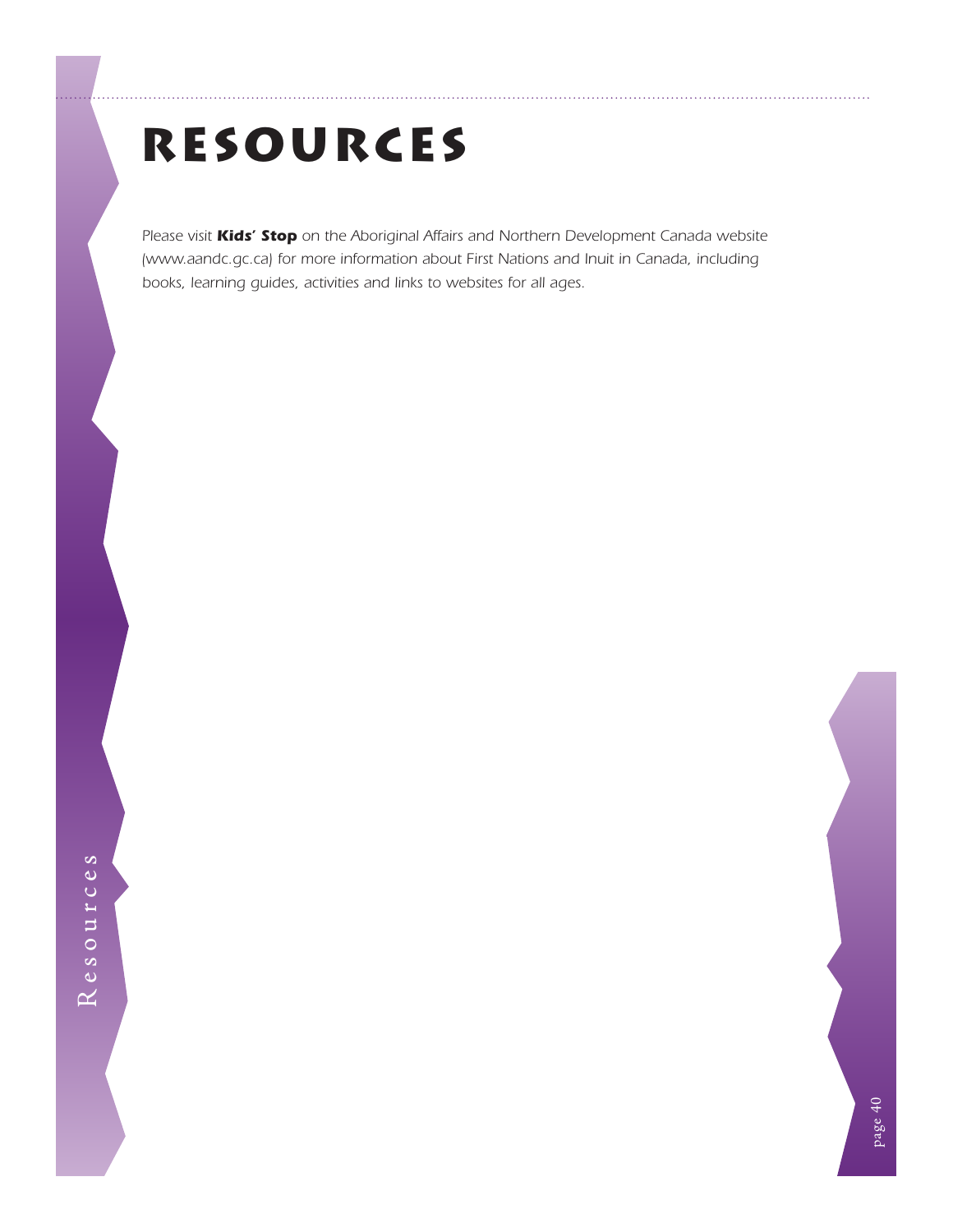# <span id="page-44-0"></span>Appendix:

# Interview Questions

*How old are you? Where were you born? When (and why) did you move here? Who do you live with? Describe your family a bit. Where do you go to school? What's a typical weekday like for you? What's school like for you? What do you do after school, and on weekends? Tell me about three people who are important to you. Describe three places you and your friends like to go to hang out. Tell me about one of the most memorable events of your life so far.* What are some specific things you've learned about being *Nisga'a (Miqmaa'q, Cree, Inuit, Mohawk)? Is the environment important to you? Why? Do you have any concerns about the environment? What's an activity you do with your family? What do you think most non-Native Canadians know about your culture/your people? Where do non-Aboriginal people get their information about Aboriginal people from?* Do you think that there's a need to change non-Aboriginal people's perceptions of *Aboriginal people? What does self-government mean to you? Do you think going to school is important?*

*What do you see yourself and your friends doing four years from now?*

page 41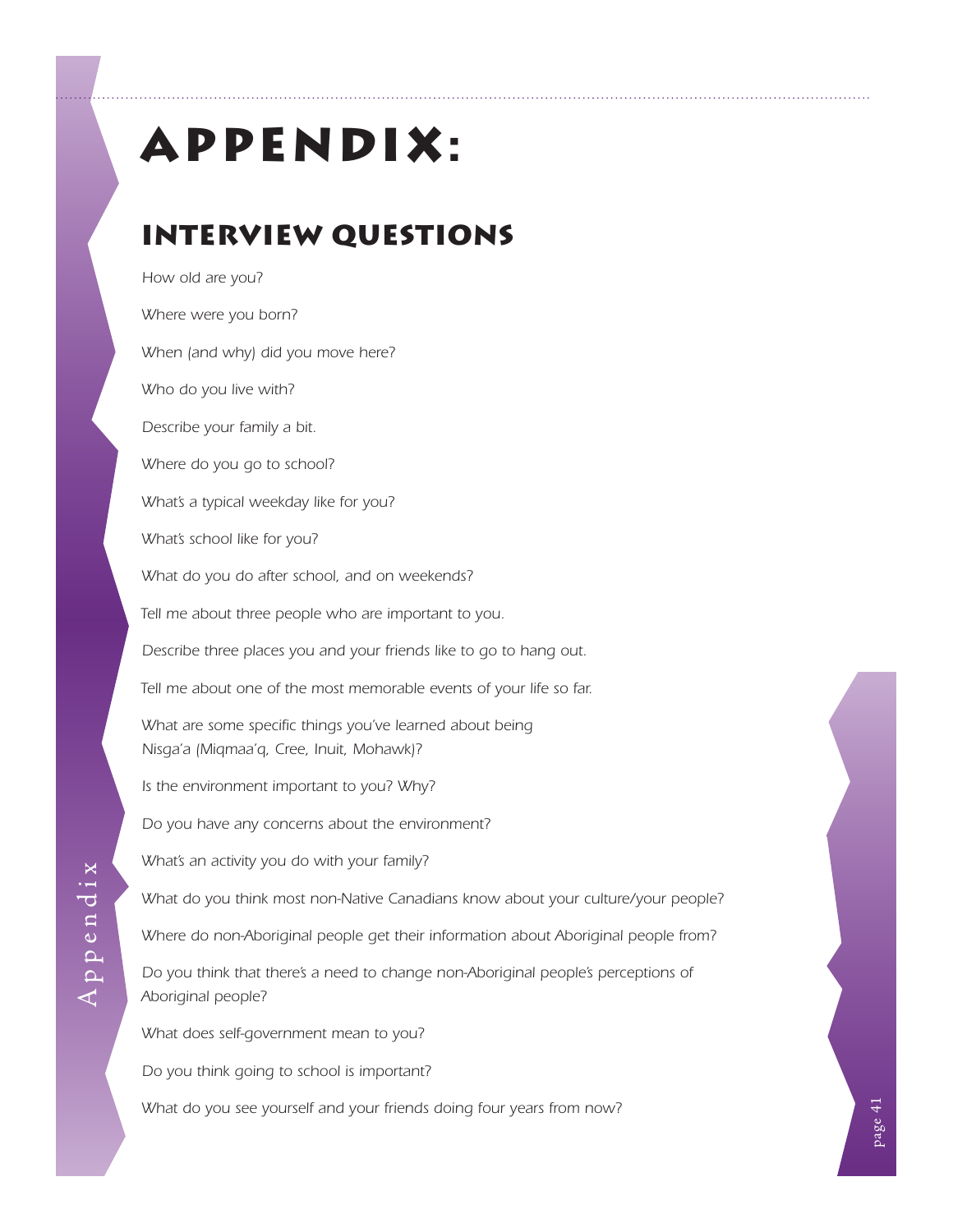*Do you consider yourself to be Canadian? Do you think that the word "community" has a different meaning for Aboriginal and non-Aboriginal people? What does community mean for you? Do you consider anyone outside of your family your community? Is there anyone in your family or community that you look up to? Are there challenges your community is facing right now? Describe some of them. Describe skills that a leader in your community should have. After you finish college, do you think you'll come back to your community? What do you see yourself doing four years from now? Where would you take someone who's never been to your community if they came to visit? If you could change one thing in your community, what would it be? If you could send a message to non-Aboriginal people your age, what would it be? How did you learn about your culture and its traditions? Do you speak your traditional language? Do you think it's important to speak your language? In your community, what kinds of qualities does someone need to be considered a good person? What kinds of things do you do that help you maintain your culture and your language?*

Appendix Appendix